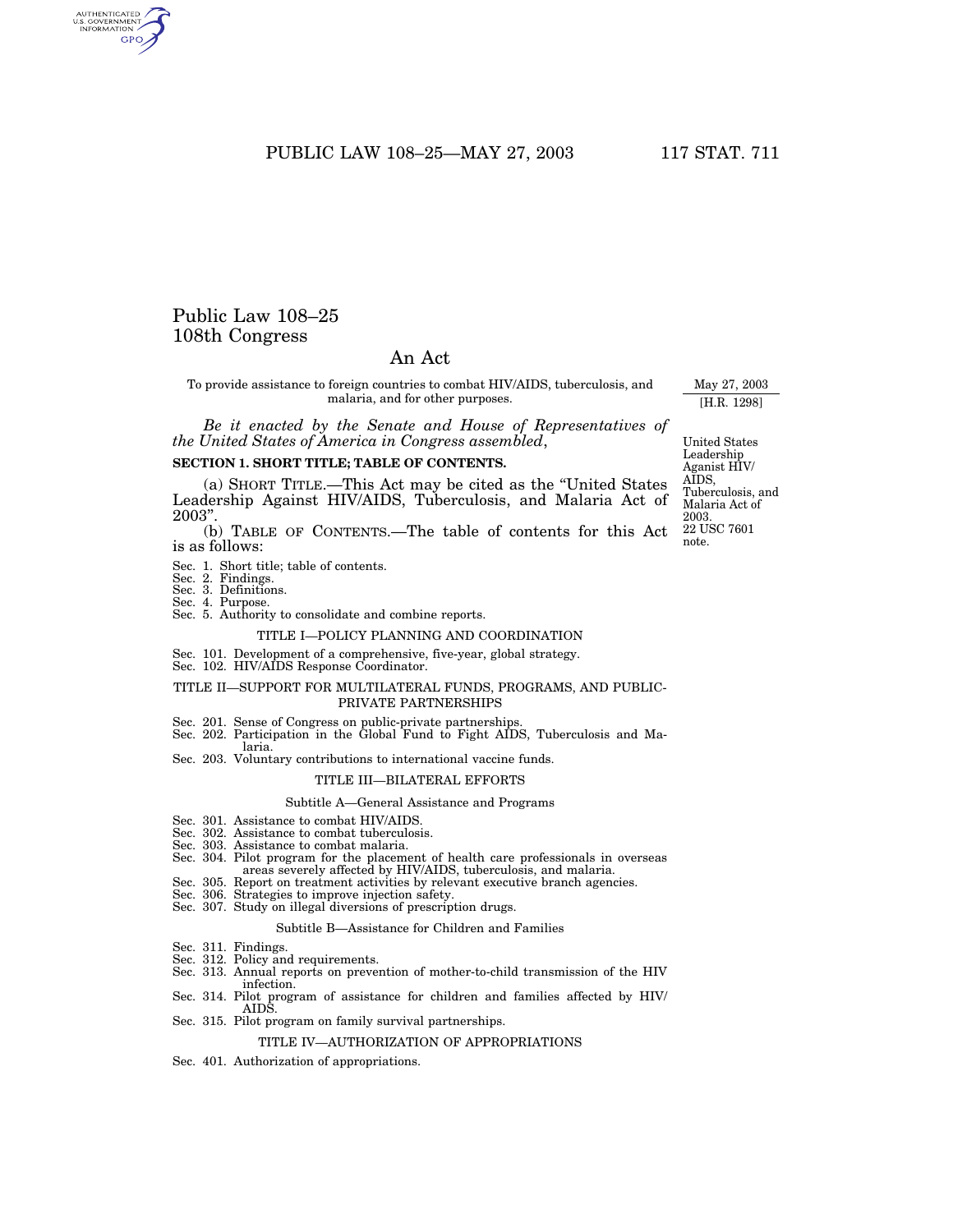Sec. 402. Sense of Congress.

Sec. 403. Allocation of funds.

Sec. 404. Assistance from the United States private sector to prevent and reduce HIV/AIDS in sub-Saharan Africa.

#### TITLE V—INTERNATIONAL FINANCIAL INSTITUTIONS

- Sec. 501. Modification of the Enhanced HIPC Initiative.
- Sec. 502. Report on expansion of debt relief to non-HIPC countries.
- Sec. 503. Authorization of appropriations.

26 USC 7601.

# **SEC. 2. FINDINGS.**

Congress makes the following findings:

(1) During the last 20 years, HIV/AIDS has assumed pandemic proportions, spreading from the most severely affected regions, sub-Saharan Africa and the Caribbean, to all corners of the world, and leaving an unprecedented path of death and devastation.

(2) According to the Joint United Nations Programme on HIV/AIDS (UNAIDS), more than 65,000,000 individuals worldwide have been infected with HIV since the epidemic began, more than 25,000,000 of these individuals have lost their lives to the disease, and more than 14,000,000 children have been orphaned by the disease. HIV/AIDS is the fourth-highest cause of death in the world.

 $(3)(A)$  At the end of 2002, an estimated  $42,000,000$  individuals were infected with HIV or living with AIDS, of which more than 75 percent live in Africa or the Caribbean. Of these individuals, more than 3,200,000 were children under the age of 15 and more than 19,200,000 were women.

(B) Women are four times more vulnerable to infection than are men and are becoming infected at increasingly high rates, in part because many societies do not provide poor women and young girls with the social, legal, and cultural protections against high risk activities that expose them to HIV/AIDS.

(C) Women and children who are refugees or are internally displaced persons are especially vulnerable to sexual exploitation and violence, thereby increasing the possibility of HIV infection.

(4) As the leading cause of death in sub-Saharan Africa, AIDS has killed more than 19,400,000 individuals (more than 3 times the number of AIDS deaths in the rest of the world) and will claim the lives of one-quarter of the population, mostly adults, in the next decade.

(5) An estimated 2,000,000 individuals in Latin America and the Caribbean and another 7,100,000 individuals in Asia and the Pacific region are infected with HIV or living with AIDS. Infection rates are rising alarmingly in Eastern Europe (especially in the Russian Federation), Central Asia, and China.

(6) HIV/AIDS threatens personal security by affecting the health, lifespan, and productive capacity of the individual and the social cohesion and economic well-being of the family.

(7) HIV/AIDS undermines the economic security of a country and individual businesses in that country by weakening the productivity and longevity of the labor force across a broad array of economic sectors and by reducing the potential for economic growth over the long term.

(8) HIV/AIDS destabilizes communities by striking at the most mobile and educated members of society, many of whom are responsible for security at the local level and governance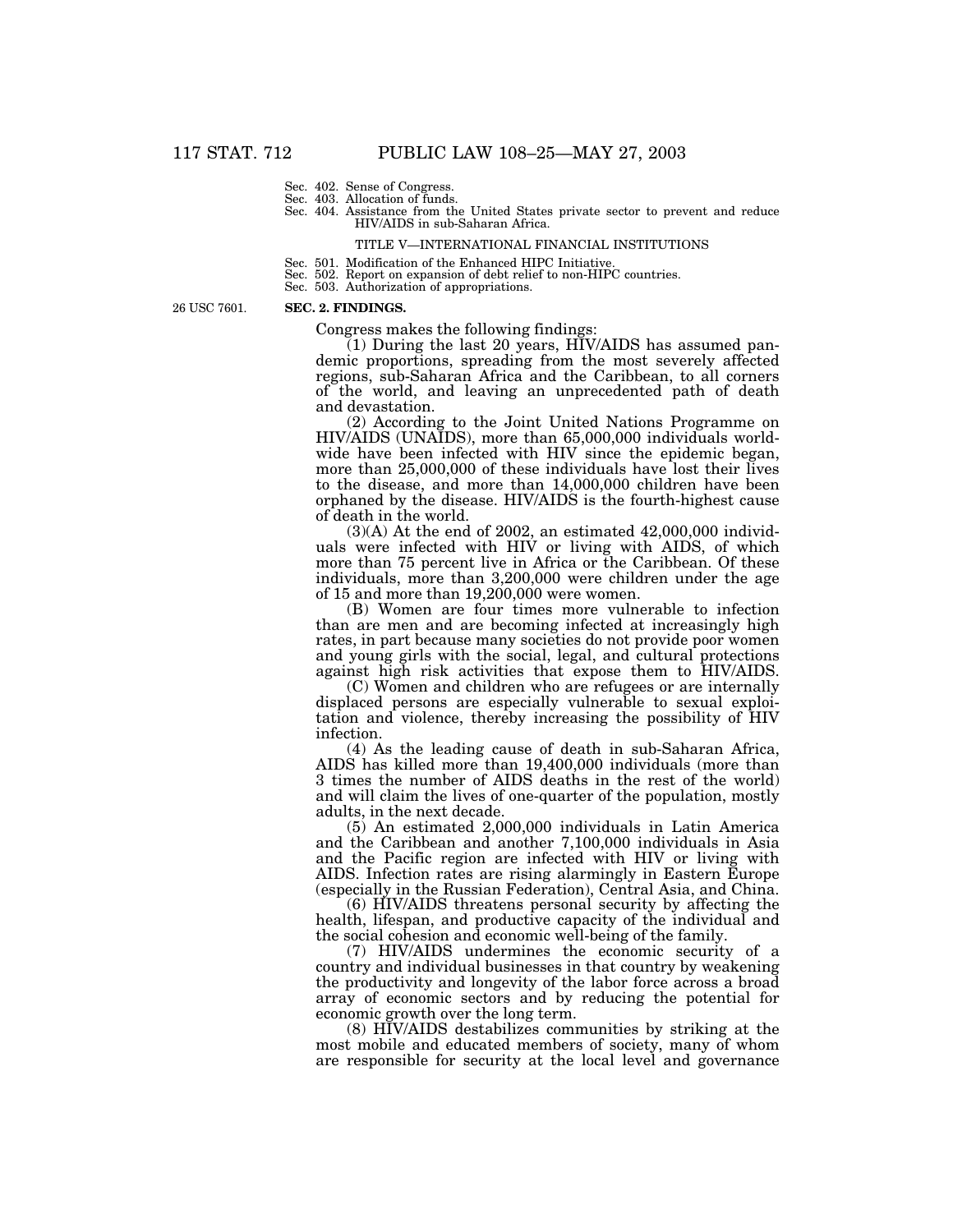at the national and subnational levels as well as many teachers, health care personnel, and other community workers vital to community development and the effort to combat HIV/AIDS. In some countries the overwhelming challenges of the HIV/ AIDS epidemic are accelerating the outward migration of critically important health care professionals.

(9) HIV/AIDS weakens the defenses of countries severely affected by the HIV/AIDS crisis through high infection rates among members of their military forces and voluntary peacekeeping personnel. According to UNAIDS, in sub-Saharan Africa, many military forces have infection rates as much as five times that of the civilian population.

(10) HIV/AIDS poses a serious security issue for the international community by—

(A) increasing the potential for political instability and economic devastation, particularly in those countries and regions most severely affected by the disease;

(B) decreasing the capacity to resolve conflicts through the introduction of peacekeeping forces because the environments into which these forces are introduced pose a high risk for the spread of HIV/AIDS; and

(C) increasing the vulnerability of local populations to HIV/AIDS in conflict zones from peacekeeping troops with HIV infection rates significantly higher than civilian populations.

(11) The devastation wrought by the HIV/AIDS pandemic is compounded by the prevalence of tuberculosis and malaria, particularly in developing countries where the poorest and most vulnerable members of society, including women, children, and those individuals living with HIV/AIDS, become infected. According to the World Health Organization (WHO), HIV/AIDS tuberculosis, and malaria accounted for more than 5,700,000 deaths in 2001 and caused debilitating illnesses in millions more.

(12) Together, HIV/AIDS, tuberculosis, malaria and related diseases are undermining agricultural production throughout Africa. According to the United Nations Food and Agricultural Organization, 7,000,000 agricultural workers throughout 25 African countries have died from AIDS since 1985. Countries with poorly developed agricultural systems, which already face chronic food shortages, are the hardest hit, particularly in sub-Saharan Africa, where high HIV prevalence rates are compounding the risk of starvation for an estimated 14,400,000 people.

(13) Tuberculosis is the cause of death for one out of every three people with AIDS worldwide and is a highly communicable disease. HIV infection is the leading threat to tuberculosis control. Because HIV infection so severely weakens the immune system, individuals with HIV and latent tuberculosis infection have a 100 times greater risk of developing active tuberculosis diseases thereby increasing the risk of spreading tuberculosis to others. Tuberculosis, in turn, accelerates the onset of AIDS in individuals infected with HIV.

(14) Malaria, the most deadly of all tropical parasitic diseases, has been undergoing a dramatic resurgence in recent years due to increasing resistance of the malaria parasite to inexpensive and effective drugs. At the same time, increasing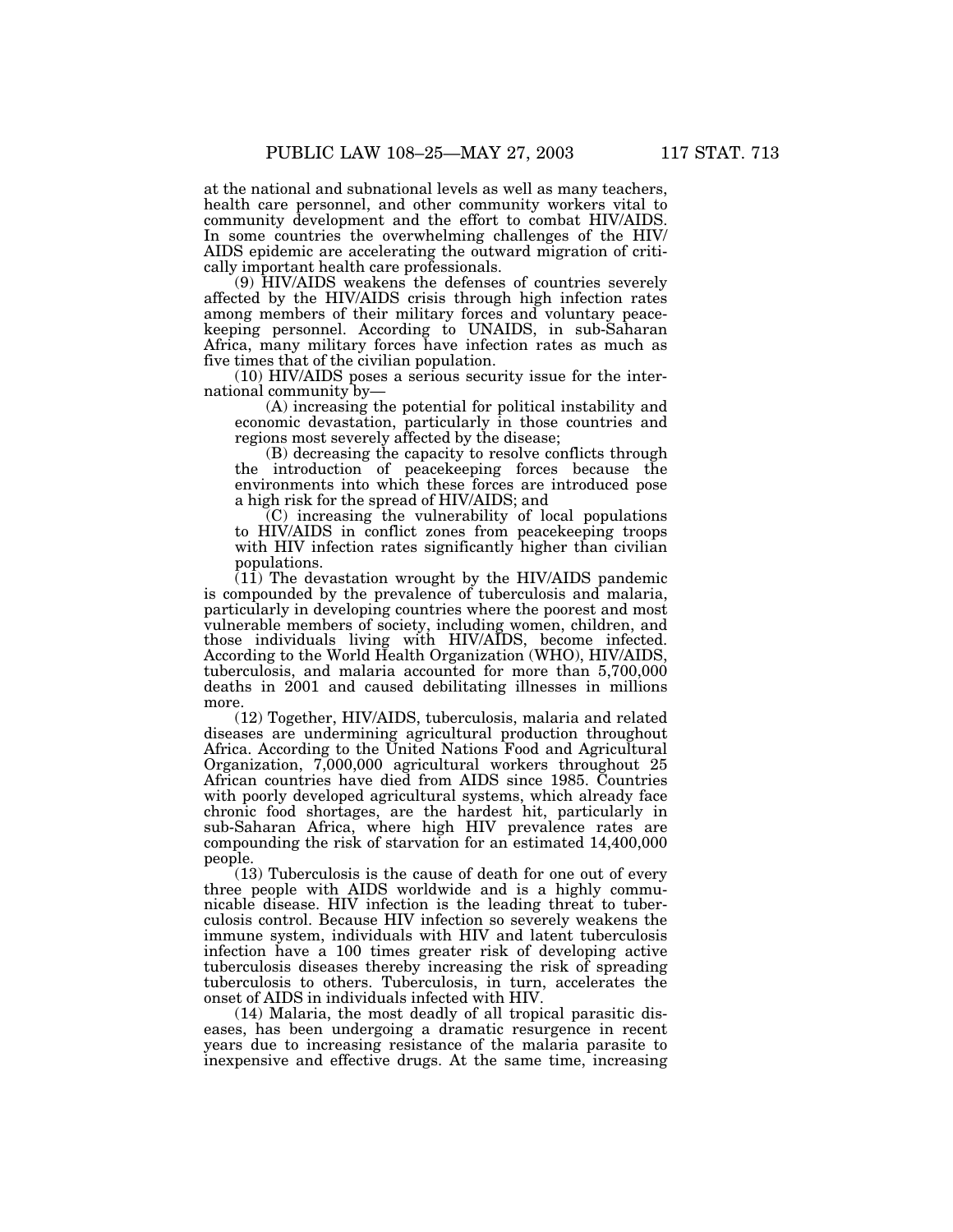resistance of mosquitoes to standard insecticides makes control of transmission difficult to achieve. The World Health Organization estimates that between  $300,000,000$  and  $500,000,000$  new cases of malaria occur each year, and annual deaths from the disease number between 2,000,000 and 3,000,000. Persons infected with HIV are particularly vulnerable to the malaria parasite. The spread of HIV infection contributes to the difficulties of controlling resurgence of the drug resistant malaria parasite.

(15) HIV/AIDS is first and foremost a health problem. Successful strategies to stem the spread of the HIV/AIDS pandemic will require clinical medical interventions, the strengthening of health care delivery systems and infrastructure, and determined national leadership and increased budgetary allocations for the health sector in countries affected by the epidemic as well as measures to address the social and behavioral causes of the problem and its impact on families, communities, and societal sectors.

(16) Basic interventions to prevent new HIV infections and to bring care and treatment to people living with AIDS, such as voluntary counseling and testing and mother-to-child transmission programs, are achieving meaningful results and are cost-effective. The challenge is to expand these interventions from a pilot program basis to a national basis in a coherent and sustainable manner.

(17) Appropriate treatment of individuals with HIV/AIDS can prolong the lives of such individuals, preserve their families, prevent children from becoming orphans, and increase productivity of such individuals by allowing them to lead active lives and reduce the need for costly hospitalization for treatment of opportunistic infections caused by HIV.

(18) Nongovernmental organizations, including faith-based organizations, with experience in health care and HIV/AIDS counseling, have proven effective in combating the HIV/AIDS pandemic and can be a resource in assisting indigenous organizations in severely affected countries in their efforts to provide treatment and care for individuals infected with HIV/ AIDS.

(19) Faith-based organizations are making an important contribution to HIV prevention and AIDS treatment programs around the world. Successful HIV prevention programs in Uganda, Jamaica, and elsewhere have included local churches and faith-based groups in efforts to promote behavior changes to prevent HIV, to reduce stigma associated with HIV infection, to treat those afflicted with the disease, and to care for orphans. The Catholic Church alone currently cares for one in four people being treated for AIDS worldwide. Faith-based organizations possess infrastructure, experience, and knowledge that will be needed to carry out these programs in the future and should be an integral part of United States efforts.

(20)(A) Uganda has experienced the most significant decline in HIV rates of any country in Africa, including a decrease among pregnant women from 20.6 percent in 1991 to 7.9 percent in 2000.

(B) Uganda made this remarkable turnaround because President Yoweri Museveni spoke out early, breaking longstanding cultural taboos, and changed widespread perceptions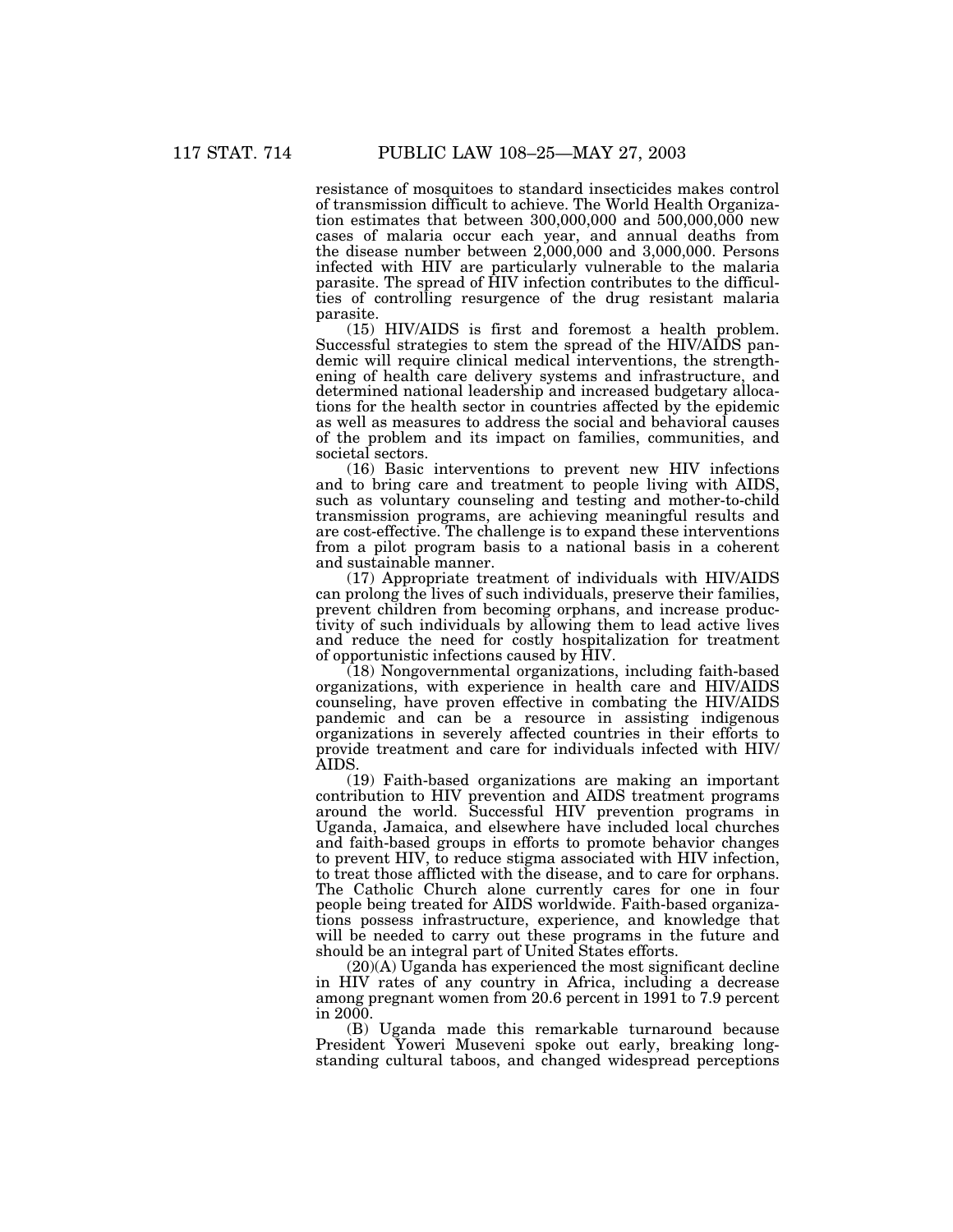about the disease. His leadership stands as a model for ways political leaders in Africa and other developing countries can mobilize their nations, including civic organizations, professional associations, religious institutions, business and labor

to combat HIV/AIDS. (C) Uganda's successful AIDS treatment and prevention program is referred to as the ABC model: ''Abstain, Be faithful, use Condoms'', in order of priority. Jamaica, Zambia, Ethiopia and Senegal have also successfully used the ABC model. Beginning in 1986, Uganda brought about a fundamental change in sexual behavior by developing a low-cost program with the message: "Stop having multiple partners. Be faithful. Teenagers, wait until you are married before you begin sex.''.

(D) By 1995, 95 percent of Ugandans were reporting either one or zero sexual partners in the past year, and the proportion of sexually active youth declined significantly from the late 1980s to the mid-1990s. The greatest percentage decline in HIV infections and the greatest degree of behavioral change occurred in those 15 to 19 years old. Uganda's success shows that behavior change, through the use of the ABC model, is a very successful way to prevent the spread of HIV.

(21) The magnitude and scope of the HIV/AIDS crisis demands a comprehensive, long-term, international response focused upon addressing the causes, reducing the spread, and ameliorating the consequences of the HIV/AIDS pandemic, including—

(A) prevention and education, care and treatment, basic and applied research, and training of health care workers, particularly at the community and provincial levels, and other community workers and leaders needed to cope with the range of consequences of the HIV/AIDS crisis;

(B) development of health care infrastructure and delivery systems through cooperative and coordinated public efforts and public and private partnerships;

(C) development and implementation of national and community-based multisector strategies that address the impact of HIV/AIDS on the individual, family, community, and nation and increase the participation of at-risk populations in programs designed to encourage behavioral and social change and reduce the stigma associated with HIV/ AIDS; and

(D) coordination of efforts between international organizations such as the Global Fund to Fight AIDS, Tuberculosis and Malaria, the Joint United Nations Programme on HIV/AIDS (UNAIDS), the World Health Organization (WHO), national governments, and private sector organizations, including faith-based organizations. (22) The United States has the capacity to lead and enhance the effectiveness of the international community's response by—

(A) providing substantial financial resources, technical expertise, and training, particularly of health care personnel and community workers and leaders;

(B) promoting vaccine and microbicide research and the development of new treatment protocols in the public and commercial pharmaceutical research sectors;

(C) making available pharmaceuticals and diagnostics for HIV/AIDS therapy;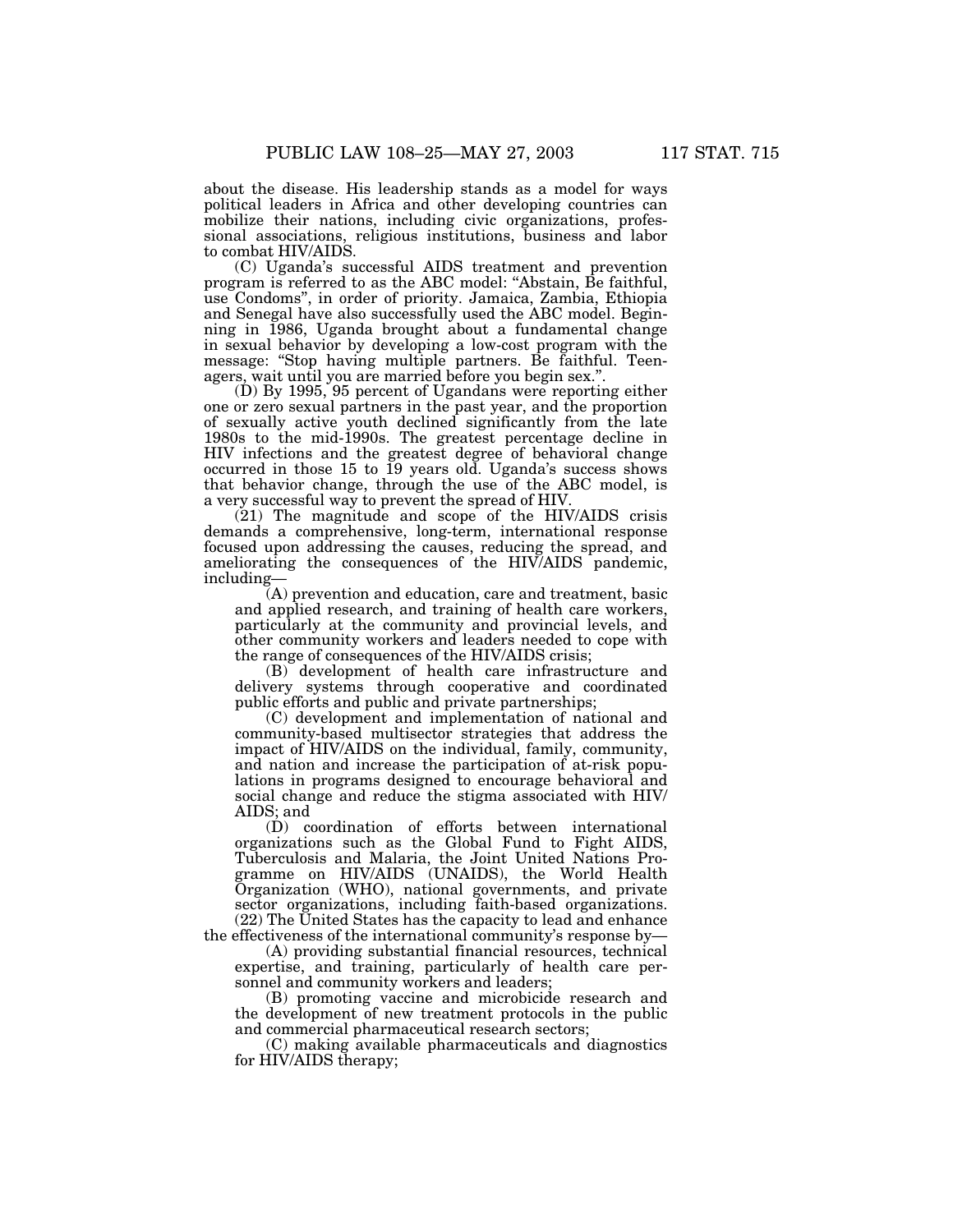(D) encouraging governments and faith-based and community-based organizations to adopt policies that treat HIV/AIDS as a multisectoral public health problem affecting not only health but other areas such as agriculture, education, the economy, the family and society, and assisting them to develop and implement programs corresponding to these needs;

(E) promoting healthy lifestyles, including abstinence, delaying sexual debut, monogamy, marriage, faithfulness, use of condoms, and avoiding substance abuse; and

(F) encouraging active involvement of the private sector, including businesses, pharmaceutical and biotechnology companies, the medical and scientific communities, charitable foundations, private and voluntary organizations and nongovernmental organizations, faithbased organizations, community-based organizations, and other nonprofit entities.

(23) Prostitution and other sexual victimization are degrading to women and children and it should be the policy of the United States to eradicate such practices. The sex industry, the trafficking of individuals into such industry, and sexual violence are additional causes of and factors in the spread of the HIV/AIDS epidemic. One in nine South Africans is living with AIDS, and sexual assault is rampant, at a victimization rate of one in three women. Meanwhile in Cambodia, as many as 40 percent of prostitutes are infected with HIV and the country has the highest rate of increase of HIV infection in all of Southeast Asia. Victims of coercive sexual encounters do not get to make choices about their sexual activities.

(24) Strong coordination must exist among the various agencies of the United States to ensure effective and efficient use of financial and technical resources within the United States Government with respect to the provision of international HIV/AIDS assistance.

(25) In his address to Congress on January 28, 2003, the President announced the Administration's intention to embark on a five-year emergency plan for AIDS relief, to confront HIV/AIDS with the goals of preventing 7,000,000 new HIV/ AIDS infections, treating at least 2,000,000 people with lifeextending drugs, and providing humane care for millions of people suffering from HIV/AIDS, and for children orphaned by HIV/AIDS.

(26) In this address to Congress, the President stated the following: ''Today, on the continent of Africa, nearly 30,000,000 people have the AIDS virus—including 3,000,000 children under the age of 15. There are whole countries in Africa where more than one-third of the adult population carries the infection. More than 4,000,000 require immediate drug treatment. Yet across that continent, only 50,000 AIDS victims—only 50,000—are receiving the medicine they need.''.

(27) Furthermore, the President focused on care and treatment of HIV/AIDS in his address to Congress, stating the following: "Because the AIDS diagnosis is considered a death sentence, many do not seek treatment. Almost all who do are turned away. A doctor in rural South Africa describes his frustration. He says, 'We have no medicines. Many hospitals tell people, you've got AIDS, we can't help you. Go home and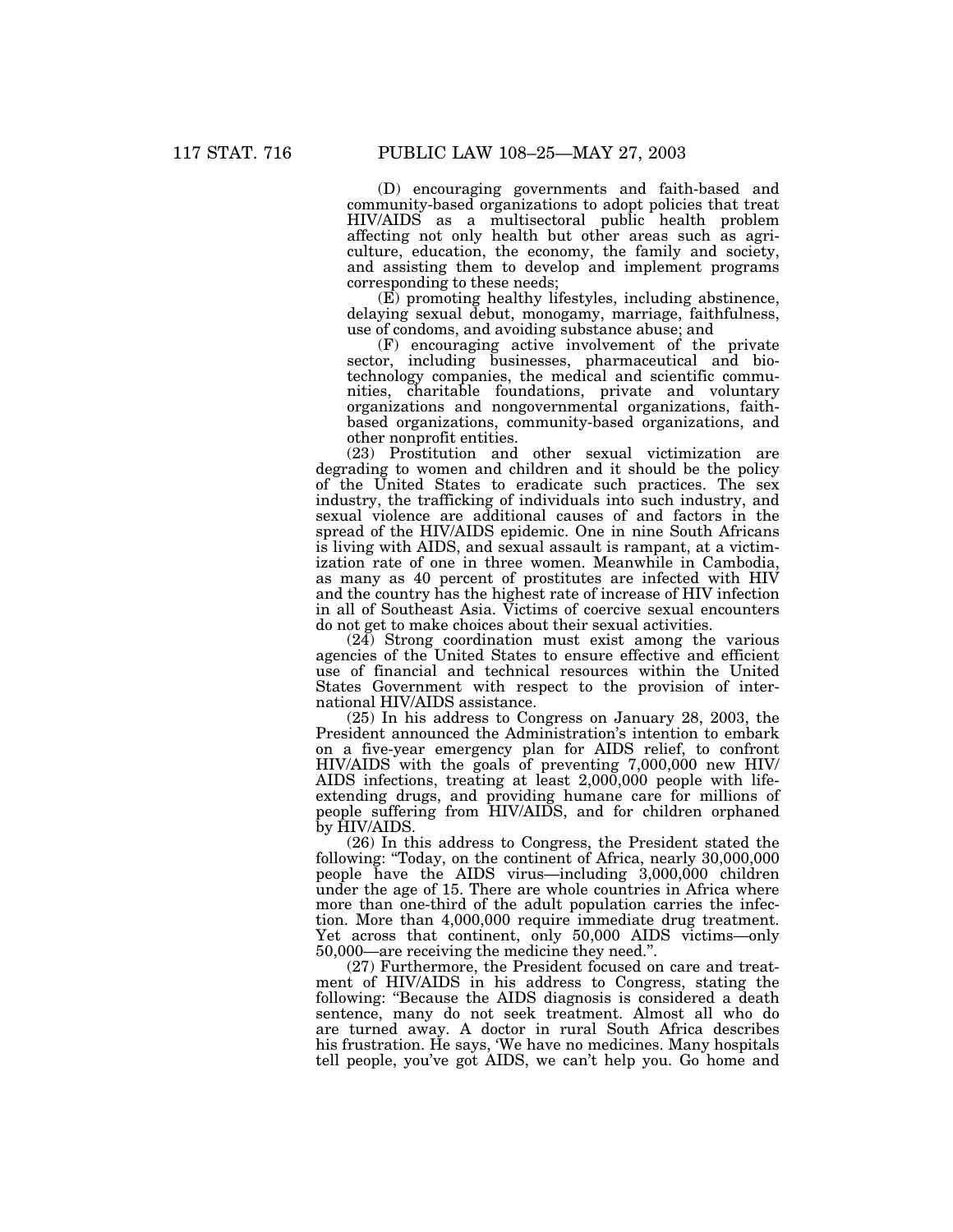die.' In an age of miraculous medicines, no person should have to hear those words. AIDS can be prevented. Anti-retroviral drugs can extend life for many years \* \* \* Ladies and gentlemen, seldom has history offered a greater opportunity to do so much for so many."

(28) Finally, the President stated that ''[w]e have confronted, and will continue to confront, HIV/AIDS in our own country'', proposing now that the United States should lead the world in sparing innocent people from a plague of nature, and asking Congress ''to commit \$15,000,000,000 over the next five years, including nearly \$10,000,000,000 in new money, to turn the tide against AIDS in the most afflicted nations of Africa and the Caribbean''.

# **SEC. 3. DEFINITIONS.**

In this Act:

(1) AIDS.—The term ''AIDS'' means the acquired immune deficiency syndrome.

(2) APPROPRIATE CONGRESSIONAL COMMITTEES.—The term ''appropriate congressional committees'' means the Committee on Foreign Relations of the Senate and the Committee on International Relations of the House of Representatives.

(3) GLOBAL FUND.—The term ''Global Fund'' means the public-private partnership known as the Global Fund to Fight AIDS, Tuberculosis and Malaria established pursuant to Article 80 of the Swiss Civil Code.

(4) HIV.—The term ''HIV'' means the human immunodeficiency virus, the pathogen that causes AIDS.

(5) HIV/AIDS.—The term ''HIV/AIDS'' means, with respect to an individual, an individual who is infected with HIV or living with AIDS.

(6) RELEVANT EXECUTIVE BRANCH AGENCIES.—The term ''relevant executive branch agencies'' means the Department of State, the United States Agency for International Development, and any other department or agency of the United States that participates in international HIV/AIDS activities pursuant to the authorities of such department or agency or the Foreign Assistance Act of 1961.

#### **SEC. 4. PURPOSE.**

The purpose of this Act is to strengthen United States leadership and the effectiveness of the United States response to certain global infectious diseases by—

(1) establishing a comprehensive, integrated five-year, global strategy to fight HIV/AIDS that encompasses a plan for phased expansion of critical programs and improved coordination among relevant executive branch agencies and between the United States and foreign governments and international organizations;

(2) providing increased resources for multilateral efforts to fight HIV/AIDS;

(3) providing increased resources for United States bilateral efforts, particularly for technical assistance and training, to combat HIV/AIDS, tuberculosis, and malaria;

(4) encouraging the expansion of private sector efforts and expanding public-private sector partnerships to combat HIV/ AIDS; and

22 USC 7603.

22 USC 7602.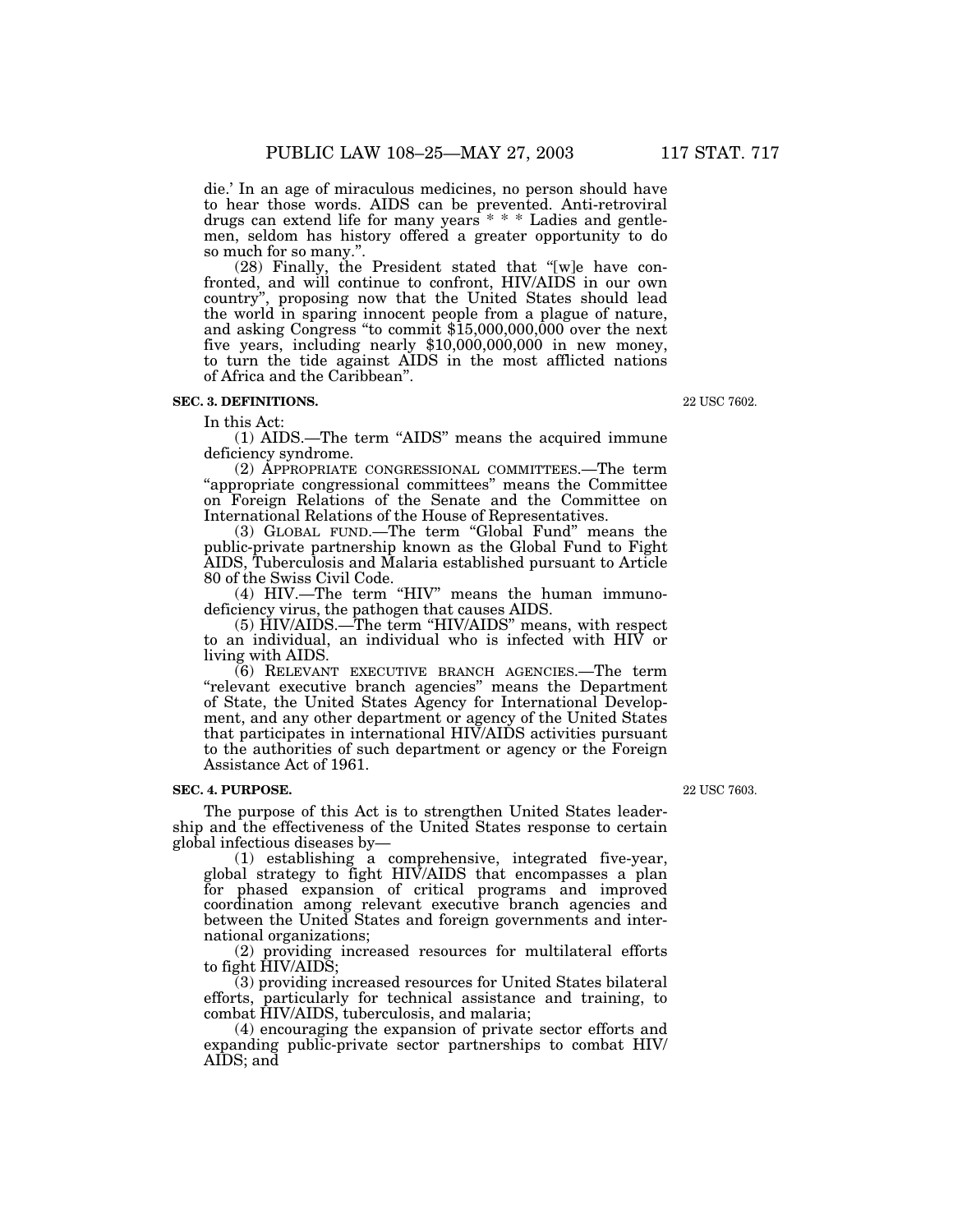(5) intensifying efforts to support the development of vaccines and treatment for HIV/AIDS, tuberculosis, and malaria.

Deadline. 22 USC 7604.

# **SEC. 5. AUTHORITY TO CONSOLIDATE AND COMBINE REPORTS.**

With respect to the reports required by this Act to be submitted by the President, to ensure an efficient use of resources, the President may, in his discretion and notwithstanding any other provision of this Act, consolidate or combine any of these reports, except for the report required by section  $10\tilde{1}$  of this Act, so long as the required elements of each report are addressed and reported within a 90-day period from the original deadline date for submission of the report specified in this Act. The President may also enter into contracts with organizations with relevant expertise to develop, originate, or contribute to any of the reports required by this Act to be submitted by the President.

# **TITLE I—POLICY PLANNING AND COORDINATION**

#### **SEC. 101. DEVELOPMENT OF A COMPREHENSIVE, FIVE-YEAR, GLOBAL STRATEGY.**

President. 22 USC 7611.

(a) STRATEGY.—The President shall establish a comprehensive, integrated, five-year strategy to combat global HIV/AIDS that strengthens the capacity of the United States to be an effective leader of the international campaign against HIV/AIDS. Such strategy shall maintain sufficient flexibility and remain responsive to the ever-changing nature of the HIV/AIDS pandemic and shall—

(1) include specific objectives, multisectoral approaches, and specific strategies to treat individuals infected with HIV/AIDS and to prevent the further spread of HIV infections, with a particular focus on the needs of families with children (including the prevention of mother-to-child transmission), women, young people, and children (such as unaccompanied minor children and orphans);

(2) as part of the strategy, implement a tiered approach to direct delivery of care and treatment through a system based on central facilities augmented by expanding circles of local delivery of care and treatment through local systems and capacity;

 $(3)$  assign priorities for relevant executive branch agencies;

(4) provide that the reduction of HIV/AIDS behavioral risks shall be a priority of all prevention efforts in terms of funding, educational messages, and activities by promoting abstinence from sexual activity and substance abuse, encouraging monogamy and faithfulness, promoting the effective use of condoms, and eradicating prostitution, the sex trade, rape, sexual assault and sexual exploitation of women and children;

(5) improve coordination and reduce duplication among relevant executive branch agencies, foreign governments, and international organizations;

(6) project general levels of resources needed to achieve the stated objectives;

(7) expand public-private partnerships and the leveraging of resources;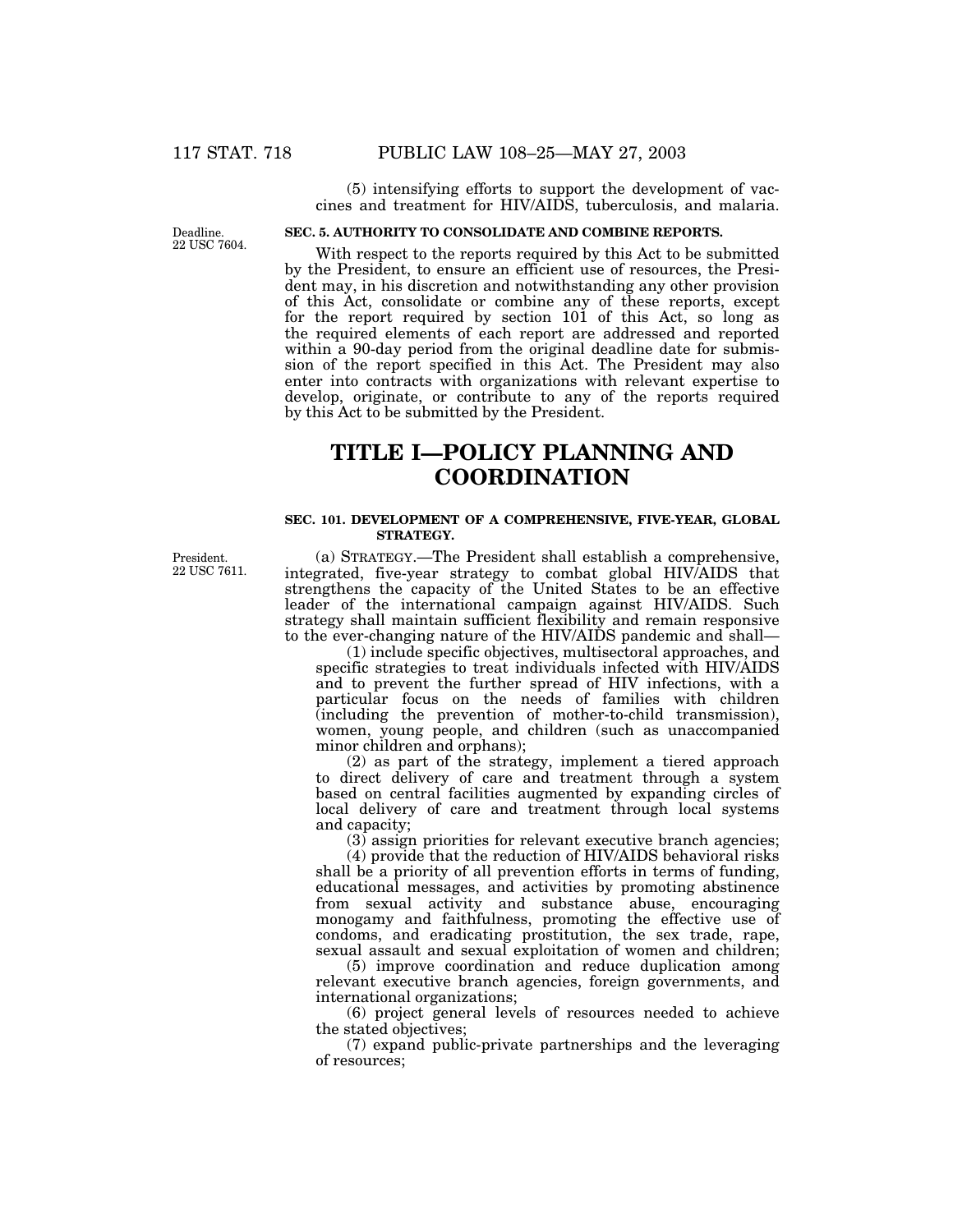(8) maximize United States capabilities in the areas of technical assistance and training and research, including vaccine research;

(9) establish priorities for the distribution of resources based on factors such as the size and demographics of the population with HIV/AIDS, tuberculosis, and malaria and the needs of that population and the existing infrastructure or funding levels that may exist to cure, treat, and prevent HIV/ AIDS, tuberculosis, and malaria; and

(10) include initiatives describing how the President will maximize the leverage of private sector dollars in reduction and treatment of HIV/AIDS, tuberculosis, and malaria. (b) REPORT.—

(1) IN GENERAL.—Not later than 270 days after the date of enactment of this Act, the President shall submit to the appropriate congressional committees a report setting forth the strategy described in subsection (a).

(2) REPORT CONTENTS.—The report required by paragraph (1) shall include a discussion of the elements described in paragraph (3) and may include a discussion of additional elements relevant to the strategy described in subsection (a). Such discussion may include an explanation as to why a particular element described in paragraph (3) is not relevant to such strategy.

(3) REPORT ELEMENTS.—The elements referred to in paragraph (2) are the following:

(A) The objectives, general and specific, of the strategy.

(B) A description of the criteria for determining success of the strategy.

(C) A description of the manner in which the strategy will address the fundamental elements of prevention and education, care, and treatment (including increasing access to pharmaceuticals and to vaccines), the promotion of abstinence, monogamy, avoidance of substance abuse, and use of condoms, research (including incentives for vaccine development and new protocols), training of health care workers, the development of health care infrastructure and delivery systems, and avoidance of substance abuse.

(D) A description of the manner in which the strategy will promote the development and implementation of national and community-based multisectoral strategies and programs, including those designed to enhance leadership capacity particularly at the community level.

(E) A description of the specific strategies developed to meet the unique needs of women, including the empowerment of women in interpersonal situations, young people and children, including those orphaned by HIV/AIDS and those who are victims of the sex trade, rape, sexual abuse, assault, and exploitation.

(F) A description of the specific strategies developed to encourage men to be responsible in their sexual behavior, child rearing and to respect women including the reduction of sexual violence and coercion.

(G) A description of the specific strategies developed to increase women's access to employment opportunities, income, productive resources, and microfinance programs.

Deadline. President.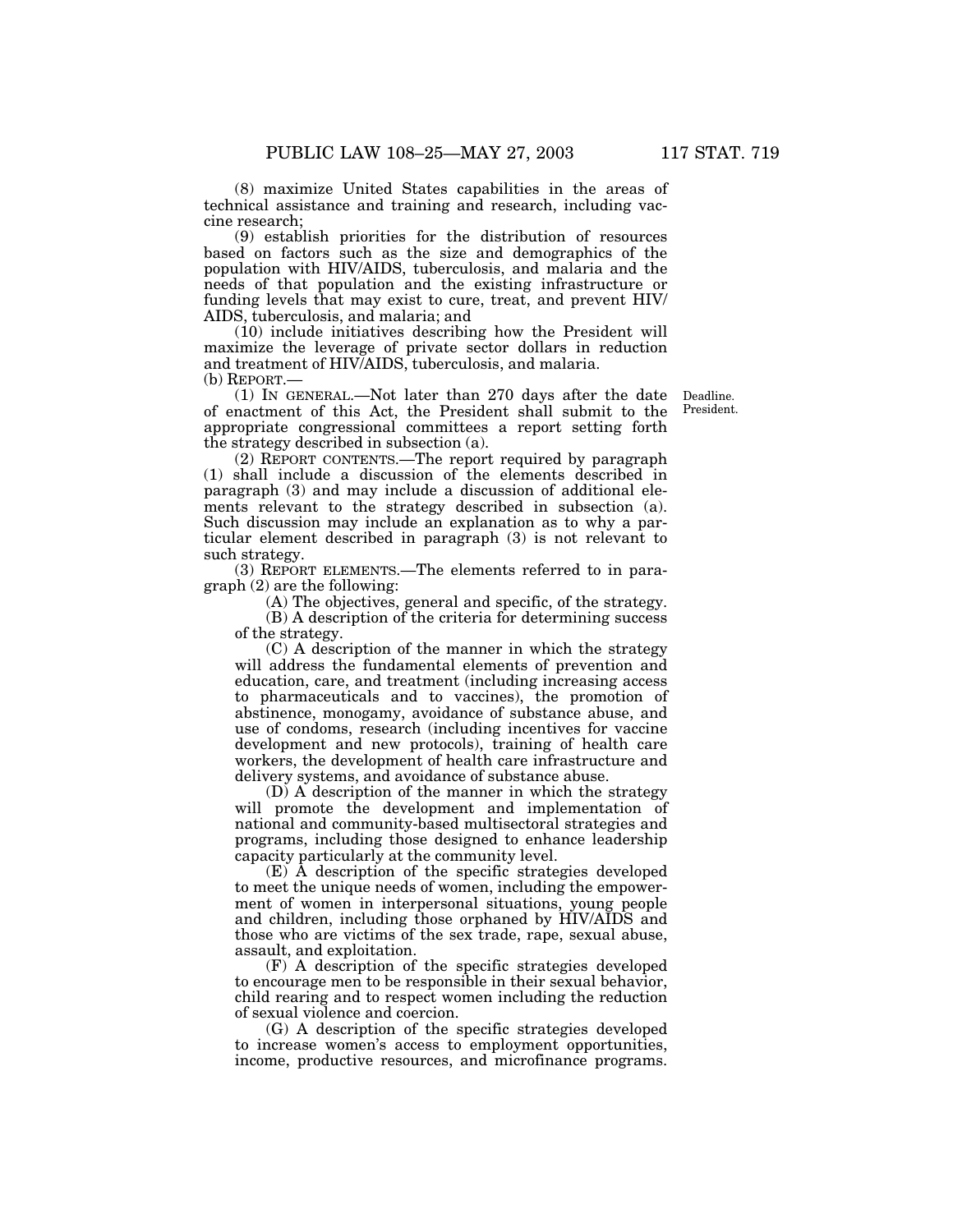(H) A description of the programs to be undertaken to maximize United States contributions in the areas of technical assistance, training (particularly of health care workers and community-based leaders in affected sectors), and research, including the promotion of research on vaccines and microbicides.

(I) An identification of the relevant executive branch agencies that will be involved and the assignment of priorities to those agencies.

(J) A description of the role of each relevant executive branch agency and the types of programs that the agency will be undertaking.

(K) A description of the mechanisms that will be utilized to coordinate the efforts of the relevant executive branch agencies, to avoid duplication of efforts, to enhance on-site coordination efforts, and to ensure that each agency undertakes programs primarily in those areas where the agency has the greatest expertise, technical capabilities, and potential for success.

(L) A description of the mechanisms that will be utilized to ensure greater coordination between the United States and foreign governments and international organizations including the Global Fund, UNAIDS, international financial institutions, and private sector organizations.

(M) The level of resources that will be needed on an annual basis and the manner in which those resources would generally be allocated among the relevant executive branch agencies.

 $(N)$   $\tilde{A}$  description of the mechanisms to be established for monitoring and evaluating programs, promoting successful models, and for terminating unsuccessful programs.

(O) A description of the manner in which private, nongovernmental entities will factor into the United States Government-led effort and a description of the type of partnerships that will be created to maximize the capabilities of these private sector entities and to leverage resources.

(P) A description of the ways in which United States leadership will be used to enhance the overall international response to the HIV/AIDS pandemic and particularly to heighten the engagement of the member states of the G– 8 and to strengthen key financial and coordination mechanisms such as the Global Fund and UNAIDS.

(Q) A description of the manner in which the United States strategy for combating HIV/AIDS relates to and supports other United States assistance strategies in developing countries.

 $(R)$  A description of the programs to be carried out under the strategy that are specifically targeted at women and girls to educate them about the spread of HIV/AIDS.

(S) A description of efforts being made to address the unique needs of families with children with respect to HIV/AIDS, including efforts to preserve the family unit.

(T) An analysis of the emigration of critically important medical and public health personnel, including physicians,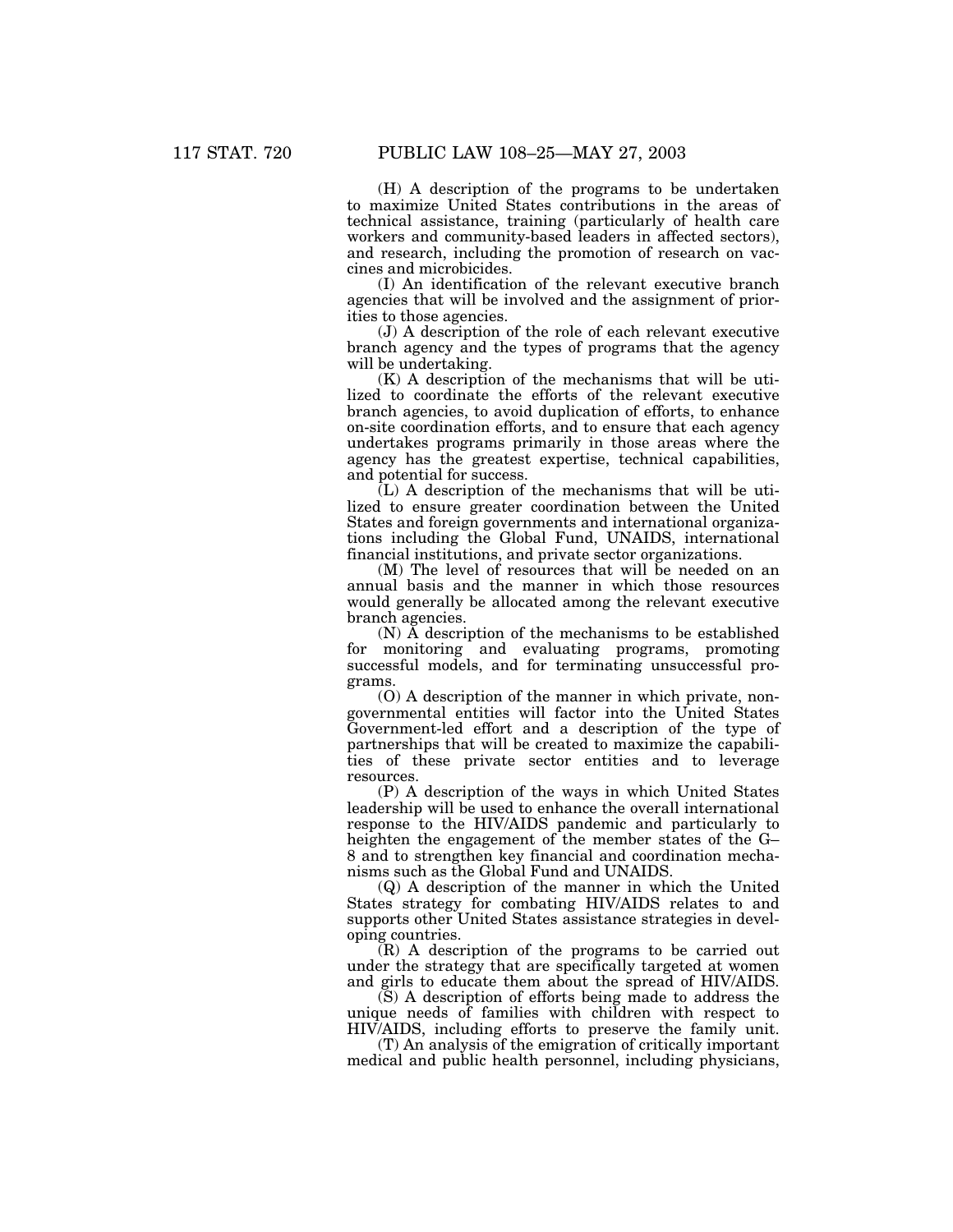nurses, and supervisors from sub-Saharan African countries that are acutely impacted by HIV/AIDS, including a description of the causes, effects, and the impact on the stability of health infrastructures, as well as a summary of incentives and programs that the United States could provide, in concert with other private and public sector partners and international organizations, to stabilize health institutions by encouraging critical personnel to remain in their home countries.

(U) A description of the specific strategies developed to promote sustainability of HIV/AIDS pharmaceuticals (including antiretrovirals) and the effects of drug resistance on HIV/AIDS patients.

(V) A description of the specific strategies to ensure that the extraordinary benefit of HIV/AIDS pharmaceuticals (especially antiretrovirals) are not diminished through the illegal counterfeiting of pharmaceuticals and black market sales of such pharmaceuticals.

(W) An analysis of the prevalence of Human Papilloma Virus (HPV) in sub-Saharan Africa and the impact that condom usage has upon the spread of HPV in sub-Saharan Africa.

(c) STUDY; DISTRIBUTION OF RESOURCES.—

(1) STUDY.—Not later than 3 years after the date of the enactment of this Act, the Institute of Medicine shall publish findings comparing the success rates of the various programs and methods used under the strategy described in subsection (a) to reduce, prevent, and treat HIV/AIDS, tuberculosis, and malaria.

(2) DISTRIBUTION OF RESOURCES.—In prioritizing the distribution of resources under the strategy described in subsection (a), the President shall consider the findings published by the Institute of Medicine under this subsection.

#### **SEC. 102. HIV/AIDS RESPONSE COORDINATOR.**

(a) ESTABLISHMENT OF POSITION.—Section 1 of the State Department Basic Authorities Act of 1956 (22 U.S.C. 265(a)) is amended—

(1) by redesignating subsection (f) as subsection (g); and

(2) by inserting after subsection (e) the following:

''(f) HIV/AIDS RESPONSE COORDINATOR.—

"(1) IN GENERAL.—There shall be established within the President. Department of State in the immediate office of the Secretary of State a Coordinator of United States Government Activities to Combat HIV/AIDS Globally, who shall be appointed by the President, by and with the advice and consent of the Senate. The Coordinator shall report directly to the Secretary.

''(2) AUTHORITIES AND DUTIES; DEFINITIONS.—

"(A) AUTHORITIES.—The Coordinator, acting through such nongovernmental organizations (including faith-based and community-based organizations) and relevant executive branch agencies as may be necessary and appropriate to effect the purposes of this section, is authorized—

"(i) to operate internationally to carry out prevention, care, treatment, support, capacity development, and other activities for combatting HIV/AIDS;

22 USC 7612

President.

22 USC 2651a.

Deadline. Publication.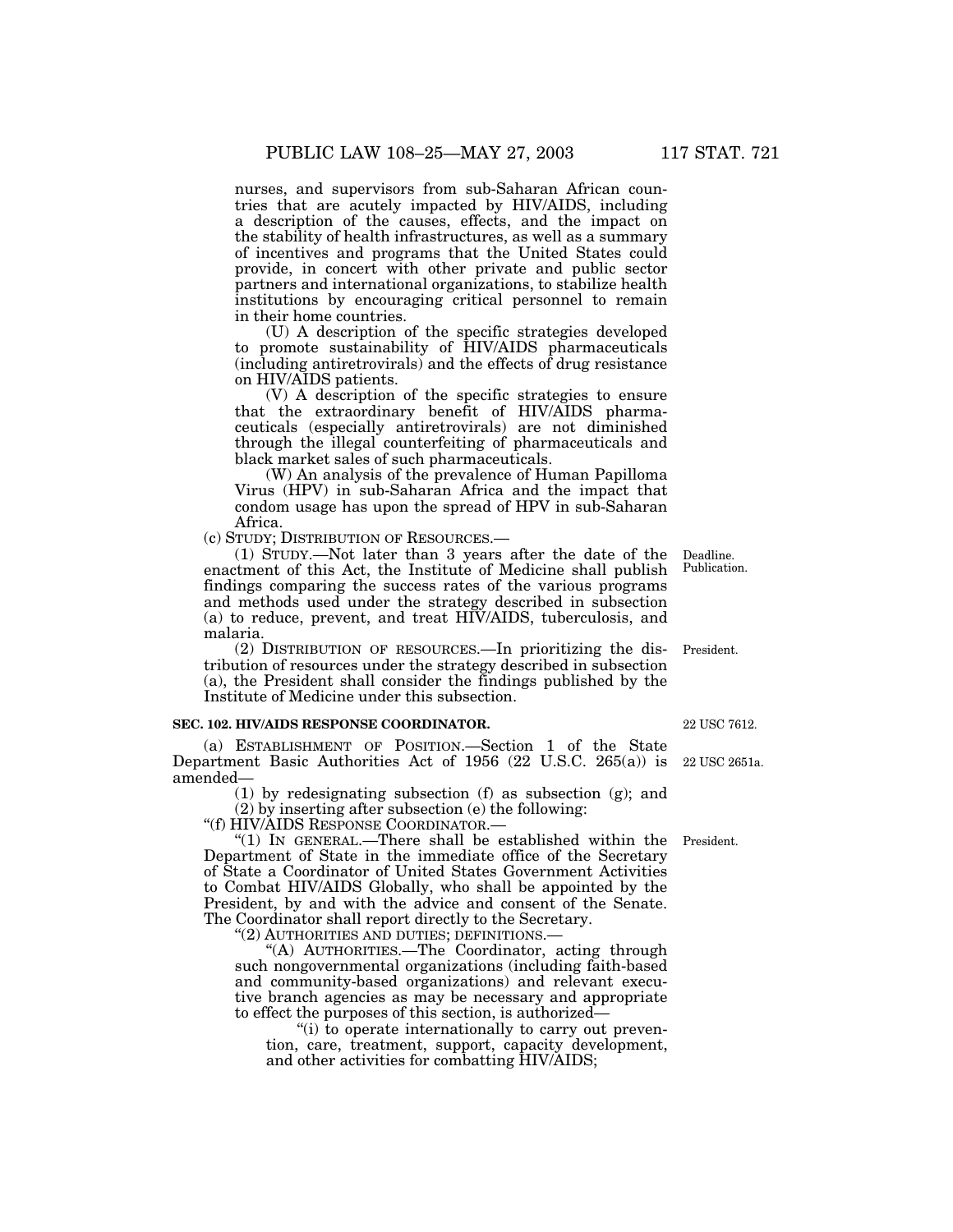''(ii) to transfer and allocate funds to relevant executive branch agencies; and

"(iii) to provide grants to, and enter into contracts with, nongovernmental organizations (including faithbased and community-based organizations) to carry out the purposes of section.<br>"(B) DUTIES.—

"(i) IN GENERAL.—The Coordinator shall have primary responsibility for the oversight and coordination of all resources and international activities of the United States Government to combat the HIV/AIDS pandemic, including all programs, projects, and activities of the United States Government relating to the HIV/AIDS pandemic under the United States Leadership Against HIV/AIDS, Tuberculosis, and Malaria Act of 2003 or any amendment made by that Act.

''(ii) SPECIFIC DUTIES.—The duties of the Coordinator shall specifically include the following:

''(I) Ensuring program and policy coordination among the relevant executive branch agencies and nongovernmental organizations, including auditing, monitoring, and evaluation of all such programs.

''(II) Ensuring that each relevant executive branch agency undertakes programs primarily in those areas where the agency has the greatest expertise, technical capabilities, and potential for success.

''(III) Avoiding duplication of effort.

 $\sqrt{\rm F}$ (IV) Ensuring coordination of relevant executive branch agency activities in the field.

''(V) Pursuing coordination with other countries and international organizations.

''(VI) Resolving policy, program, and funding disputes among the relevant executive branch agencies.

''(VII) Directly approving all activities of the United States (including funding) relating to combatting HIV/AIDS in each of Botswana, Cote d'Ivoire, Ethiopia, Guyana, Haiti, Kenya, Mozambique, Namibia, Nigeria, Rwanda, South Africa, Tanzania, Uganda, Zambia, and other countries designated by the President, which other designated countries may include those countries in which the United States is implementing HIV/ AIDS programs as of the date of the enactment of the United States Leadership Against HIV/ AIDS, Tuberculosis, and Malaria Act of 2003.

''(VIII) Establishing due diligence criteria for all recipients of funds section and all activities subject to the coordination and appropriate monitoring, evaluation, and audits carried out by the Coordinator necessary to assess the measurable outcomes of such activities.

''(C) DEFINITIONS.—In this paragraph:

"(i) AIDS.—The term 'AIDS' means acquired immune deficiency syndrome.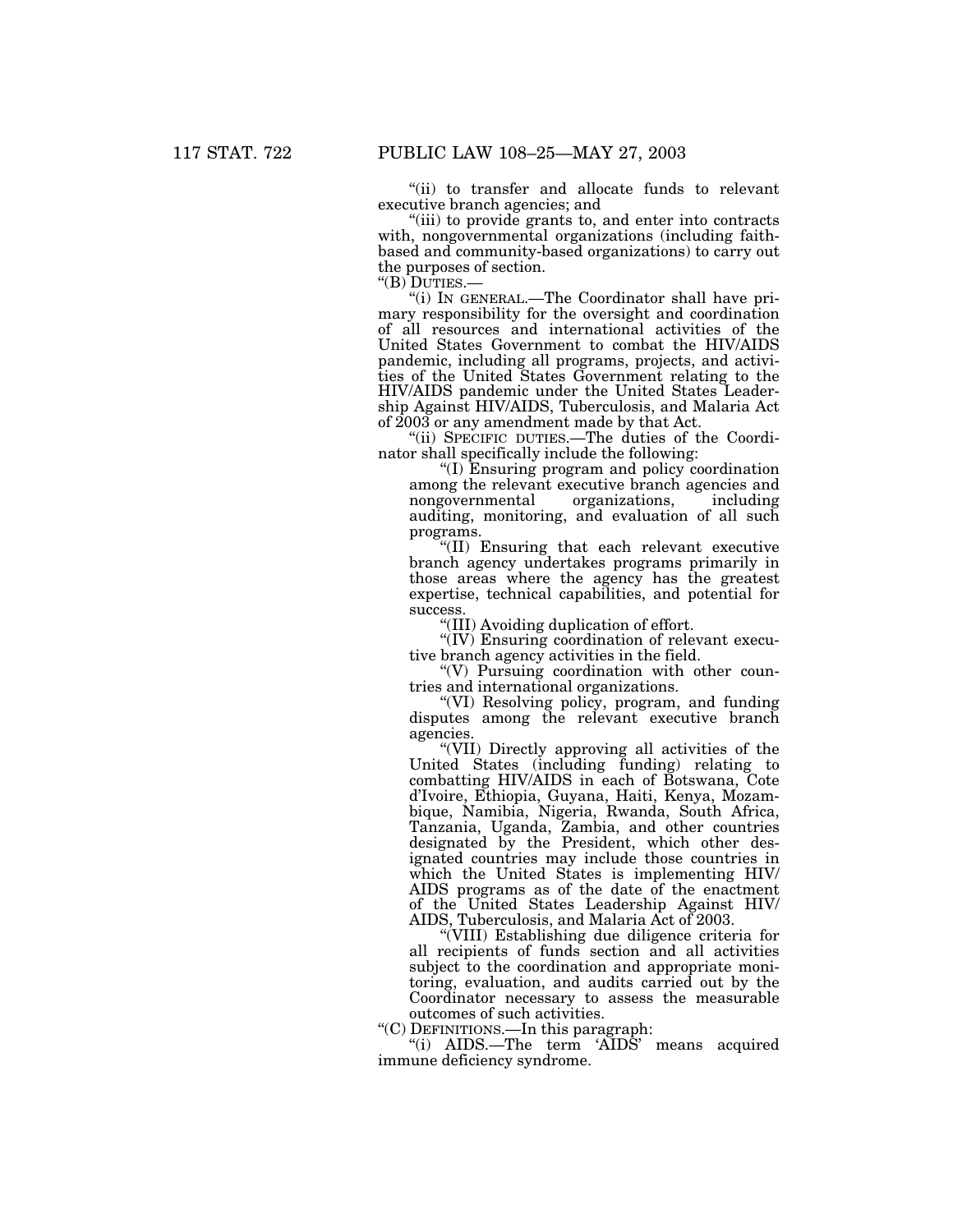"(ii) HIV.-The term 'HIV' means the human immunodeficiency virus, the pathogen that causes AIDS.

''(iii) HIV/AIDS.—The term 'HIV/AIDS' means, with respect to an individual, an individual who is infected with HIV or living with AIDS.

"(iv) RELEVANT EXECUTIVE BRANCH AGENCIES.-The term 'relevant executive branch agencies' means the Department of State, the United States Agency for International Development, the Department of Health and Human Services (including the Public Health Service), and any other department or agency of the United States that participates in international HIV/AIDS activities pursuant to the authorities of such department or agency or this Act.''.

(b) RESOURCES.—Not later than 90 days after the date of enactment of this Act, the President shall specify the necessary financial and personnel resources, from funds appropriated pursuant to the authorization of appropriations under section 401 for HIV/AIDS assistance, that shall be assigned to and under the direct control of the Coordinator of United States Government Activities to Combat HIV/AIDS Globally to establish and maintain the duties and supporting activities assigned to the Coordinator by this Act and the amendments made by this Act.

(c) ESTABLISHMENT OF SEPARATE ACCOUNT.—There is established in the general fund of the Treasury a separate account which shall be known as the ''Activities to Combat HIV/AIDS Globally Fund'' and which shall be administered by the Coordinator of United States Government Activities to Combat HIV/AIDS Globally. There shall be deposited into the Fund all amounts appropriated pursuant to the authorization of appropriations under section 401 for HIV/AIDS assistance, except for amounts appropriated for United States contributions to the Global Fund.

# **TITLE II—SUPPORT FOR MULTILAT-ERAL FUNDS, PROGRAMS, AND PUB-LIC-PRIVATE PARTNERSHIPS**

#### **SEC. 201. SENSE OF CONGRESS ON PUBLIC-PRIVATE PARTNERSHIPS.** 22 USC 7621.

(a) FINDINGS.—Congress makes the following findings:

(1) Innovative partnerships between governments and organizations in the private sector (including foundations, universities, corporations, faith-based and community-based organizations, and other nongovernmental organizations) have proliferated in recent years, particularly in the area of health.

(2) Public-private sector partnerships multiply local and international capacities to strengthen the delivery of health services in developing countries and to accelerate research for vaccines and other pharmaceutical products that are essential to combat infectious diseases decimating the populations of these countries.

(3) These partnerships maximize the unique capabilities of each sector while combining financial and other resources, scientific knowledge, and expertise toward common goals which neither the public nor the private sector can achieve alone.

Deadline. President.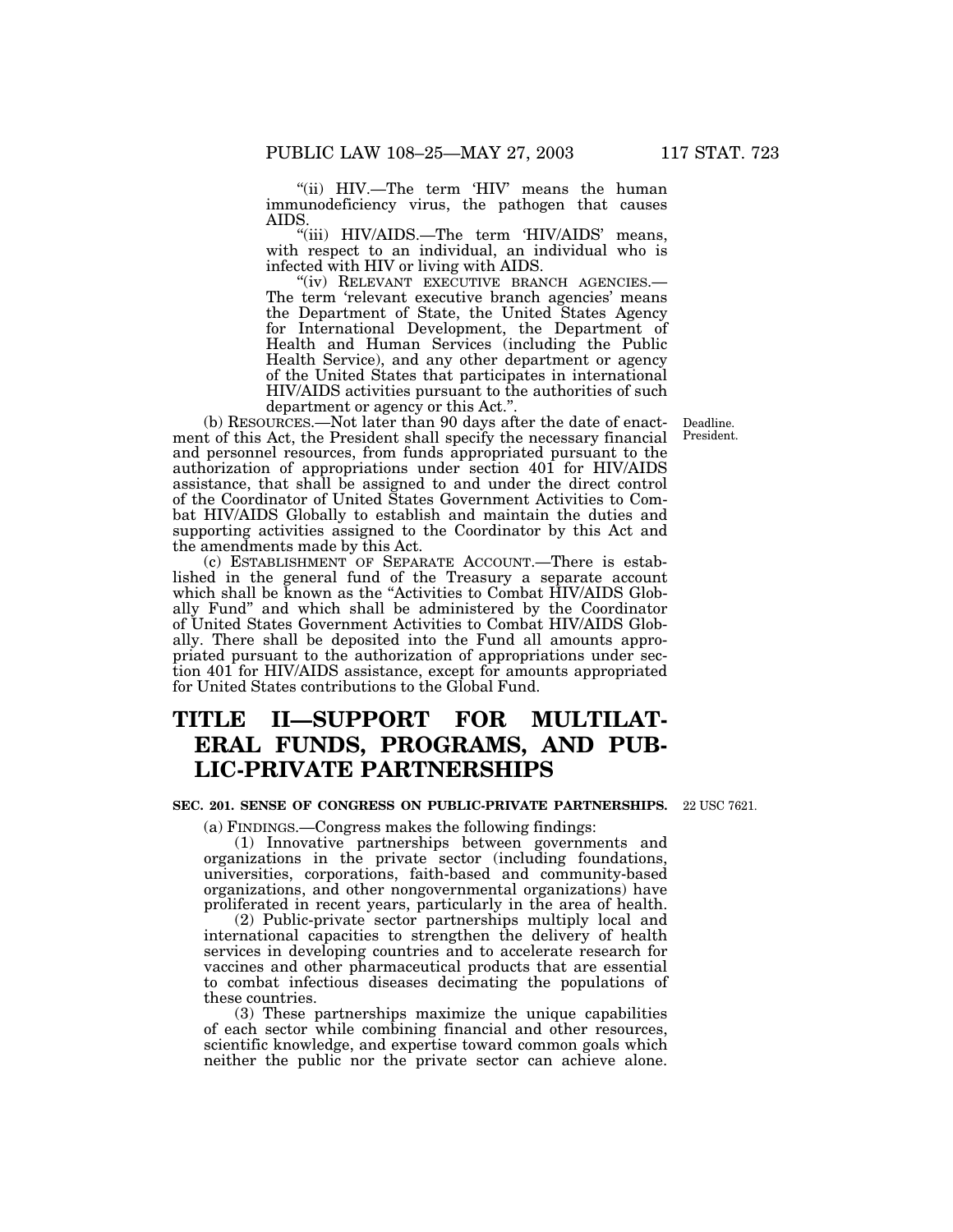(4) Sustaining existing public-private partnerships and building new ones are critical to the success of the international community's efforts to combat HIV/AIDS and other infectious diseases around the globe.

(b) SENSE OF CONGRESS.—It is the sense of Congress that—

(1) the sustainment and promotion of public-private partnerships should be a priority element of the strategy pursued by the United States to combat the HIV/AIDS pandemic and other global health crises; and

(2) the United States should systematically track the evolution of these partnerships and work with others in the public and private sector to profile and build upon those models that are most effective.

22 USC 7622.

### **SEC. 202. PARTICIPATION IN THE GLOBAL FUND TO FIGHT AIDS, TUBERCULOSIS AND MALARIA.**

(a) FINDINGS.—The Congress finds as follows:

(1) The establishment of the Global Fund in January 2002 is consistent with the general principles for an international AIDS trust fund first outlined by the Congress in the Global AIDS and Tuberculosis Relief Act of 2000 (Public Law 106– 264).

(2) Section 2, Article 5 of the bylaws of the Global Fund provides for the International Bank for Reconstruction and Development to serve as the initial collection trustee for the Global Fund.

(3) The trustee agreement signed between the Global Fund and the International Bank for Reconstruction and Development narrows the range of duties to include receiving and investing funds from donors, disbursing the funds upon the instruction of the Global Fund, reporting on trust fund resources to donors and the Global Fund, and providing an annual external audit report to the Global Fund.

(b) AUTHORITY FOR UNITED STATES PARTICIPATION.—

(1) UNITED STATES PARTICIPATION.—The United States is hereby authorized to participate in the Global Fund.

(2) PRIVILEGES AND IMMUNITIES.—The Global Fund shall be considered a public international organization for purposes of section 1 of the International Organizations Immunities Act (22 U.S.C. 288).

(c) REPORTS TO CONGRESS.—Not later than 1 year after the date of the enactment of this Act, and annually thereafter for the duration of the Global Fund, the President shall submit to the appropriate congressional committees a report on the Global Fund, including contributions pledged to, contributions (including donations from the private sector) received by, and projects funded by the Global Fund, and the mechanisms established for transparency and accountability in the grant-making process.

(d) UNITED STATES FINANCIAL PARTICIPATION.—

(1) AUTHORIZATION OF APPROPRIATIONS.—In addition to any other funds authorized to be appropriated for bilateral or multilateral HIV/AIDS, tuberculosis, or malaria programs, of the amounts authorized to be appropriated under section 401, there are authorized to be appropriated to the President up to \$1,000,000,000 for the period of fiscal year 2004 beginning on January 1, 2004, and such sums as may be necessary for

Deadline. President.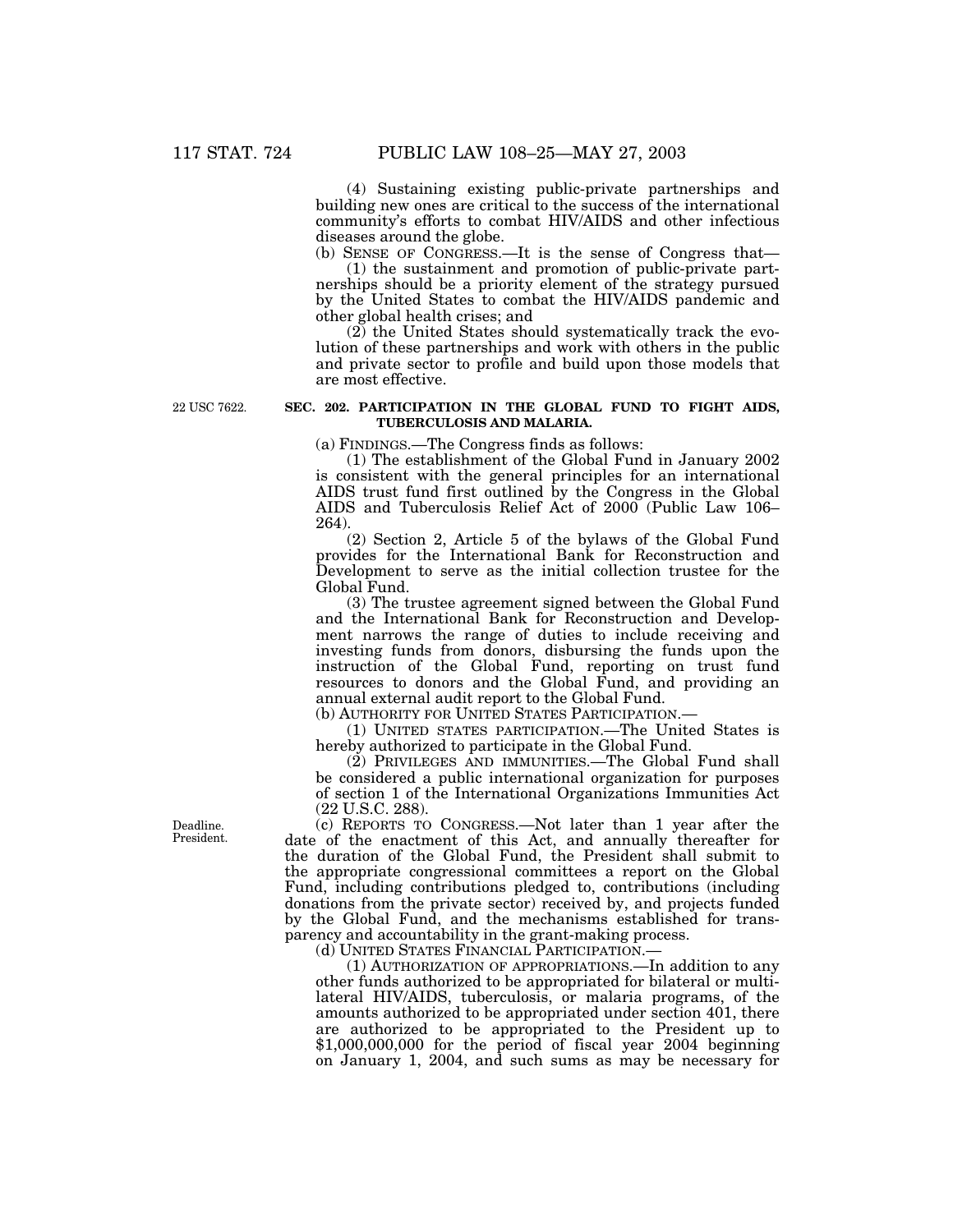the fiscal years 2005–2008, for contributions to the Global Fund.

(2) AVAILABILITY OF FUNDS.—Amounts appropriated under paragraph (1) are authorized to remain available until expended.

(3) REPROGRAMMING OF FISCAL YEAR 2001 FUNDS.—Funds made available for fiscal year 2001 under section 141 of the Global AIDS and Tuberculosis Relief Act of 2000—

(A) are authorized to remain available until expended; and

(B) shall be transferred to, merged with, and made available for the same purposes as, funds made available for fiscal years 2004 through 2008 under paragraph (1).

 $(A)(i)$  At any time during fiscal years 2004 through 2008, no United States contribution to the Global Fund may cause the total amount of United States Government contributions to the Global Fund to exceed 33 percent of the total amount of funds contributed to the Global Fund from all sources. Contributions to the Global Fund from the International Bank for Reconstruction and Development and the International Monetary Fund shall not be considered in determining compliance with this paragraph.

(ii) If, at any time during any of the fiscal years 2004 through 2008, the President determines that the Global Fund has provided assistance to a country, the government of which the Secretary of State has determined, for purposes of section 6(j)(1) of the Export Administration Act of 1979 (50 U.S.C. App. 2405(j)(1)), has repeatedly provided support for acts of international terrorism, then the United States shall withhold from its contribution for the next fiscal year an amount equal to the amount expended by the Fund to the government of each such country.

(iii) If at any time the President determines that the expenses of the Governing, Administrative, and Advisory Bodies (including the Partnership Forum, the Foundation Board, the Secretariat, and the Technical Review Board) of the Global Fund exceed 10 percent of the total expenditures of the Fund for any 2-year period, the United States shall withhold from its contribution for the next fiscal year an amount equal the to the average annual amount expended by the Fund for such 2-year period for the expenses of the Governing, Administrative, and Advisory Bodies in excess of 10 percent of the total expenditures of the Fund.

(iv) The President may waive the application of clause (iii) if the President determines that extraordinary circumstances warrant such a waiver. No waiver under this clause may be for any period that exceeds 1 year.

(v) If, at any time during any of the fiscal years 2004 through 2008, the President determines that the salary of any individual employed by the Global Fund exceeds the salary of the Vice President of the United States (as determined under section 104 of title 3, United States Code) for that fiscal year, then the United States shall withhold from its contribution for the next fiscal year an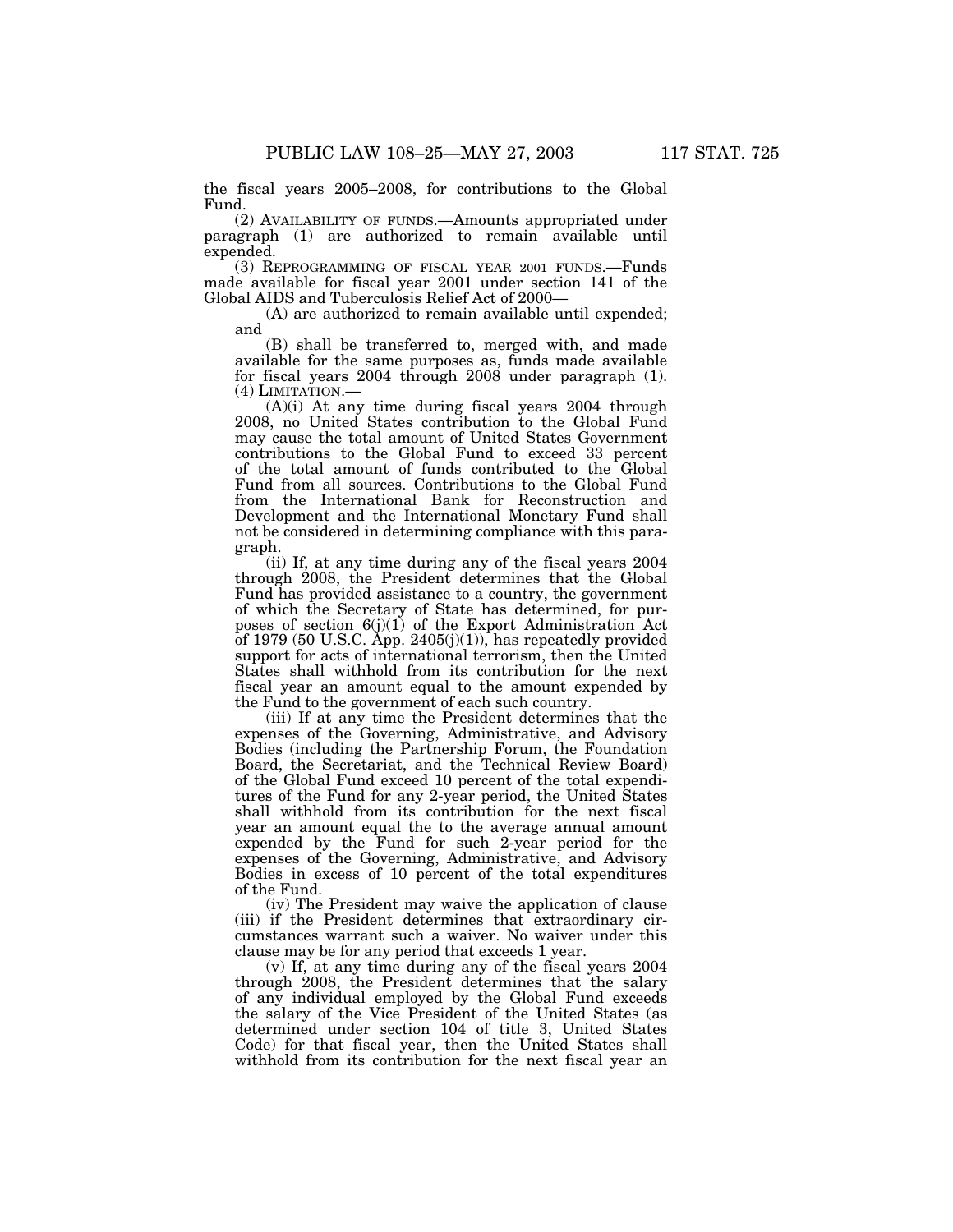amount equal to the aggregate amount by which the salary of each such individual exceeds the salary of the Vice President of the United States.

(B)(i) Any amount made available under this subsection that is withheld by reason of subparagraph (A)(i) shall be contributed to the Global Fund as soon as practicable, subject to subparagraph (A)(i), after additional contributions to the Global Fund are made from other sources.

(ii) Any amount made available under this subsection that is withheld by reason of subparagraph (A)(iii) shall be transferred to the Activities to Combat HIV/AIDS Globally Fund and shall remain available under the same terms and conditions as funds appropriated pursuant to the authorization of appropriations under section 401 for HIV/ AIDS assistance.

(iii) Any amount made available under this subsection that is withheld by reason of clause (ii) or (iii) of subparagraph (A) is authorized to be made available to carry out section 104A of the Foreign Assistance Act of 1961 (as added by section 301 of this Act). Amounts made available under the preceding sentence are in addition to amounts appropriated pursuant to the authorization of appropriations under section 401 of this Act for HIV/AIDS assistance.

(C)(i) The President may suspend the application of subparagraph (A) with respect to a fiscal year if the President determines that an international health emergency threatens the national security interests of the United States.

(ii) The President shall notify the Committee on International Relations of the House of Representatives and the Committee on Foreign Relations of the Senate not less than 5 days before making a determination under clause (i) with respect to the application of subparagraph  $(A)(i)$  and shall include in the notification-

(I) a justification as to why increased United States Government contributions to the Global Fund is preferable to increased United States assistance to combat HIV/AIDS, tuberculosis, and malaria on a bilateral basis; and

(II) an explanation as to why other government donors to the Global Fund are unable to provide adequate contributions to the Fund.

(e) INTERAGENCY TECHNICAL REVIEW PANEL.—

(1) ESTABLISHMENT.—The Coordinator of United States Government Activities to Combat HIV/AIDS Globally, established in section 1(f)(1) of the State Department Basic Authorities Act of 1956 (as added by section  $102(a)$  of this Act), shall establish in the executive branch an interagency technical review panel.

(2) DUTIES.—The interagency technical review panel shall serve as a "shadow" panel to the Global Fund by-

(A) periodically reviewing all proposals received by the Global Fund; and

(B) providing guidance to the United States persons who are representatives on the panels, committees, and boards of the Global Fund, on the technical efficacy, suitability, and appropriateness of the proposals, and ensuring

President. Notification. Deadline.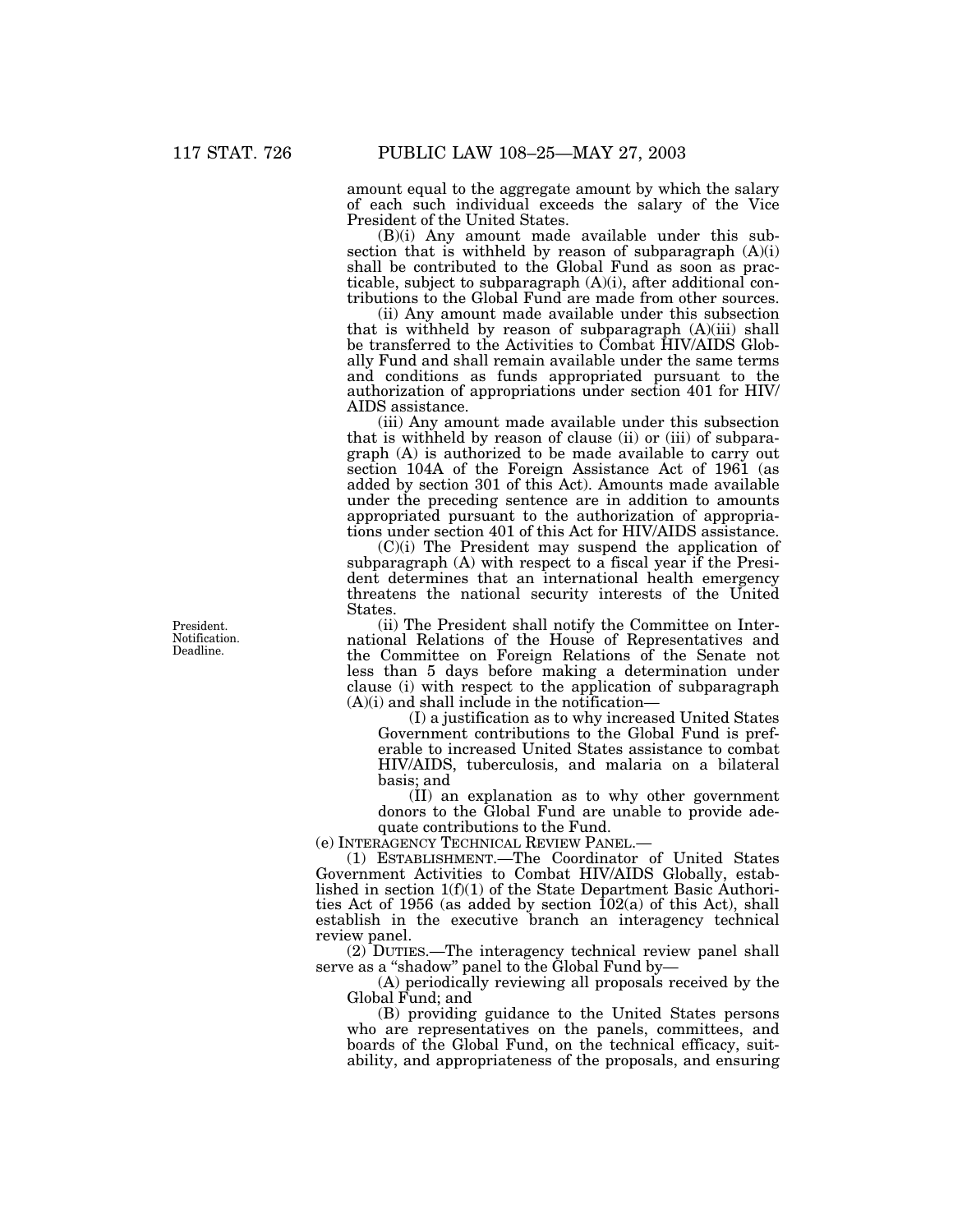that such persons are fully informed of technical inadequacies or other aspects of the proposals that are inconsistent with the purposes of this or any other Act relating to the provision of foreign assistance in the area of AIDS.

(3) MEMBERSHIP.—The interagency technical review panel shall consist of qualified medical and development experts who are officers or employees of the Department of Health and Human Services, the Department of State, and the United States Agency for International Development.

(4) CHAIR.—The Coordinator referred to in paragraph  $(1)$ shall chair the interagency technical review panel.

(f) MONITORING BY COMPTROLLER GENERAL.—

(1) MONITORING.—The Comptroller General shall monitor and evaluate projects funded by the Global Fund.

(2) REPORT.—The Comptroller General shall on a biennial basis shall prepare and submit to the appropriate congressional committees a report that contains the results of the monitoring and evaluation described in paragraph (1) for the preceding 2-year period.

(g) PROVISION OF INFORMATION TO CONGRESS.—The Coordinator Deadline. of United States Government Activities to Combat HIV/AIDS Globally shall make available to the Congress the following documents within 30 days of a request by the Congress for such documents:

(1) All financial and accounting statements for the Global Fund and the Activities to Combat HIV/AIDS Globally Fund, including administrative and grantee statements.

(2) Reports provided to the Global Fund and the Activities to Combat HIV/AIDS Globally Fund by organizations contracted to audit recipients of funds.

(3) Project proposals submitted by applicants for funding from the Global Fund and the Activities to Combat HIV/AIDS Globally Fund, but which were not funded.

(4) Progress reports submitted to the Global Fund and the Activities to Combat HIV/AIDS Globally Fund by grantees.

(h) SENSE OF THE CONGRESS REGARDING ENCOURAGEMENT OF PRIVATE CONTRIBUTIONS TO THE GLOBAL FUND.—It is the sense of the Congress that the President should—

(1) conduct an outreach campaign that is designed to—

(A) inform the public of the existence of—

(i) the Global Fund; and

(ii) any entity that will accept private contributions intended for use by the Global Fund; and

(B) encourage private contributions to the Global Fund; and

(2) encourage private contributions intended for use by the Global Fund by—

(A) establishing and operating an Internet website, and publishing information about the website; and

(B) making public service announcements on radio and television.

# **SEC. 203. VOLUNTARY CONTRIBUTIONS TO INTERNATIONAL VACCINE FUNDS.**

(a) VACCINE FUND.—Section  $302(k)$  of the Foreign Assistance Act of 1961 (22 U.S.C. 2222(k)) is amended—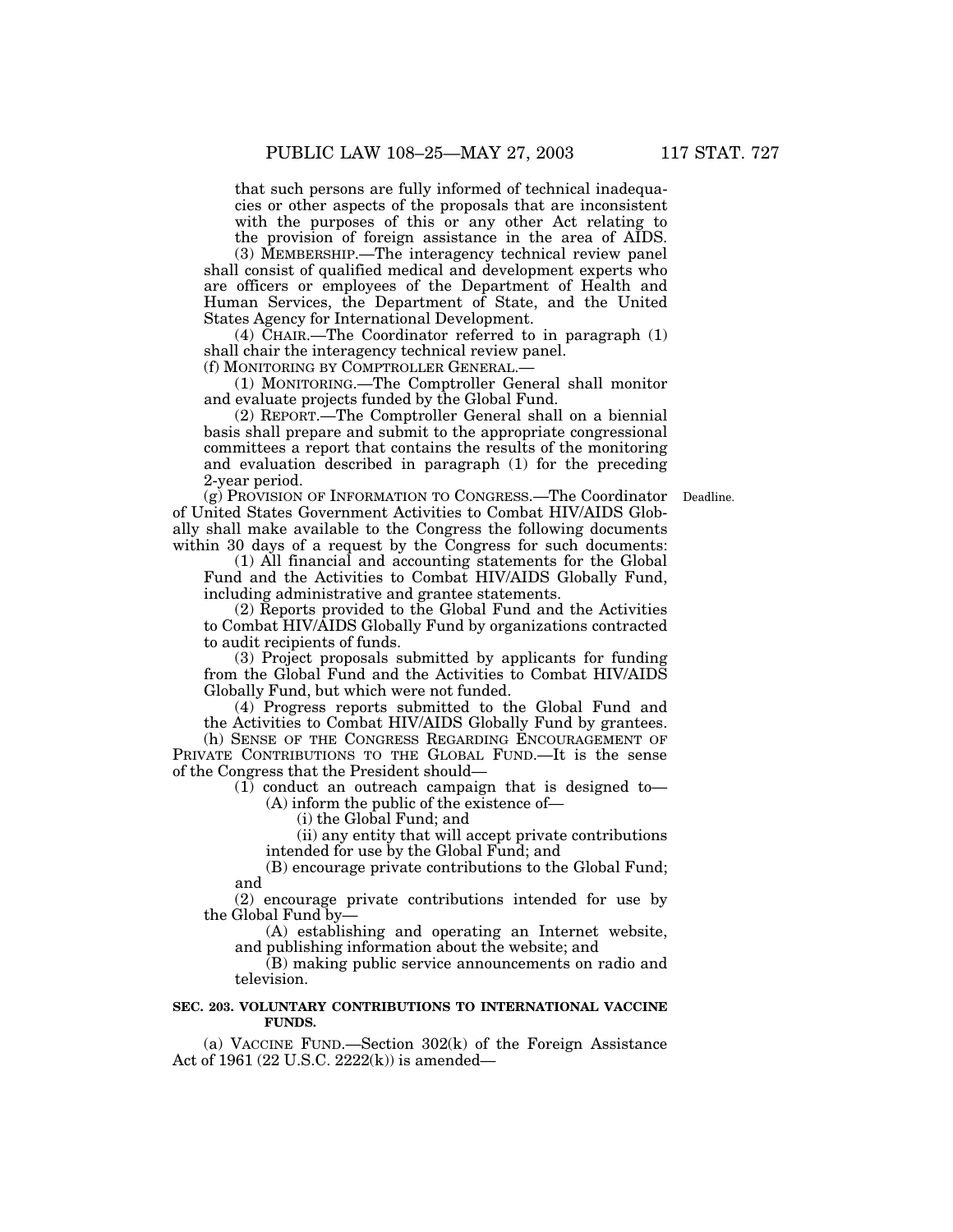(1) by striking ''\$50,000,000 for each of the fiscal years 2001 and 2002'' and inserting ''such sums as may be necessary for each of the fiscal years 2004 through 2008''; and

(2) by striking ''Global Alliance for Vaccines and Immunizations'' and inserting ''Vaccine Fund''.

(b) INTERNATIONAL AIDS VACCINE INITIATIVE.—Section 302(l) of the Foreign Assistance Act of 1961 (22 U.S.C. 2222(l)) is amended by striking ''\$10,000,000 for each of the fiscal years 2001 and 2002'' and inserting ''such sums as may be necessary for each of the fiscal years 2004 through 2008''.

(c) SUPPORT FOR THE DEVELOPMENT OF MALARIA VACCINE.— Section 302 of the Foreign Assistance Act of 1961 (22 U.S.C. 2222)) is amended by adding at the end the following new subsection:

"(m) In addition to amounts otherwise available under this section, there are authorized to be appropriated to the President such sums as may be necessary for each of the fiscal years 2004 through 2008 to be available for United States contributions to malaria vaccine development programs, including the Malaria Vaccine Initiative of the Program for Appropriate Technologies in Health (PATH).''.

# **TITLE III—BILATERAL EFFORTS**

# **Subtitle A—General Assistance and Programs**

22 USC 7631.

# **SEC. 301. ASSISTANCE TO COMBAT HIV/AIDS.**

(a) AMENDMENT OF THE FOREIGN ASSISTANCE ACT OF 1961.— Chapter 1 of part I of the Foreign Assistance Act of 1961 (22 U.S.C. 2151 et seq.) is amended-

(1) in section  $104(c)$  (22 U.S.C. 2151b(c)), by striking paragraphs (4) through (7); and

(2) by inserting after section 104 the following new section:

# **''SEC. 104A. ASSISTANCE TO COMBAT HIV/AIDS.**

''(a) FINDING.—Congress recognizes that the alarming spread of HIV/AIDS in countries in sub-Saharan Africa, the Caribbean, and other developing countries is a major global health, national security, development, and humanitarian crisis.

''(b) POLICY.—It is a major objective of the foreign assistance program of the United States to provide assistance for the prevention, treatment, and control of HIV/AIDS. The United States and other developed countries should provide assistance to countries in sub-Saharan Africa, the Caribbean, and other countries and areas to control this crisis through HIV/AIDS prevention, treatment, monitoring, and related activities, particularly activities focused on women and youth, including strategies to protect women and prevent mother-to-child transmission of the HIV infection.

''(c) AUTHORIZATION.— ''(1) IN GENERAL.—Consistent with section 104(c), the President is authorized to furnish assistance, on such terms and conditions as the President may determine, for HIV/AIDS, including to prevent, treat, and monitor HIV/AIDS, and carry out related activities, in countries in sub-Saharan Africa, the Caribbean, and other countries and areas.

22 USC 2151b–2.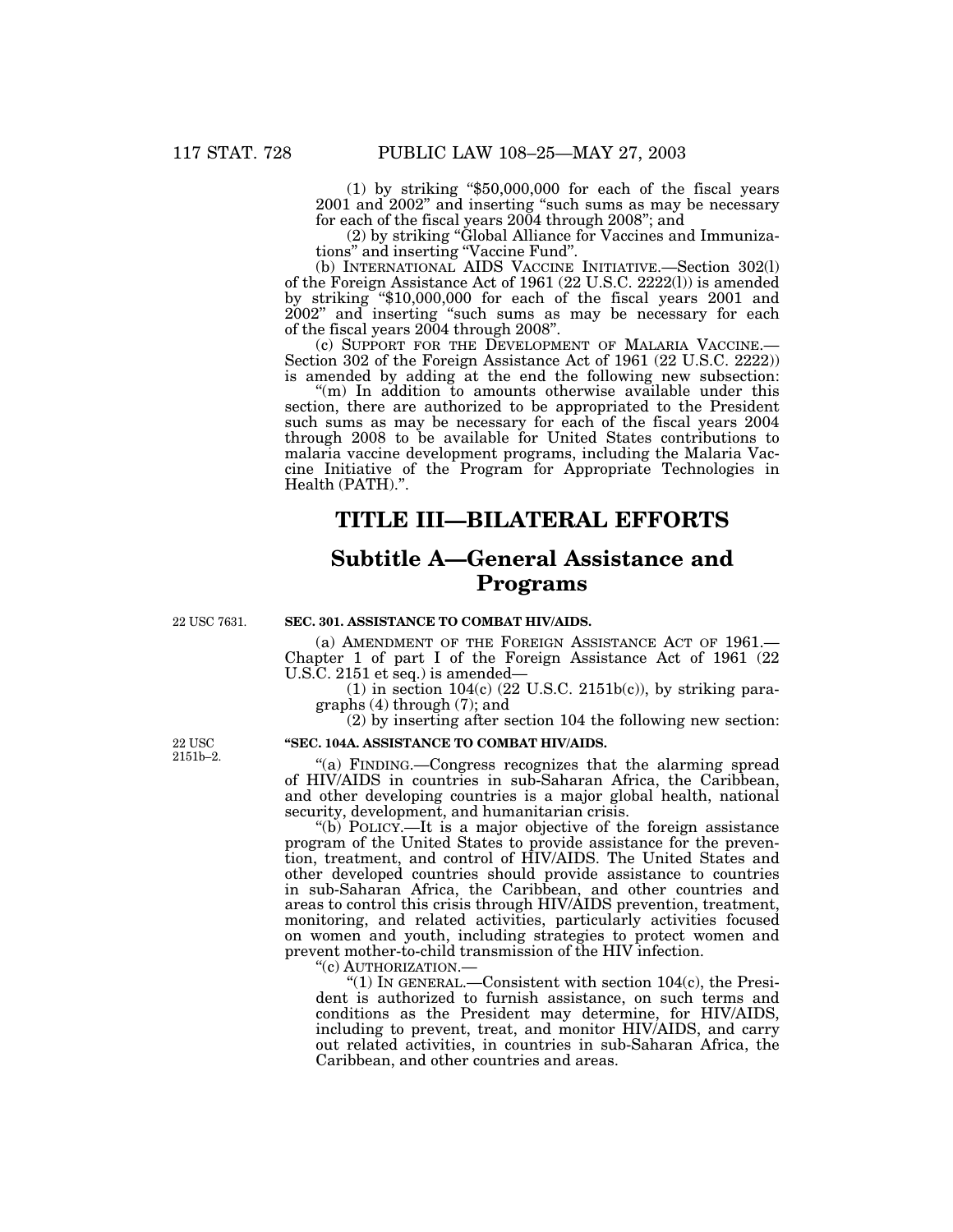"(2) ROLE OF NGOS.—It is the sense of Congress that the President should provide an appropriate level of assistance under paragraph  $(1)$  through nongovernmental organizations (including faith-based and community-based organizations) in countries in sub-Saharan Africa, the Caribbean, and other countries and areas affected by the HIV/AIDS pandemic.

"(3) COORDINATION OF ASSISTANCE EFFORTS.—The President President. shall coordinate the provision of assistance under paragraph (1) with the provision of related assistance by the Joint United Nations Programme on HIV/AIDS (UNAIDS), the United Nations Children's Fund (UNICEF), the World Health Organization (WHO), the United Nations Development Programme (UNDP), the Global Fund to Fight AIDS, Tuberculosis and Malaria and other appropriate international organizations (such as the International Bank for Reconstruction and Development), relevant regional multilateral development institutions, national, state, and local governments of foreign countries, appropriate governmental and nongovernmental organizations, and relevant executive branch agencies.

''(d) ACTIVITIES SUPPORTED.—Assistance provided under subsection (c) shall, to the maximum extent practicable, be used to carry out the following activities:

''(1) PREVENTION.—Prevention of HIV/AIDS through activities including—

''(A) programs and efforts that are designed or intended to impart knowledge with the exclusive purpose of helping individuals avoid behaviors that place them at risk of HIV infection, including integration of such programs into health programs and the inclusion in counseling programs of information on methods of avoiding infection of HIV, including delaying sexual debut, abstinence, fidelity and monogamy, reduction of casual sexual partnering, reducing sexual violence and coercion, including child marriage, widow inheritance, and polygamy, and where appropriate, use of condoms;

''(B) assistance to establish and implement culturally appropriate HIV/AIDS education and prevention programs that focus on helping individuals avoid infection of HIV/ AIDS, implemented through nongovernmental organizations, including faith-based and community-based organizations, particularly those organizations that utilize both professionals and volunteers with appropriate skills, experience, and community presence;

 $\mathcal{H}^{\prime}(\mathbf{C})$  assistance for the purpose of encouraging men to be responsible in their sexual behavior, child rearing, and to respect women;

''(D) assistance for the purpose of providing voluntary testing and counseling (including the incorporation of confidentiality protections with respect to such testing and counseling);

 $E(E)$  assistance for the purpose of preventing motherto-child transmission of the HIV infection, including medications to prevent such transmission and access to infant formula and other alternatives for infant feeding;

 $\mathrm{``(F)}$  assistance to ensure a safe blood supply and sterile medical equipment;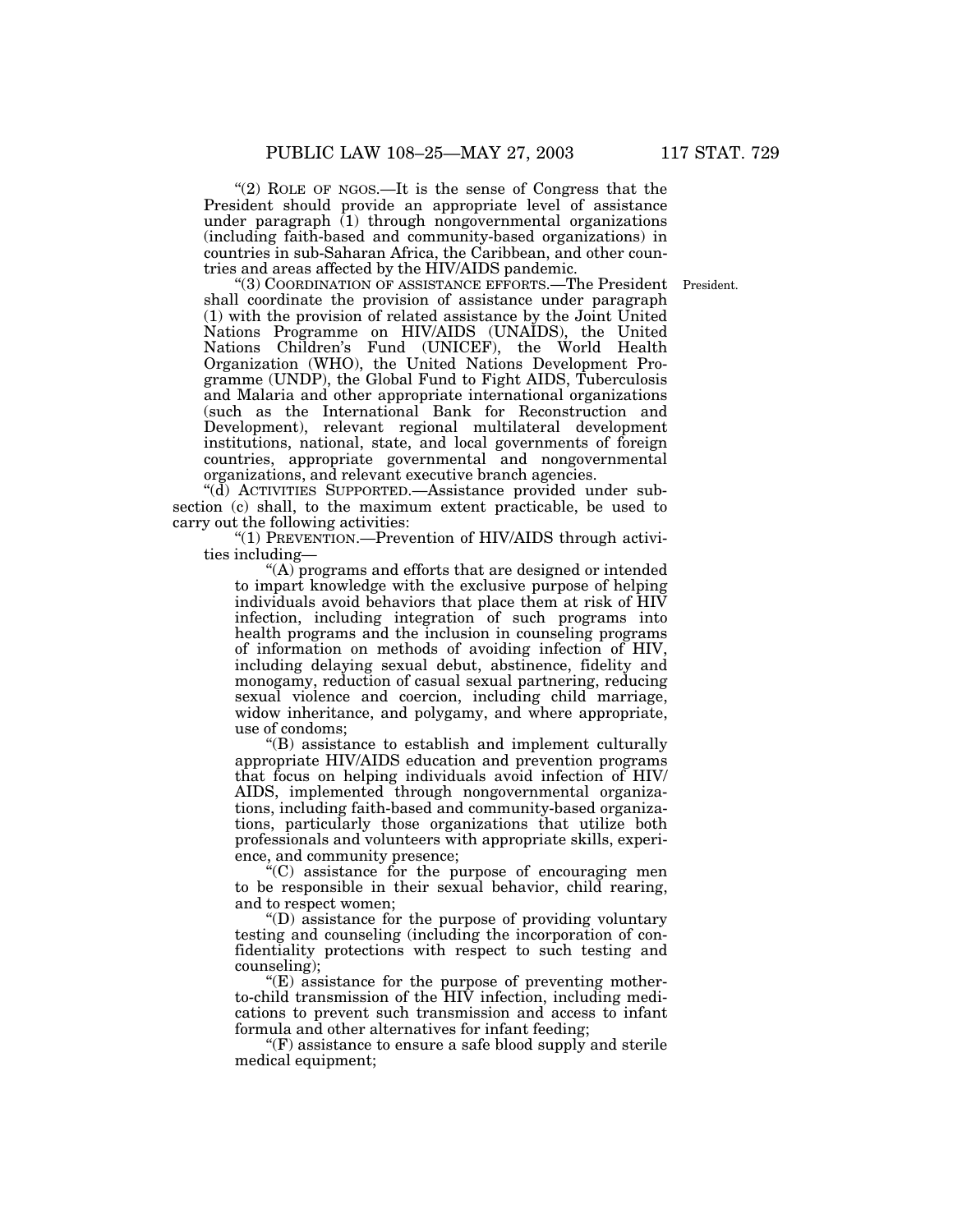''(G) assistance to help avoid substance abuse and intravenous drug use that can lead to HIV infection; and

(H) assistance for the purpose of increasing women's access to employment opportunities, income, productive resources, and microfinance programs, where appropriate. "(2) TREATMENT.—The treatment and care of individuals with HIV/AIDS, including—

"(A) assistance to establish and implement programs to strengthen and broaden indigenous health care delivery systems and the capacity of such systems to deliver HIV/ AIDS pharmaceuticals and otherwise provide for the treatment of individuals with HIV/AIDS, including clinical training for indigenous organizations and health care providers;

''(B) assistance to strengthen and expand hospice and palliative care programs to assist patients debilitated by HIV/AIDS, their families, and the primary caregivers of such patients, including programs that utilize faith-based and community-based organizations; and

''(C) assistance for the purpose of the care and treatment of individuals with HIV/AIDS through the provision of pharmaceuticals, including antiretrovirals and other pharmaceuticals and therapies for the treatment of opportunistic infections, nutritional support, and other treatment modalities.

''(3) PREVENTATIVE INTERVENTION EDUCATION AND TECH-NOLOGIES.—(A) With particular emphasis on specific populations that represent a particularly high risk of contracting or spreading HIV/AIDS, including those exploited through the sex trade, victims of rape and sexual assault, individuals already infected with HIV/AIDS, and in cases of occupational exposure of health care workers, assistance with efforts to reduce the risk of HIV/AIDS infection including post-exposure pharmaceutical prophylaxis, and necessary pharmaceuticals and commodities, including test kits, condoms, and, when proven effective, microbicides.

''(B) Bulk purchases of available test kits, condoms, and, when proven effective, microbicides that are intended to reduce the risk of HIV/AIDS transmission and for appropriate program support for the introduction and distribution of these commodities, as well as education and training on the use of the technologies.

''(4) MONITORING.—The monitoring of programs, projects, and activities carried out pursuant to paragraphs (1) through (3), including—

" $(A)$  monitoring to ensure that adequate controls are established and implemented to provide HIV/AIDS pharmaceuticals and other appropriate medicines to poor individuals with HIV/AIDS;

''(B) appropriate evaluation and surveillance activities;

''(C) monitoring to ensure that appropriate measures are being taken to maintain the sustainability of HIV/ AIDS pharmaceuticals (especially antiretrovirals) and ensure that drug resistance is not compromising the benefits of such pharmaceuticals; and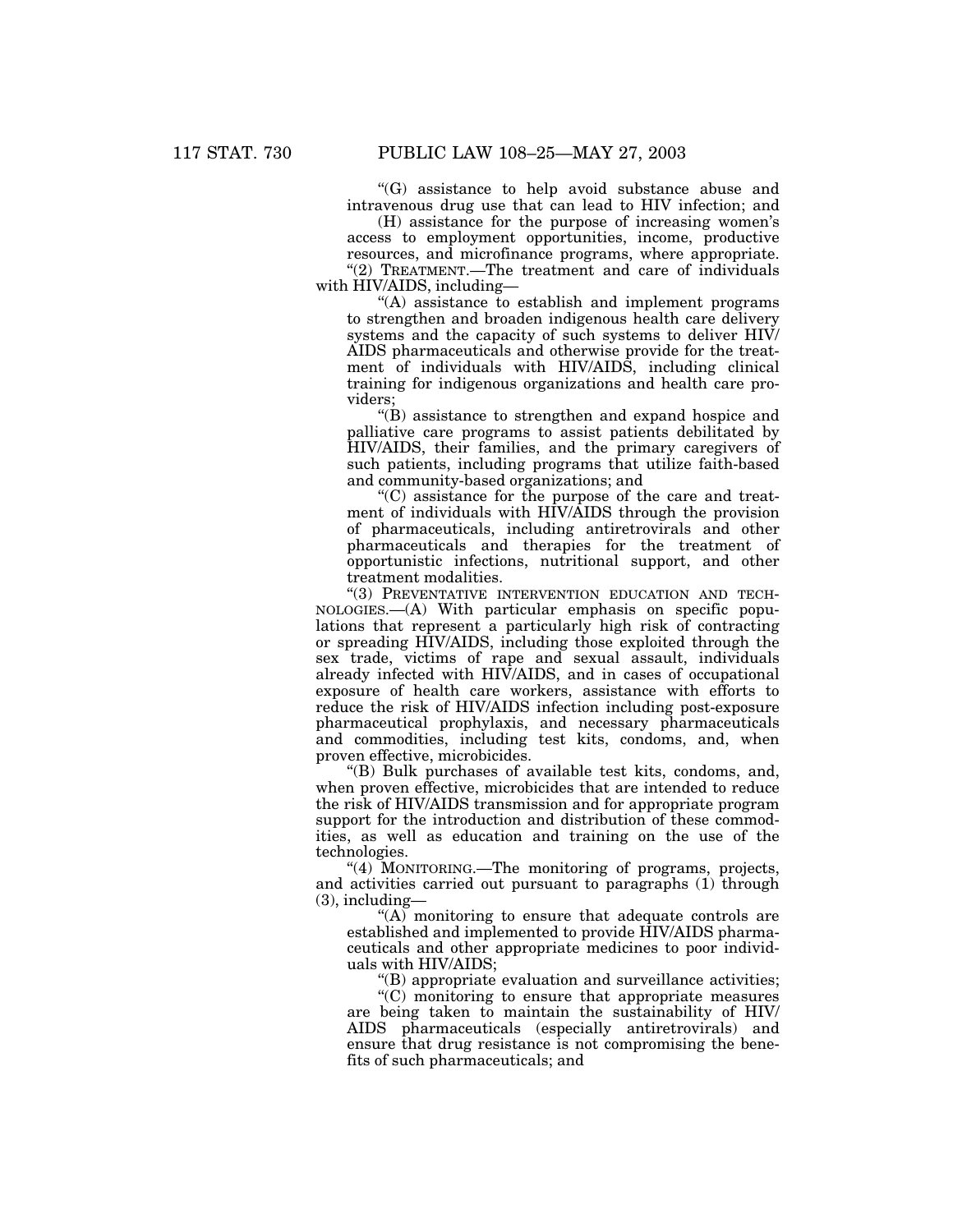''(D) monitoring to ensure appropriate law enforcement officials are working to ensure that HIV/AIDS pharmaceuticals are not diminished through illegal counterfeiting or black market sales of such pharmaceuticals.<br>"(5) PHARMACEUTICALS.—

"(A) PROCUREMENT.—The procurement of HIV/AIDS pharmaceuticals, antiviral therapies, and other appropriate medicines, including medicines to treat opportunistic infections.<br>"(B) MECHANISMS FOR QUALITY CONTROL AND SUSTAIN-

ABLE SUPPLY.—Mechanisms to ensure that such HIV/AIDS pharmaceuticals, antiretroviral therapies, and other appropriate medicines are quality-controlled and sustainably supplied.

''(C) DISTRIBUTION.—The distribution of such HIV/ AIDS pharmaceuticals, antiviral therapies, and other appropriate medicines (including medicines to treat opportunistic infections) to qualified national, regional, or local organizations for the treatment of individuals with HIV/AIDS in accordance with appropriate HIV/AIDS testing and monitoring requirements and treatment protocols and for the prevention of mother-to-child transmission of the HIV infection.

''(6) RELATED ACTIVITIES.—The conduct of related activities, including—

"(A) the care and support of children who are orphaned by the HIV/AIDS pandemic, including services designed to care for orphaned children in a family environment which rely on extended family members;

''(B) improved infrastructure and institutional capacity to develop and manage education, prevention, and treatment programs, including training and the resources to collect and maintain accurate HIV surveillance data to target programs and measure the effectiveness of interventions; and

''(C) vaccine research and development partnership programs with specific plans of action to develop a safe, effective, accessible, preventive HIV vaccine for use throughout the world.

"(7) COMPREHENSIVE HIV/AIDS PUBLIC-PRIVATE PARTNER-SHIPS.—The establishment and operation of public-private partnership entities within countries in sub-Saharan Africa, the Caribbean, and other countries affected by the HIV/AIDS pandemic that are dedicated to supporting the national strategy of such countries regarding the prevention, treatment, and monitoring of HIV/AIDS. Each such public-private partnership should—

"(A) support the development, implementation, and management of comprehensive HIV/AIDS plans in support of the national HIV/AIDS strategy;

"(B) operate at all times in a manner that emphasizes efficiency, accountability, and results-driven programs;

''(C) engage both local and foreign development partners and donors, including businesses, government agencies, academic institutions, nongovernmental organizations, foundations, multilateral development agencies, and faithbased organizations, to assist the country in coordinating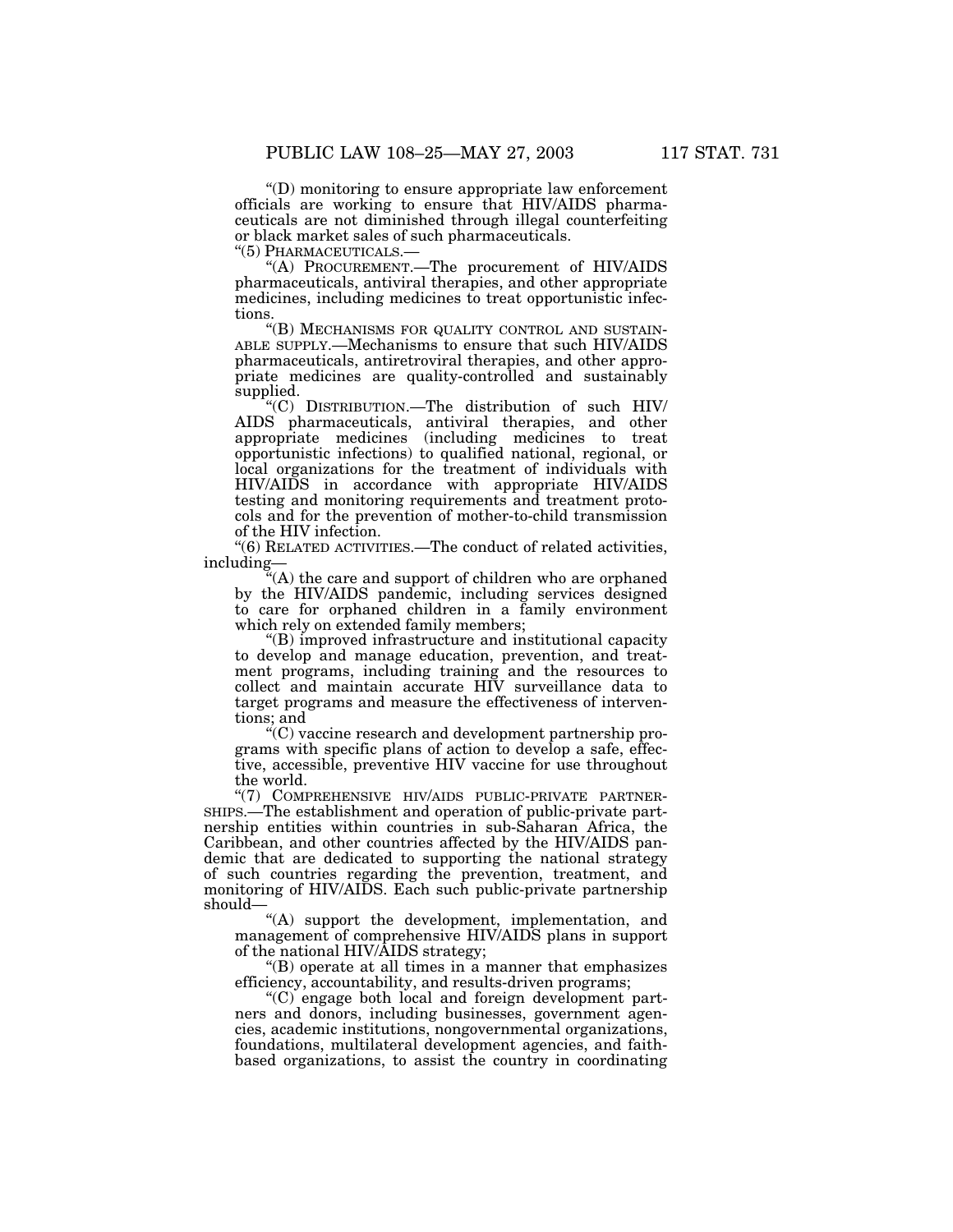and implementing HIV/AIDS prevention, treatment, and monitoring programs in accordance with its national HIV/ AIDS strategy;

''(D) provide technical assistance, consultant services, financial planning, monitoring and evaluation, and research in support of the national HIV/AIDS strategy; and

 $E(E)$  establish local human resource capacities for the national HIV/AIDS strategy through the transfer of medical, managerial, leadership, and technical skills.

"(1) IN GENERAL.—Not later than January 31 of each year, the President shall submit to the Committee on Foreign Relations of the Senate and the Committee on International Relations of the House of Representatives a report on the implementation of this section for the prior fiscal year.

''(2) REPORT ELEMENTS.—Each report shall include—

"(A) a description of efforts made by each relevant executive branch agency to implement the policies set forth in this section, section 104B, and section 104C;

''(B) a description of the programs established pursuant to such sections; and

 $(C)$  a detailed assessment of the impact of programs established pursuant to such sections, including—

" $(i)(I)$  the effectiveness of such programs in reducing the spread of the HIV infection, particularly in women and girls, in reducing mother-to-child transmission of the HIV infection, and in reducing mortality rates from HIV/AIDS; and

''(II) the number of patients currently receiving treatment for AIDS in each country that receives assistance under this Act.

''(ii) the progress made toward improving health care delivery systems (including the training of adequate numbers of staff) and infrastructure to ensure increased access to care and treatment;

''(iii) with respect to tuberculosis, the increase in the number of people treated and the increase in number of tuberculosis patients cured through each program, project, or activity receiving United States foreign assistance for tuberculosis control purposes; and

"(iv) with respect to malaria, the increase in the number of people treated and the increase in number of malaria patients cured through each program, project, or activity receiving United States foreign assistance for malaria control purposes.

''(f) FUNDING LIMITATION.—Of the funds made available to carry out this section in any fiscal year, not more than 7 percent may be used for the administrative expenses of the United States Agency for International Development in support of activities described in section 104(c), this section, section 104B, and section 104C. Such amount shall be in addition to other amounts otherwise available for such purposes.

''(g) DEFINITIONS.—In this section:

''(1) AIDS.—The term 'AIDS' means acquired immune deficiency syndrome.

Deadline. President.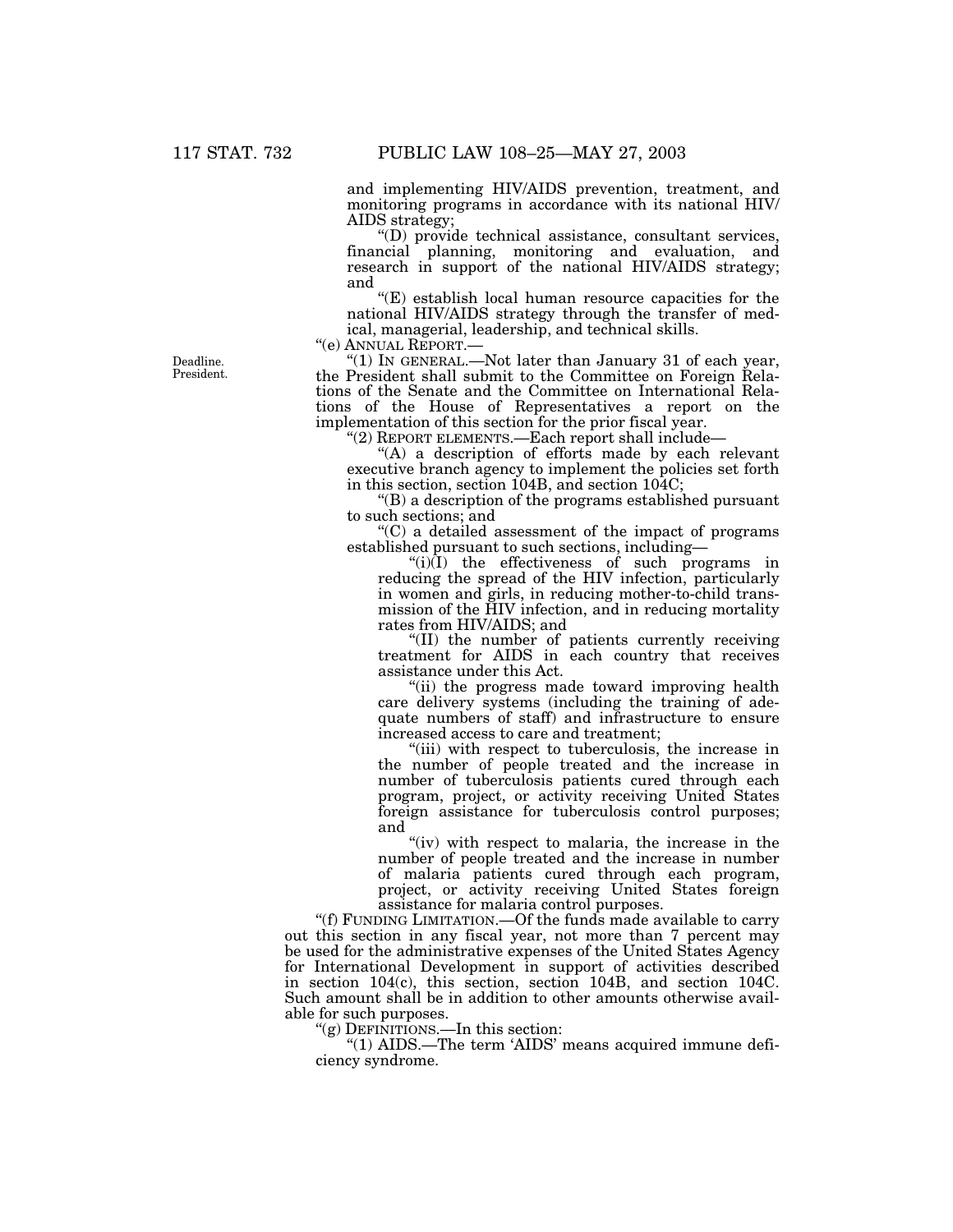" $(2)$  HIV.—The term 'HIV' means the human immunodeficiency virus, the pathogen that causes AIDS.

''(3) HIV/AIDS.—The term 'HIV/AIDS' means, with respect to an individual, an individual who is infected with HIV or living with AIDS.

 $\sqrt[7]{(4)}$  RELEVANT EXECUTIVE BRANCH AGENCIES.—The term 'relevant executive branch agencies' means the Department of State, the United States Agency for International Development, the Department of Health and Human Services (including its agencies and offices), and any other department or agency of the United States that participates in international HIV/ AIDS activities pursuant to the authorities of such department or agency or this Act.".<br>(b) AUTHORIZATION OF APPROPRIATIONS.—

 $(1)$  In GENERAL.—In addition to funds available under section 104(c) of the Foreign Assistance Act of 1961 (22 U.S.C.  $2151b(c)$  for such purpose or under any other provision of that Act, there are authorized to be appropriated to the President, from amounts authorized to be appropriated under section 401, such sums as may be necessary for each of the fiscal years 2004 through 2008 to carry out section 104A of the Foreign Assistance Act of 1961, as added by subsection (a).

(2) AVAILABILITY OF FUNDS.—Amounts appropriated pursuant to paragraph (1) are authorized to remain available until expended.

(3) ALLOCATION OF FUNDS.—Of the amount authorized to be appropriated by paragraph (1) for the fiscal years 2004 through 2008, such sums as may be necessary are authorized to be appropriated to carry out section  $104A(d)(4)$  of the Foreign Assistance Act of 1961 (as added by subsection (a)), relating to the procurement and distribution of HIV/AIDS pharmaceuticals.

(c) RELATIONSHIP TO ASSISTANCE PROGRAMS TO ENHANCE NUTRITION.—In recognition of the fact that malnutrition may hasten the progression of HIV to AIDS and may exacerbate the decline among AIDS patients leading to a shorter life span, the Administrator of the United States Agency for International Development shall, as appropriate—

(1) integrate nutrition programs with HIV/AIDS activities, generally;

(2) provide, as a component of an anti-retroviral therapy program, support for food and nutrition to individuals infected with and affected by HIV/AIDS; and

(3) provide support for food and nutrition for children affected by HIV/AIDS and to communities and households caring for children affected by HIV/AIDS.

(d) ELIGIBILITY FOR ASSISTANCE.—An organization that is otherwise eligible to receive assistance under section 104A of the Foreign Assistance Act of 1961 (as added by subsection (a)) or under any other provision of this Act (or any amendment made by this Act) to prevent, treat, or monitor HIV/AIDS shall not be required, as a condition of receiving the assistance, to endorse or utilize a multisectoral approach to combatting HIV/AIDS, or to endorse, utilize, or participate in a prevention method or treatment program to which the organization has a religious or moral objection.

(e) LIMITATION.—No funds made available to carry out this Act, or any amendment made by this Act, may be used to promote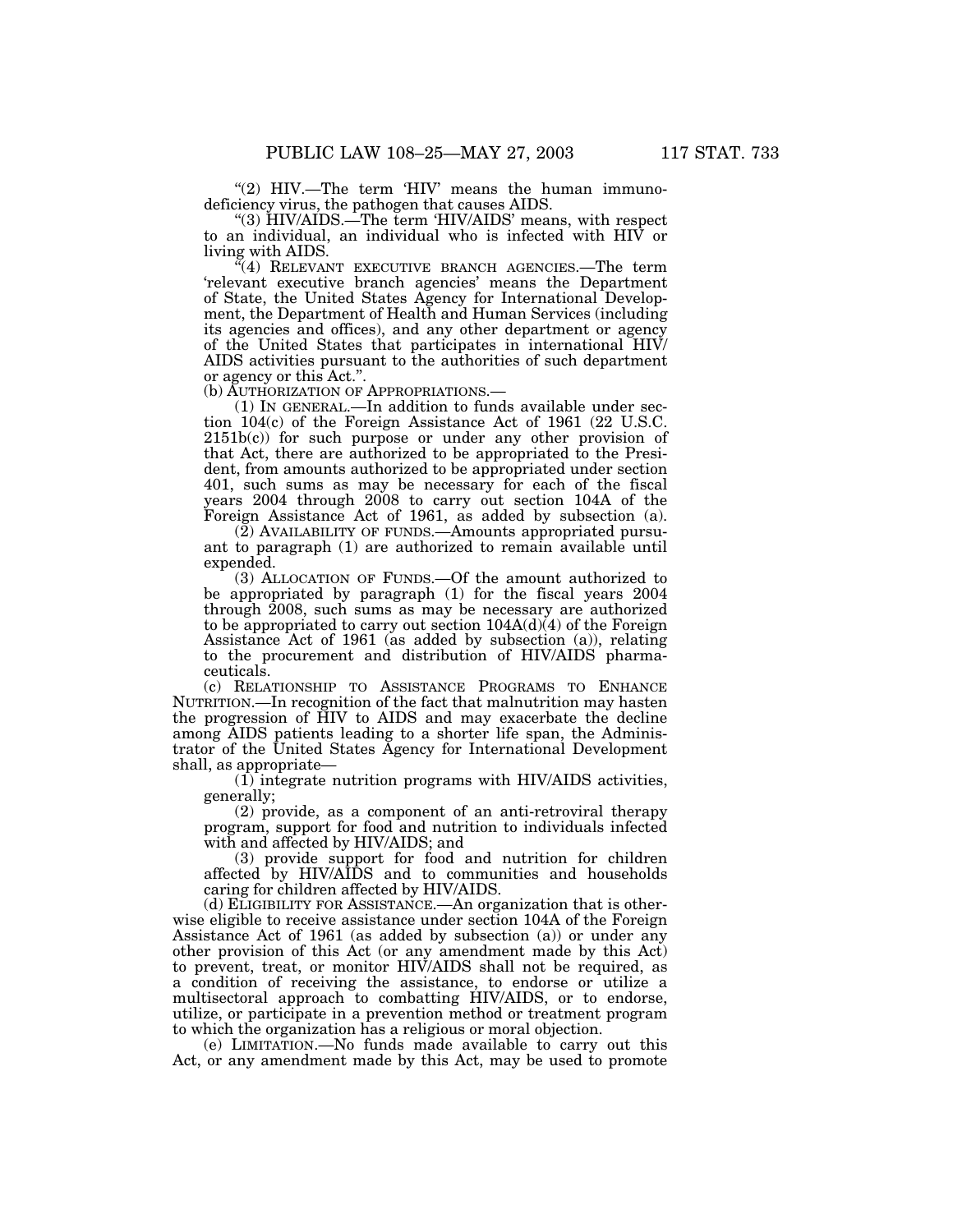or advocate the legalization or practice of prostitution or sex trafficking. Nothing in the preceding sentence shall be construed to preclude the provision to individuals of palliative care, treatment, or post-exposure pharmaceutical prophylaxis, and necessary pharmaceuticals and commodities, including test kits, condoms, and, when proven effective, microbicides.

(f) LIMITATION.—No funds made available to carry out this Act, or any amendment made by this Act, may be used to provide assistance to any group or organization that does not have a policy explicitly opposing prostitution and sex trafficking.

(g) SENSE OF CONGRESS RELATING TO FOOD ASSISTANCE FOR INDIVIDUALS LIVING WITH HIV/AIDS.—

(1) FINDINGS.—Congress finds the following:

(A) The United States provides more than 60 percent of all food assistance worldwide.

(B) According to the United Nations World Food Program and other United Nations agencies, food insecurity of individuals infected or living with HIV/AIDS is a major problem in countries with large populations of such individuals, particularly in African countries.

(C) Although the United States is willing to provide food assistance to these countries in need, a few of the countries object to part or all of the assistance because of fears of benign genetic modifications to the foods.

(D) Healthy and nutritious foods for individuals infected or living with HIV/AIDS are an important complement to HIV/AIDS medicines for such individuals.

(E) Individuals infected with HIV have higher nutritional requirements than individuals who are not infected with HIV, particularly with respect to the need for protein. Also, there is evidence to suggest that the full benefit of therapy to treat HIV/AIDS may not be achieved in individuals who are malnourished, particularly in pregnant and lactating women.

(2) SENSE OF CONGRESS.—It is therefore the sense of Congress that United States food assistance should be accepted by countries with large populations of individuals infected or living with HIV/AIDS, particularly African countries, in order to help feed such individuals.

## **SEC. 302. ASSISTANCE TO COMBAT TUBERCULOSIS.**

(a) AMENDMENT OF THE FOREIGN ASSISTANCE ACT OF 1961.— Chapter 1 of part I of the Foreign Assistance Act of 1961 (22 U.S.C. 2151 et seq.), as amended by section 301 of this Act, is further amended by inserting after section 104A the following new section:

### **''SEC. 104B. ASSISTANCE TO COMBAT TUBERCULOSIS.**

''(a) FINDINGS.—Congress makes the following findings:

''(1) Congress recognizes the growing international problem of tuberculosis and the impact its continued existence has on those countries that had previously largely controlled the disease.

''(2) Congress further recognizes that the means exist to control and treat tuberculosis through expanded use of the DOTS (Directly Observed Treatment Short-course) treatment strategy, including DOTS-Plus to address multi-drug resistant

22 USC 2151b–3.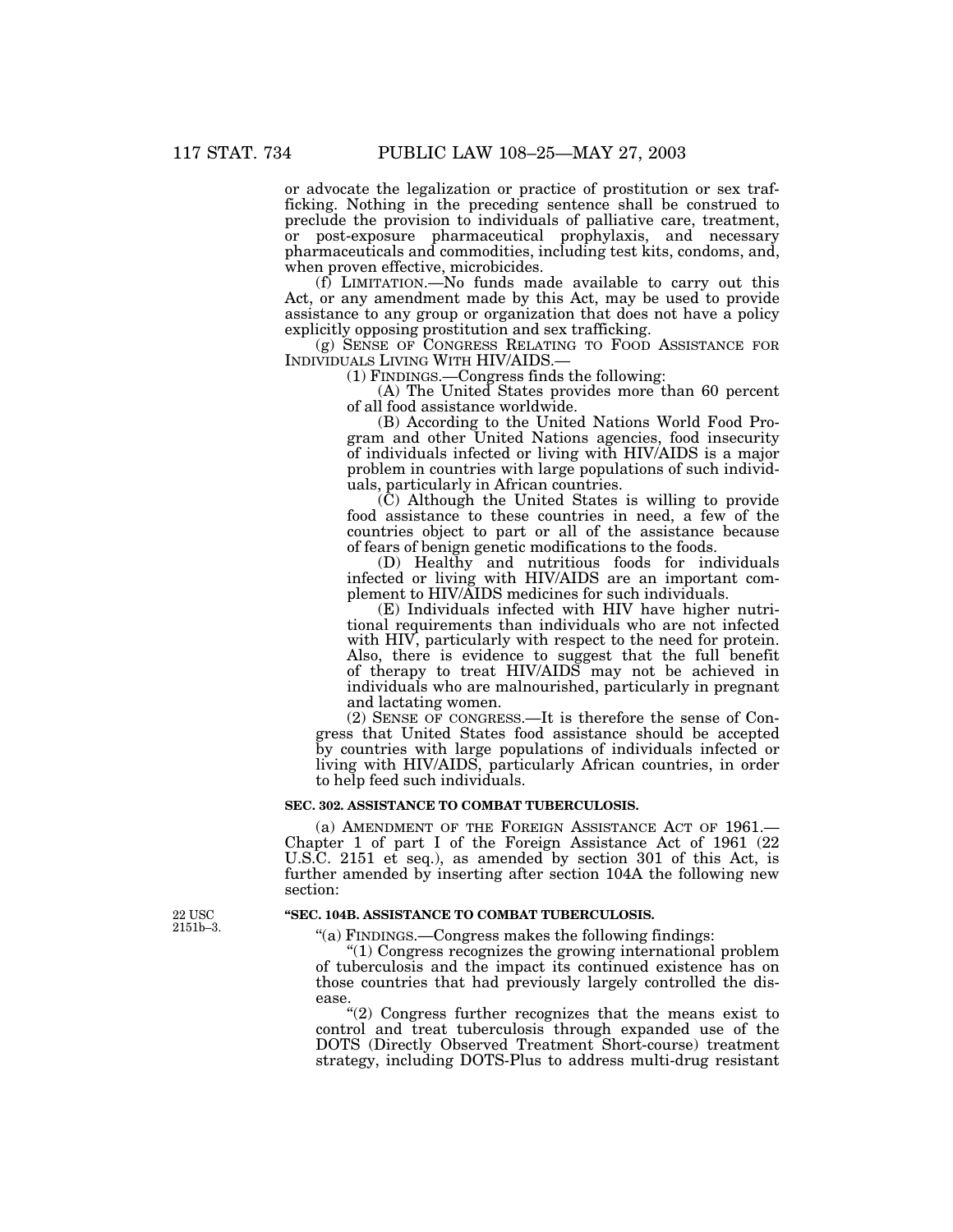tuberculosis, and adequate investment in newly created mechanisms to increase access to treatment, including the Global Tuberculosis Drug Facility established in 2001 pursuant to the Amsterdam Declaration to Stop TB and the Global Alliance for TB Drug Development.

''(b) POLICY.—It is a major objective of the foreign assistance program of the United States to control tuberculosis, including the detection of at least 70 percent of the cases of infectious tuberculosis, and the cure of at least 85 percent of the cases detected, not later than December 31, 2005, in those countries classified by the World Health Organization as among the highest tuberculosis burden, and not later than December 31, 2010, in all countries in which the United States Agency for International Development has established development programs.

"(c) AUTHORIZATION.—To carry out this section and consistent with section 104(c), the President is authorized to furnish assistance, on such terms and conditions as the President may determine, for the prevention, treatment, control, and elimination of tuberculosis.

"(d) COORDINATION.—In carrying out this section, the President President. shall coordinate with the World Health Organization, the Global Fund to Fight AIDS, Tuberculosis, and Malaria, and other organizations with respect to the development and implementation of a comprehensive tuberculosis control program.

''(e) PRIORITY TO DOTS COVERAGE.—In furnishing assistance President. under subsection (c), the President shall give priority to activities that increase Directly Observed Treatment Short-course (DOTS) coverage and treatment of multi-drug resistant tuberculosis where needed using DOTS-Plus, including funding for the Global Tuberculosis Drug Facility, the Stop Tuberculosis Partnership, and the Global Alliance for TB Drug Development. In order to meet the requirement of the preceding sentence, the President should ensure that not less than 75 percent of the amount made available to carry out this section for a fiscal year should be expended for antituberculosis drugs, supplies, direct patient services, and training in diagnosis and treatment for Directly Observed Treatment Short-course (DOTS) coverage and treatment of multi-drug resistant tuberculosis using DOTS-Plus, including substantially increased funding for the Global Tuberculosis Drug Facility.

''(f) DEFINITIONS.—In this section:

"(1) DOTS.—The term 'DOTS' or 'Directly Observed Treatment Short-course' means the World Health Organization-recommended strategy for treating tuberculosis.

''(2) DOTS-PLUS.—The term 'DOTS-Plus' means a comprehensive tuberculosis management strategy that is built upon and works as a supplement to the standard DOTS strategy, and which takes into account specific issues (such as use of second line anti-tuberculosis drugs) that need to be addressed in areas where there is high prevalence of multi-drug resistant tuberculosis.<br>"(3) GLOBAL ALLIANCE FOR TUBERCULOSIS DRUG DEVELOP-

MENT.—The term 'Global Alliance for Tuberculosis Drug Development' means the public-private partnership that brings together leaders in health, science, philanthropy, and private industry to devise new approaches to tuberculosis and to ensure that new medications are available and affordable in high tuberculosis burden countries and other affected countries.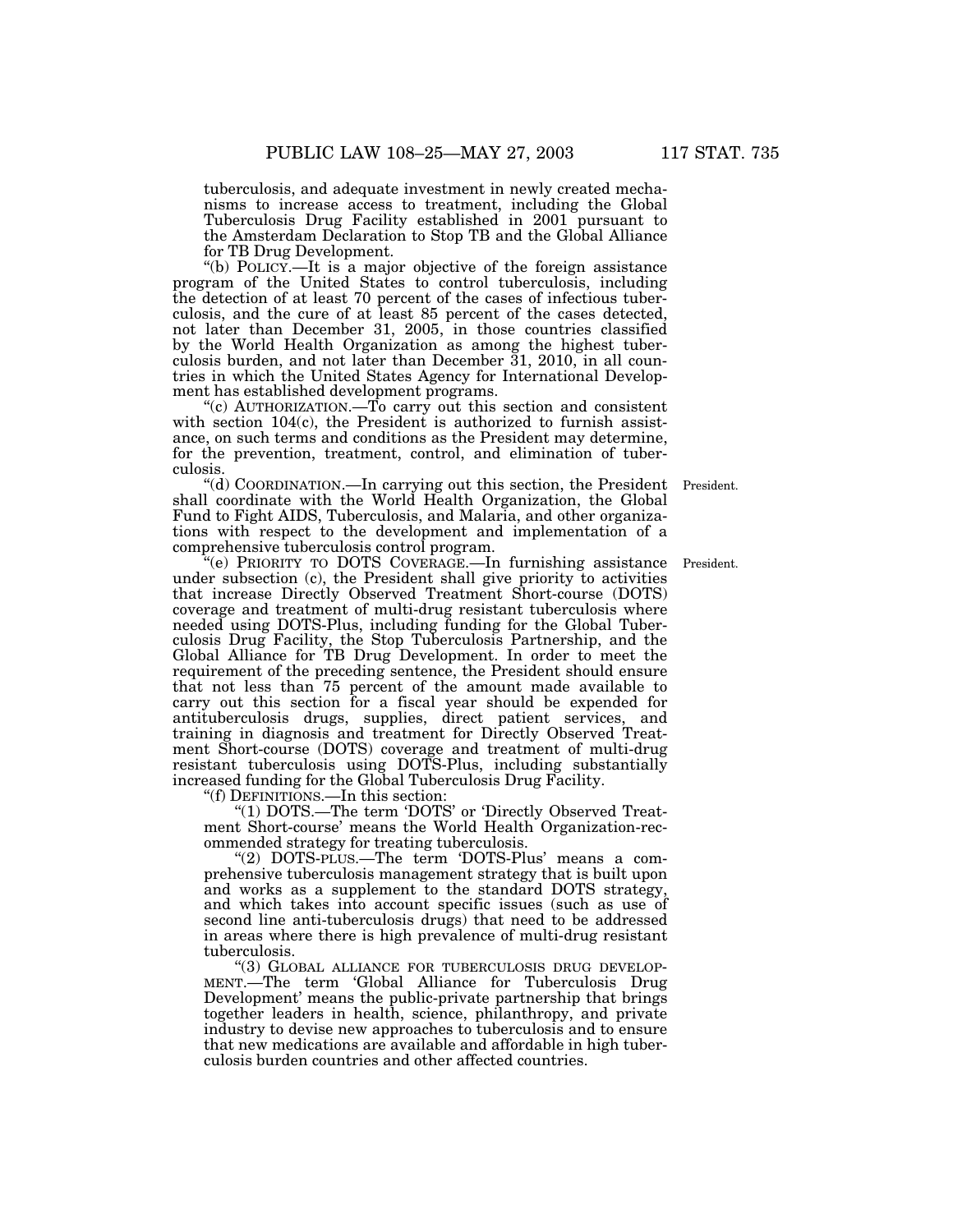22 USC 7632.

''(4) GLOBAL TUBERCULOSIS DRUG FACILITY.—The term 'Global Tuberculosis Drug Facility (GDF)' means the new initiative of the Stop Tuberculosis Partnership to increase access to high-quality tuberculosis drugs to facilitate DOTS expansion.

''(5) STOP TUBERCULOSIS PARTNERSHIP.—The term 'Stop Tuberculosis Partnership' means the partnership of the World Health Organization, donors including the United States, high tuberculosis burden countries, multilateral agencies, and nongovernmental and technical agencies committed to short- and long-term measures required to control and eventually eliminate tuberculosis as a public health problem in the world.".<br>(b) AUTHORIZATION OF APPROPRIATIONS.—

 $(1)$  In GENERAL.—In addition to funds available under section  $104(c)$  of the Foreign Assistance Act of 1961 (22 U.S.C.  $2151b(c)$  for such purpose or under any other provision of that Act, there are authorized to be appropriated to the President, from amounts authorized to be appropriated under section 401, such sums as may be necessary for each of the fiscal years 2004 through 2008 to carry out section 104B of the Foreign Assistance Act of 1961, as added by subsection (a).

 $(2)$  AVAILABILITY OF FUNDS.—Amounts appropriated pursuant to the authorization of appropriations under paragraph (1) are authorized to remain available until expended.

(3) TRANSFER OF PRIOR YEAR FUNDS.—Unobligated balances of funds made available for fiscal year 2001, 2002, or 2003 under section  $104(c)(7)$  of the Foreign Assistance Act of 1961  $(22 \text{ U.S.C. } 2151b(c)(7)$  (as in effect immediately before the date of enactment of this Act) shall be transferred to, merged with, and made available for the same purposes as funds made available for fiscal years 2004 through 2008 under paragraph (1).

#### **SEC. 303. ASSISTANCE TO COMBAT MALARIA.**

(a) AMENDMENT OF THE FOREIGN ASSISTANCE ACT OF 1961.— Chapter 1 of part I of the Foreign Assistance Act of 1961 (22 U.S.C. 2151 et seq.), as amended by sections 301 and 302 of this Act, is further amended by inserting after section 104B the following new section:

#### **''SEC. 104C. ASSISTANCE TO COMBAT MALARIA.**

''(a) FINDING.—Congress finds that malaria kills more people annually than any other communicable disease except tuberculosis, that more than 90 percent of all malaria cases are in sub-Saharan Africa, and that children and women are particularly at risk. Congress recognizes that there are cost-effective tools to decrease the spread of malaria and that malaria is a curable disease if promptly diagnosed and adequately treated.

''(b) POLICY.—It is a major objective of the foreign assistance program of the United States to provide assistance for the prevention, control, and cure of malaria.

 $\mathcal{C}(c)$  AUTHORIZATION.—To carry out this section and consistent with section 104(c), the President is authorized to furnish assistance, on such terms and conditions as the President may determine, for the prevention, treatment, control, and elimination of malaria.

''(d) COORDINATION.—In carrying out this section, the President shall coordinate with the World Health Organization, the Global Fund to Fight AIDS, Tuberculosis, and Malaria, the Department of Health and Human Services (the Centers for Disease Control

22 USC 2151b–4.

President.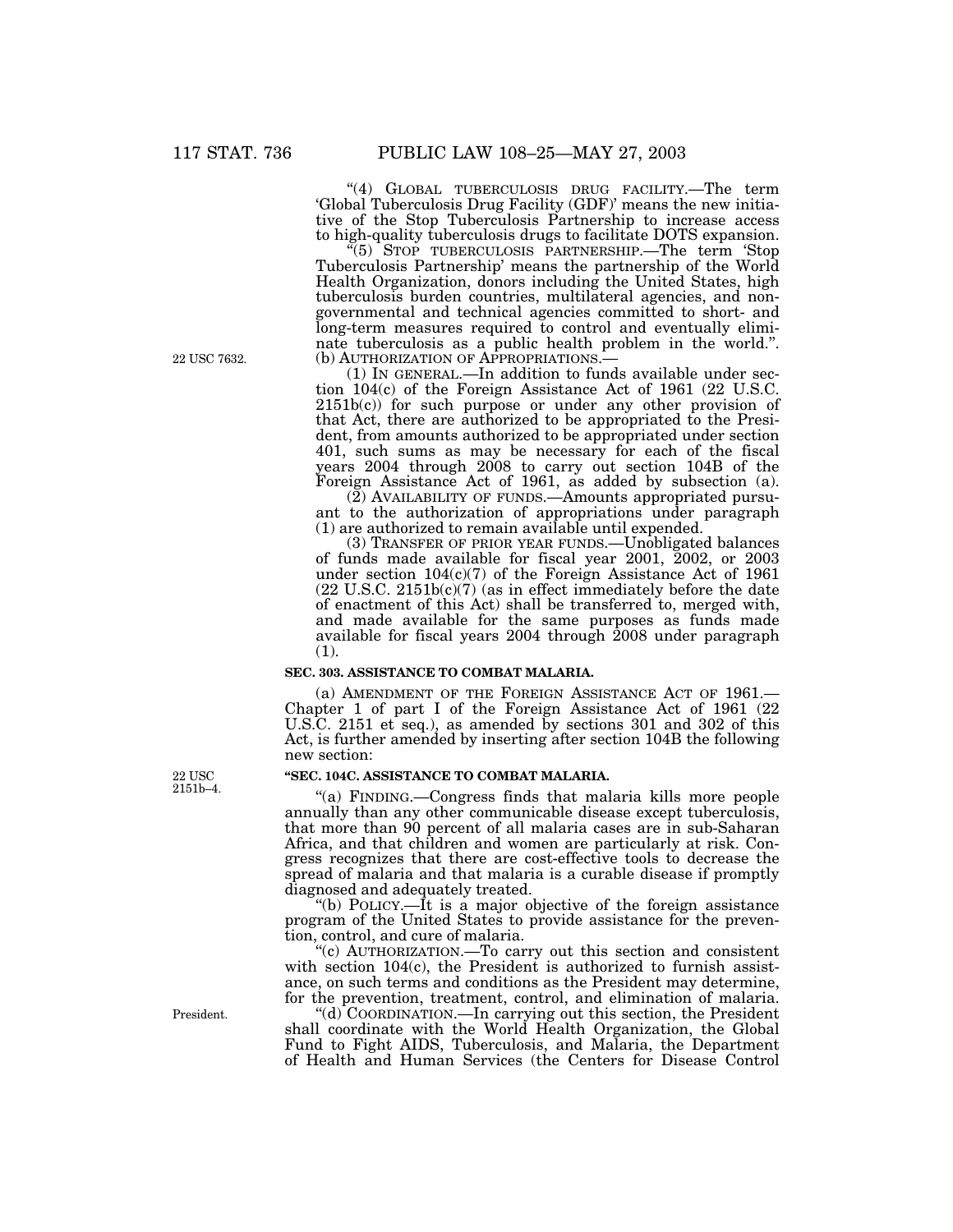and Prevention and the National Institutes of Health), and other organizations with respect to the development and implementation of a comprehensive malaria control program.''.

(b) AUTHORIZATION OF APPROPRIATIONS.—

(1) IN GENERAL.—In addition to funds available under section 104(c) of the Foreign Assistance Act of 1961 (22 U.S.C. 2151b(c)) for such purpose or under any other provision of that Act, there are authorized to be appropriated to the President, from amounts authorized to be appropriated under section 401, such sums as may be necessary for fiscal years 2004 through 2008 to carry out section 104C of the Foreign Assistance Act of 1961, as added by subsection (a), including for the development of anti-malarial pharmaceuticals by the Medicines for Malaria Venture.

(2) AVAILABILITY OF FUNDS.—Amounts appropriated pursuant to paragraph (1) are authorized to remain available until expended.

(3) TRANSFER OF PRIOR YEAR FUNDS.—Unobligated balances of funds made available for fiscal year 2001, 2002, or 2003 under section 104(c) of the Foreign Assistance Act of 1961 (22 U.S.C. 2151b(c) (as in effect immediately before the date of enactment of this Act) and made available for the control of malaria shall be transferred to, merged with, and made available for the same purposes as funds made available for fiscal years 2004 through 2008 under paragraph (1).

(c) CONFORMING AMENDMENT.—Section 104(c) of the Foreign Assistance Act of 1961 (22 U.S.C. 2151b(c)), as amended by section 301 of this Act, is further amended by adding after paragraph (3) the following:

"(4) RELATIONSHIP TO OTHER LAWS.—Assistance made available under this subsection and sections 104A, 104B, and 104C, and assistance made available under chapter 4 of part II to carry out the purposes of this subsection and the provisions cited in this paragraph, may be made available notwithstanding any other provision of law that restricts assistance to foreign countries, except for the provisions of this subsection, the provisions of law cited in this paragraph, subsection (f), section 634A of this Act, and provisions of law that limit assistance to organizations that support or participate in a program of coercive abortion or involuntary sterilization included under the Child Survival and Health Programs Fund heading in the Consolidated Appropriations Resolution, 2003 (Public Law 108–7).''.

President.

**SEC. 304. PILOT PROGRAM FOR THE PLACEMENT OF HEALTH CARE** 22 USC 7634. **PROFESSIONALS IN OVERSEAS AREAS SEVERELY AFFECTED BY HIV/AIDS, TUBERCULOSIS, AND MALARIA.**

(a) IN GENERAL.—The President should establish a program to demonstrate the feasibility of facilitating the service of United States health care professionals in those areas of sub-Saharan Africa and other parts of the world severely affected by HIV/AIDS, tuberculosis, and malaria.

(b) REQUIREMENTS.—Participants in the program shall—

(1) provide basic health care services for those infected and affected by HIV/AIDS, tuberculosis, and malaria in the area in which they are serving;

22 USC 7633.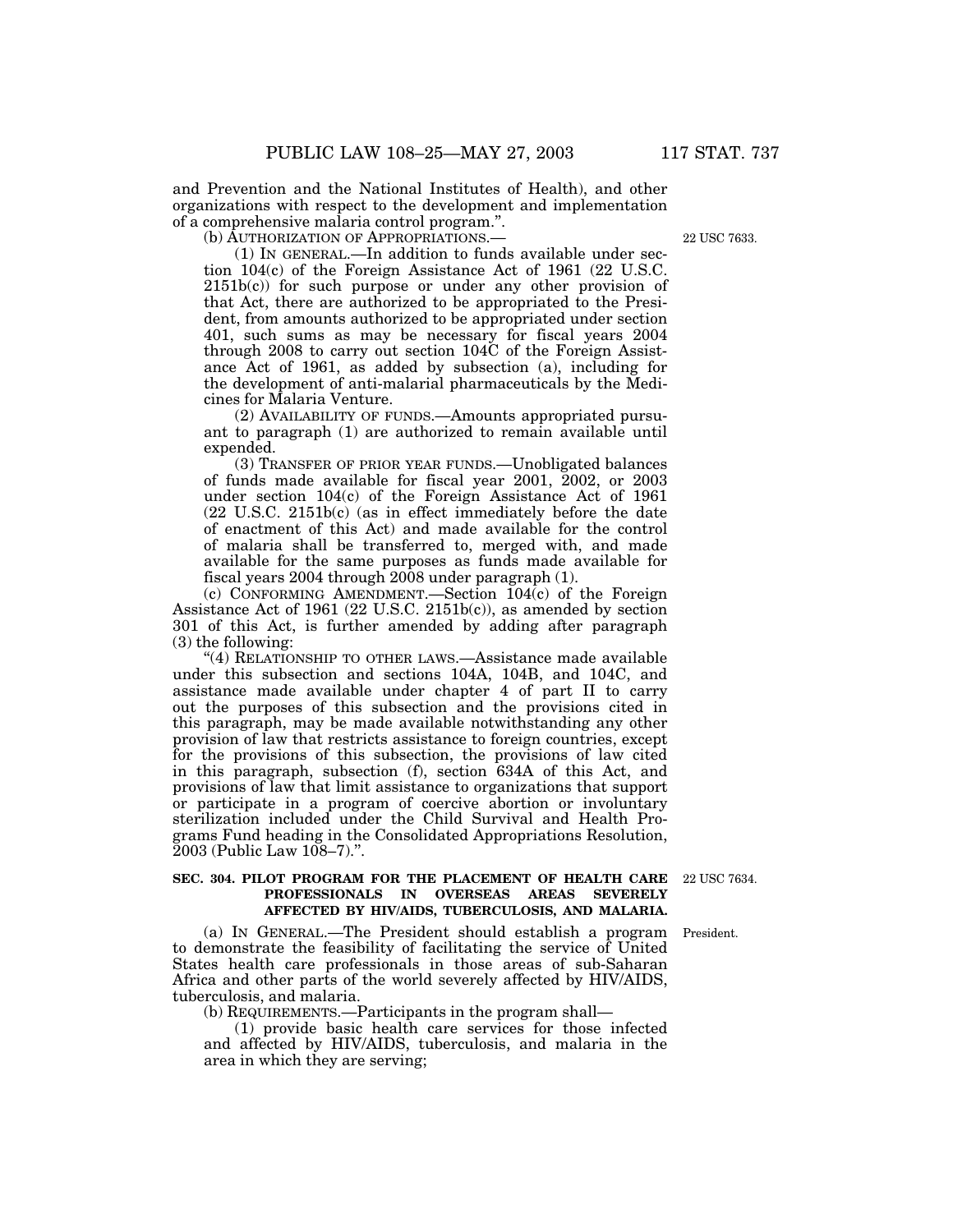(2) provide on-the-job training to medical and other personnel in the area in which they are serving to strengthen the basic health care system of the affected countries;

(3) provide health care educational training for residents of the area in which they are serving;

(4) serve for a period of up to 3 years; and

(5) meet the eligibility requirements in subsection (d).

(c) ELIGIBILITY REQUIREMENTS.—To be eligible to participate in the program, a candidate shall—

(1) be a national of the United States who is a trained health care professional and who meets the educational and licensure requirements necessary to be such a professional such as a physician, nurse, physician assistant, nurse practitioner, pharmacist, other type of health care professional, or other individual determined to be appropriate by the President; or

(2) be a retired commissioned officer of the Public Health Service Corps.

(d) RECRUITMENT.—The President shall ensure that information on the program is widely distributed, including the distribution of information to schools for health professionals, hospitals, clinics, and nongovernmental organizations working in the areas of international health and aid.

(e) PLACEMENT OF PARTICIPANTS.—

(1) IN GENERAL.—To the maximum extent practicable, participants in the program shall serve in the poorest areas of the affected countries, where health care needs are likely to be the greatest. The decision on the placement of a participant should be made in consultation with relevant officials of the affected country at both the national and local level as well as with local community leaders and organizations.

(2) COORDINATION.—Placement of participants in the program shall be coordinated with the United States Agency for International Development in countries in which that Agency is conducting HIV/AIDS, tuberculosis, or malaria programs. Overall coordination of placement of participants in the program shall be made by the Coordinator of United States Government Activities to Combat HIV/AIDS Globally (as described in section 1(f) of the State Department Basic Authorities Act of 1956 (as added by section 102(a) of this Act)).

(f) INCENTIVES.—The President may offer such incentives as the President determines to be necessary to encourage individuals to participate in the program, such as partial payment of principal, interest, and related expenses on government and commercial loans for educational expenses relating to professional health training and, where possible, deferment of repayments on such loans, the provision of retirement benefits that would otherwise be jeopardized by participation in the program, and other incentives.

(g) REPORT.—Not later than 18 months after the date of enactment of this Act, the President shall submit to the appropriate congressional committees a report on steps taken to establish the program, including—

(1) the process of recruitment, including the venues for recruitment, the number of candidates recruited, the incentives offered, if any, and the cost of those incentives;

(2) the process, including the criteria used, for the selection of participants;

President.

Deadline. President.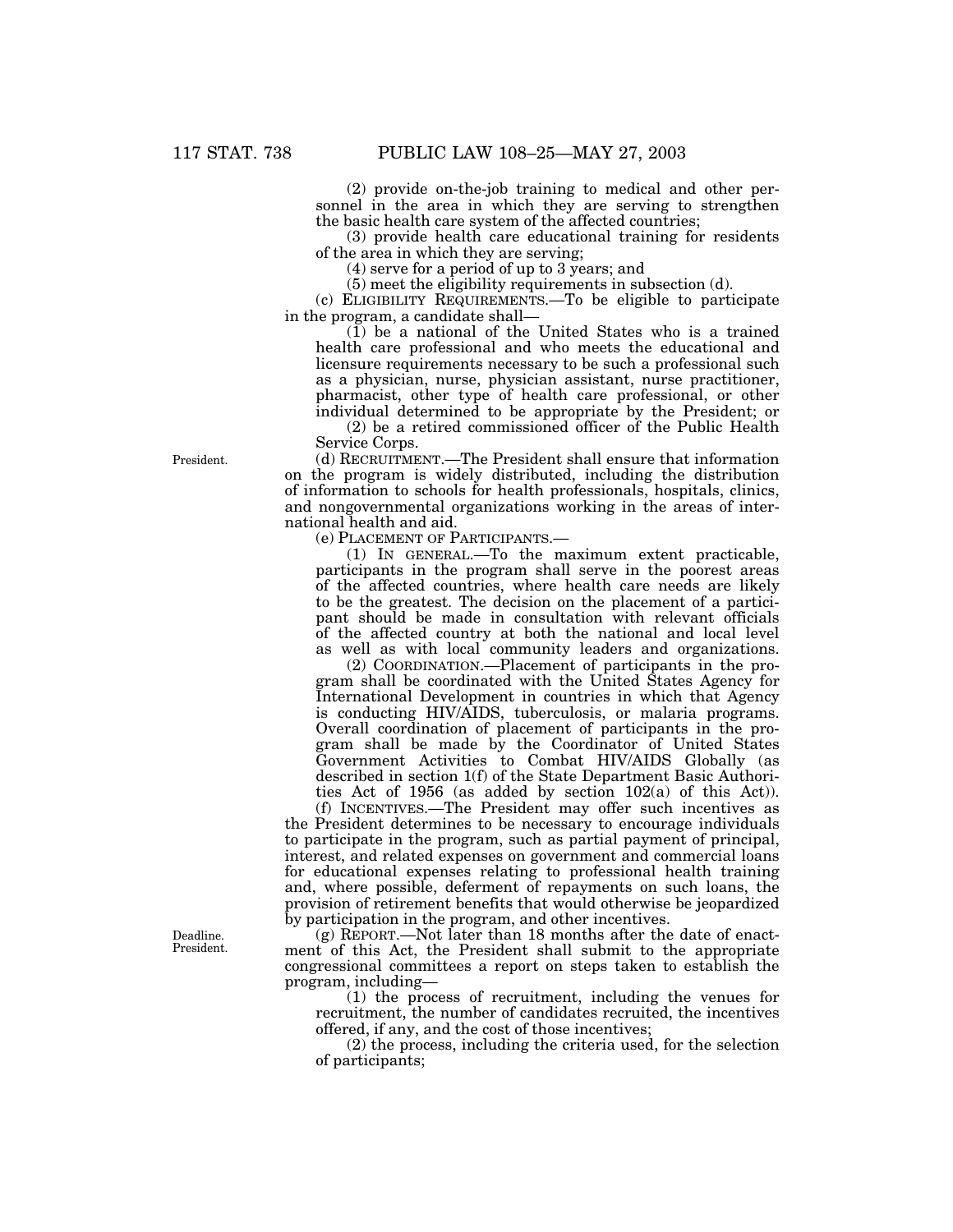(3) the number of participants placed, the countries in which they were placed, and why those countries were selected; and

(4) the potential for expansion of the program.

(h) AUTHORIZATION OF APPROPRIATIONS.—

(1) IN GENERAL.—In addition to amounts otherwise available for such purpose, there are authorized to be appropriated to the President, from amounts authorized to be appropriated under section 401, such sums as may be necessary for each of the fiscal years 2004 through 2008 to carry out the program.

(2) AVAILABILITY OF FUNDS.—Amounts appropriated pursuant to the authorization of appropriations under paragraph (1) are authorized to remain available until expended.

#### **SEC. 305. REPORT ON TREATMENT ACTIVITIES BY RELEVANT EXECU-TIVE BRANCH AGENCIES.**

22 USC 7635.

President. Deadline.

(a) IN GENERAL.—Not later than 15 months after the date of enactment of this Act, the President shall submit to appropriate congressional committees a report on the programs and activities of the relevant executive branch agencies that are directed to the treatment of individuals in foreign countries infected with HIV or living with AIDS.

(b) REPORT ELEMENTS.—The report shall include—

(1) a description of the activities of relevant executive branch agencies with respect to—

(A) the treatment of opportunistic infections;

(B) the use of antiretrovirals;

(C) the status of research into successful treatment protocols for individuals in the developing world;

(D) technical assistance and training of local health care workers (in countries affected by the pandemic) to administer antiretrovirals, manage side effects, and monitor patients' viral loads and immune status;

(E) the status of strategies to promote sustainability of HIV/AIDS pharmaceuticals (including antiretrovirals) and the effects of drug resistance on HIV/AIDS patients; and

(F) the status of appropriate law enforcement officials working to ensure that HIV/AIDS pharmaceutical treatment is not diminished through illegal counterfeiting and black market sales of such pharmaceuticals;

(2) information on existing pilot projects, including a discussion of why a given population was selected, the number of people treated, the cost of treatment, the mechanisms established to ensure that treatment is being administered effectively and safely, and plans for scaling up pilot projects (including projected timelines and required resources); and

(3) an explanation of how those activities relate to efforts to prevent the transmission of the HIV infection.

#### **SEC. 306. STRATEGIES TO IMPROVE INJECTION SAFETY.**

Section 307 of the Public Health Service Act (42 U.S.C. 242l) is amended by adding at the end the following:

''(d) In carrying out immunization programs and other programs in developing countries for the prevention, treatment, and control of infectious diseases, including HIV/AIDS, tuberculosis, and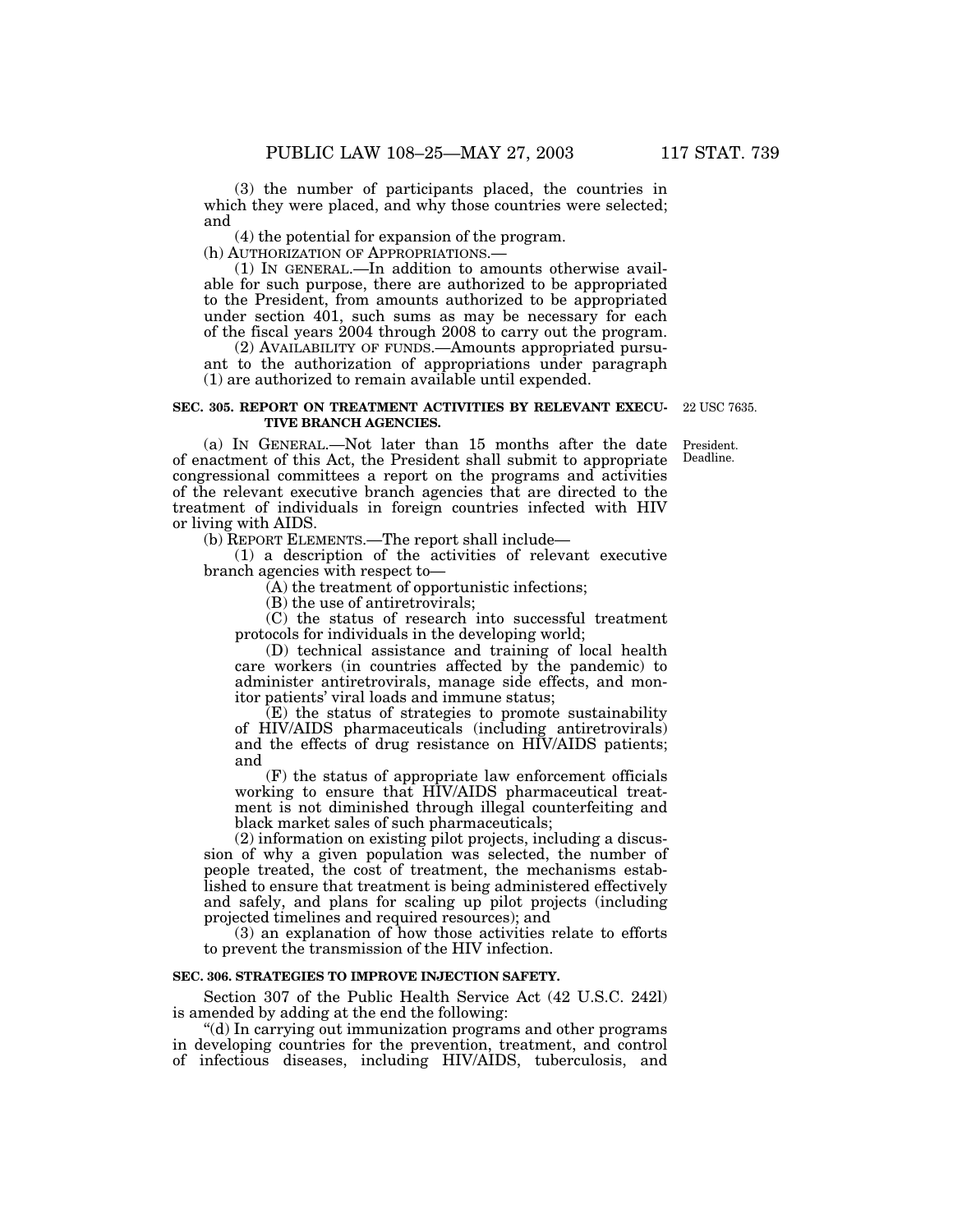malaria, the Director of the Centers for Disease Control and Prevention, in coordination with the Coordinator of United States Government Activities to Combat HIV/AIDS Globally, the National Institutes of Health, national and local government, and other organizations, such as the World Health Organization and the United Nations Children's Fund, shall develop and implement effective strategies to improve injection safety, including eliminating unnecessary injections, promoting sterile injection practices and technologies, strengthening the procedures for proper needle and syringe disposal, and improving the education and information provided to the public and to health professionals.''.

22 USC 7636.

## Deadline. Reports.

## **SEC. 307. STUDY ON ILLEGAL DIVERSIONS OF PRESCRIPTION DRUGS.**

Not later than 180 days after enactment of this Act, the Secretary of Health and Human Services, in coordination with other agencies, shall submit a report to the Congress that includes the following:

(1) A thorough accounting of evidence indicating illegal diversion into the United States of prescription drugs donated or sold for humanitarian efforts, and an estimate of the extent of such diversion.

(2) Recommendations to increase the administrative and enforcement powers of the United States to identify, monitor, and prevent the illegal diversion into the United States of prescription drugs donated or sold for humanitarian efforts.

(3) Recommendations and guidelines to advise and provide technical assistance to developing countries on how to implement a program that minimizes diversion into the United States of prescription drugs donated or sold for humanitarian efforts.

# **Subtitle B—Assistance for Children and Families**

22 USC 7651.

# **SEC. 311. FINDINGS.**

Congress makes the following findings:

(1) Approximately 2,000 children around the world are infected each day with HIV through mother-to-child transmission. Transmission can occur during pregnancy, labor, and delivery or through breast feeding. Over 90 percent of these cases are in developing nations with little or no access to public health facilities.

(2) Mother-to-child transmission is largely preventable with the proper application of pharmaceuticals, therapies, and other public health interventions.

(3) Certain antiretroviral drugs reduce mother-to-child transmission by nearly 50 percent. Universal availability of this drug could prevent up to 400,000 infections per year and dramatically reduce the number of AIDS-related deaths.

(4) At the United Nations Special Session on HIV/AIDS in June 2001, the United States committed to the specific goals with respect to the prevention of mother-to-child transmission, including the goals of reducing the proportion of infants infected with HIV by 20 percent by the year 2005 and by 50 percent by the year 2010, as specified in the Declaration of Commitment on HIV/AIDS adopted by the United Nations General Assembly at the Special Session.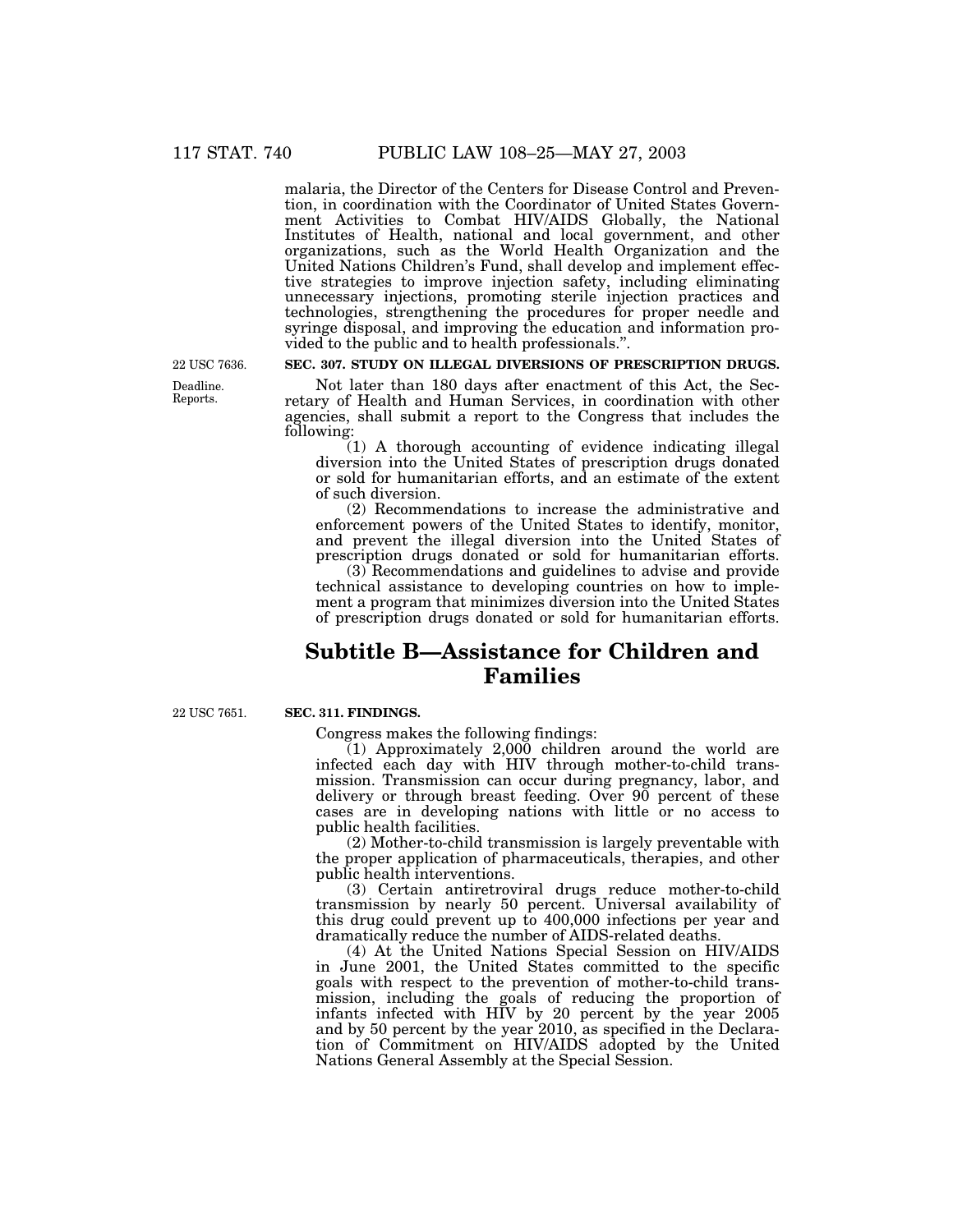(5) Several United States Government agencies including the United States Agency for International Development and the Centers for Disease Control are already supporting programs to prevent mother-to-child transmission in resource-poor nations and have the capacity to expand these programs rapidly by working closely with foreign governments and nongovernmental organizations.

(6) Efforts to prevent mother-to-child transmission can provide the basis for a broader response that includes care and treatment of mothers, fathers, and other family members who are infected with HIV or living with AIDS.

(7) HIV/AIDS has devastated the lives of countless children and families across the globe. Since the epidemic began, an estimated 13,200,000 children under the age of 15 have been orphaned by AIDS, that is they have lost their mother or both parents to the disease. The Joint United Nations Program on HIV/AIDS (UNAIDS) estimates that this number will double by the year 2010.

(8) HIV/AIDS also targets young people between the ages of 15 to 24, particularly young women, many of whom carry the burden of caring for family members living with HIV/ AIDS. An estimated 10,300,000 young people are now living with HIV/AIDS. One-half of all new infections are occurring among this age group.

# **SEC. 312. POLICY AND REQUIREMENTS.**

(a) POLICY.—The United States Government's response to the global HIV/AIDS pandemic should place high priority on the prevention of mother-to-child transmission, the care and treatment of family members and caregivers, and the care of children orphaned by AIDS. To the maximum extent possible, the United States Government should seek to leverage its funds by seeking matching contributions from the private sector, other national governments, and international organizations.

(b) REQUIREMENTS.—The 5-year United States Government strategy required by section 101 of this Act shall—

(1) provide for meeting or exceeding the goal to reduce the rate of mother-to-child transmission of HIV by 20 percent by 2005 and by 50 percent by 2010;

(2) include programs to make available testing and treatment to HIV-positive women and their family members, including drug treatment and therapies to prevent motherto-child transmission; and

(3) expand programs designed to care for children orphaned by AIDS.

#### **SEC. 313. ANNUAL REPORTS ON PREVENTION OF MOTHER-TO-CHILD** 22 USC 7653. **TRANSMISSION OF THE HIV INFECTION.**

(a) IN GENERAL.—Not later than 1 year after the date of the enactment of this Act, and annually thereafter for a period of 5 years, the President shall submit to appropriate congressional committees a report on the activities of relevant executive branch agencies during the reporting period to assist in the prevention of mother-to-child transmission of the HIV infection.

(b) REPORT ELEMENTS.—Each report shall include—

(1) a statement of whether or not all relevant executive branch agencies have met the goal described in section 312(b)(1); and

Deadline. President.

22 USC 7652.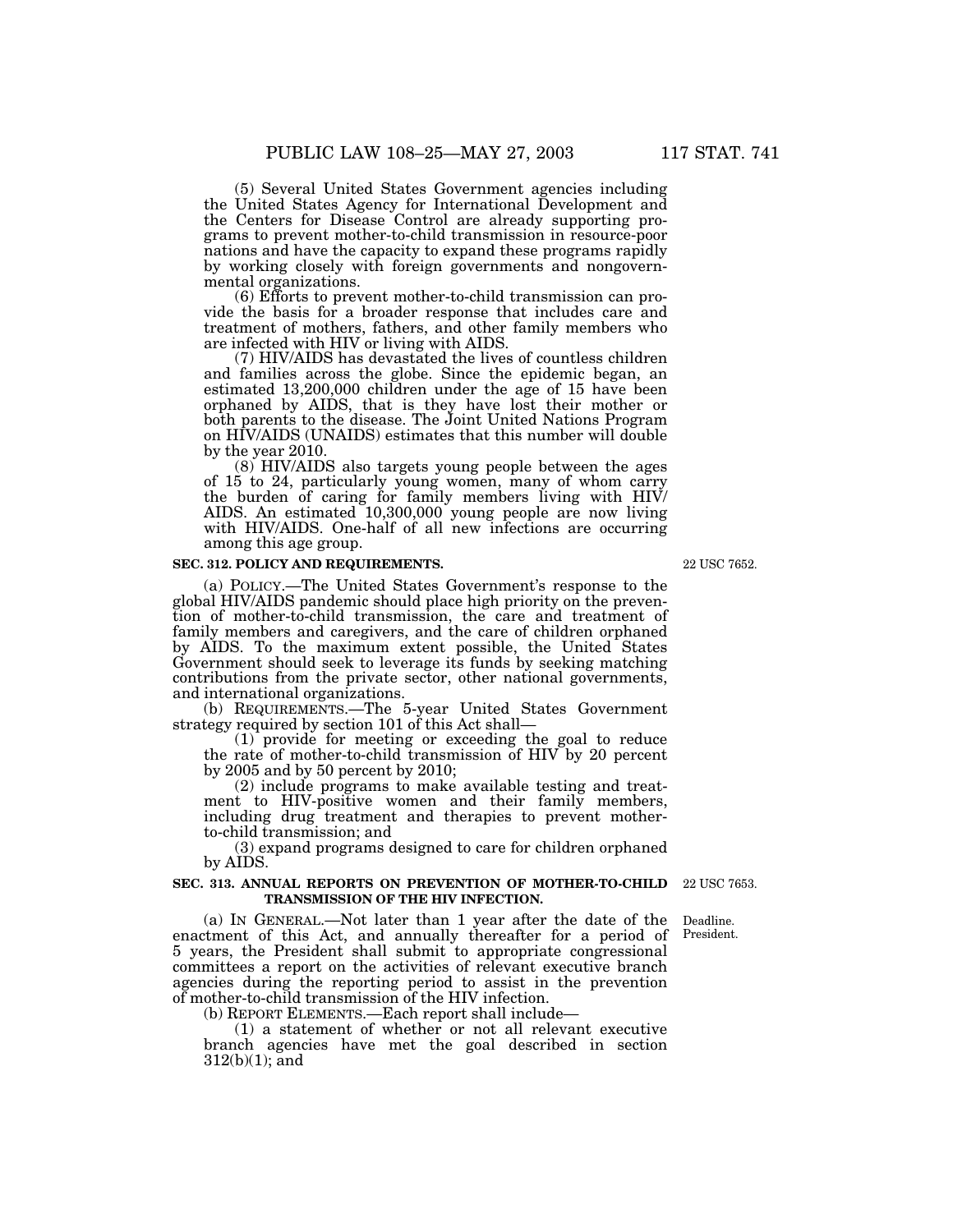(2) a description of efforts made by the relevant executive branch agencies to expand those activities, including—

(A) information on the number of sites supported for the prevention of mother-to-child transmission of the HIV infection;

(B) the specific activities supported;

(C) the number of women tested and counseled; and

(D) the number of women receiving preventative drug therapies.

(c) REPORTING PERIOD DEFINED.—In this section, the term ''reporting period'' means, in the case of the initial report, the period since the date of enactment of this Act and, in the case of any subsequent report, the period since the date of submission of the most recent report.

22 USC 7654.

### **SEC. 314. PILOT PROGRAM OF ASSISTANCE FOR CHILDREN AND FAMI-LIES AFFECTED BY HIV/AIDS.**

(a) IN GENERAL.—The President, acting through the United States Agency for International Development, should establish a program of assistance that would demonstrate the feasibility of the provision of care and treatment to orphans and other children and young people affected by HIV/AIDS in foreign countries.

(b) PROGRAM REQUIREMENTS.—The program should—

(1) build upon and be integrated into programs administered as of the date of enactment of this Act by the relevant executive branch agencies for children affected by HIV/AIDS;

(2) work in conjunction with indigenous community-based programs and activities, particularly those that offer proven services for children;

(3) reduce the stigma of HIV/AIDS to encourage vulnerable children infected with HIV or living with AIDS and their family members and caregivers to avail themselves of voluntary counseling and testing, and related programs, including treatments;

(4) ensure the importance of inheritance rights of women, particularly women in African countries, due to the exponential growth in the number of young widows, orphaned girls, and grandmothers becoming heads of households as a result of the HIV/AIDS pandemic;

(5) provide, in conjunction with other relevant executive branch agencies, the range of services for the care and treatment, including the provision of antiretrovirals and other necessary pharmaceuticals, of children, parents, and caregivers infected with HIV or living with AIDS;

(6) provide nutritional support and food security, and the improvement of overall family health;

(7) work with parents, caregivers, and community-based organizations to provide children with educational opportunities; and

(8) provide appropriate counseling and legal assistance for the appointment of guardians and the handling of other issues relating to the protection of children.

(c) REPORT.—Not later than 18 months after the date of enactment of this Act, the President should submit a report on the implementation of this section to the appropriate congressional committees. Such report should include a description of activities undertaken to carry out subsection (b)(4).

(d) AUTHORIZATION OF APPROPRIATIONS.—

President.

Deadline. President.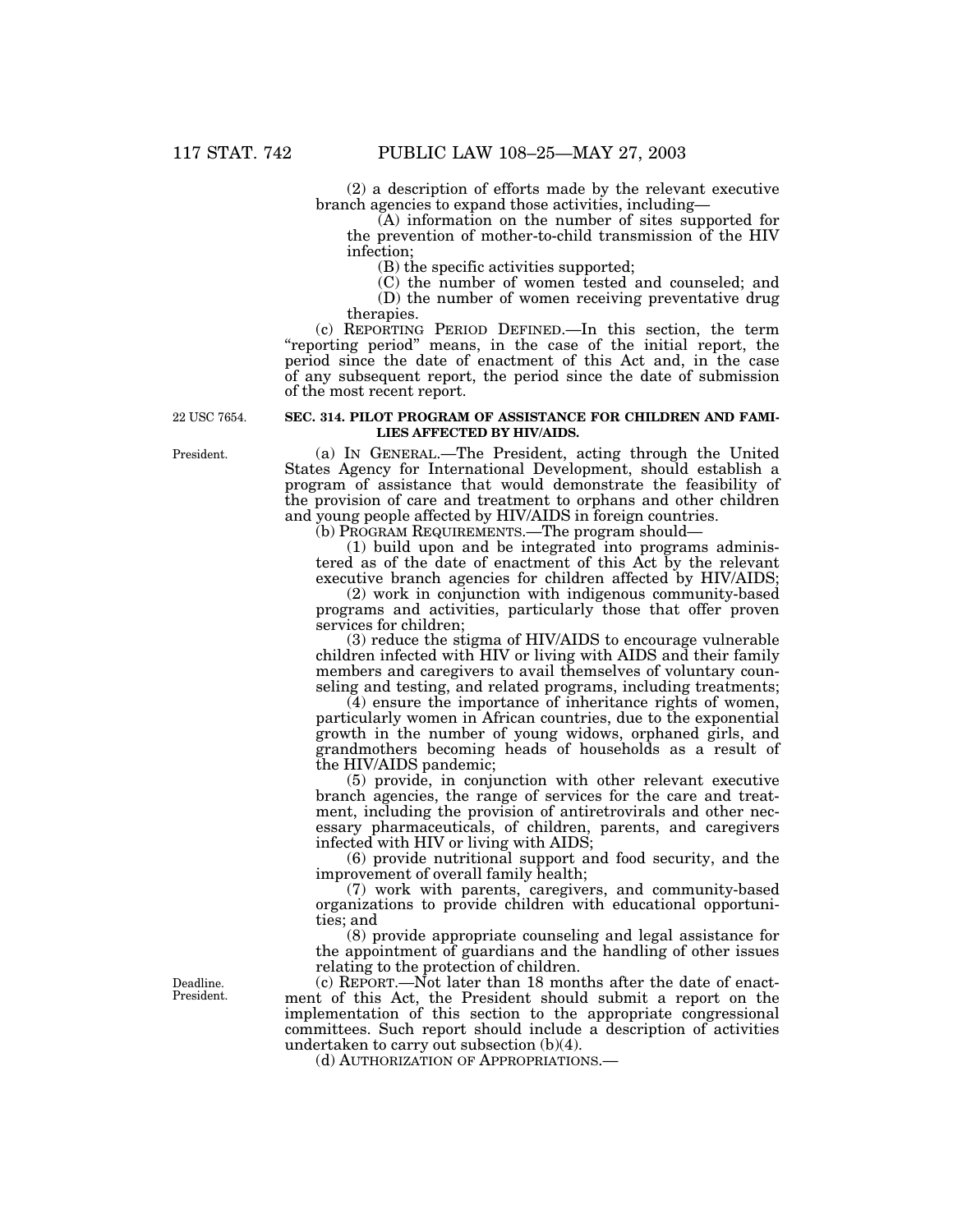(1) IN GENERAL.—In addition to amounts otherwise available for such purpose, there are authorized to be appropriated to the President, from amounts authorized to be appropriated under section 401, such sums as may be necessary for each of the fiscal years 2004 through 2008 to carry out the program. A significant percentage of the amount appropriated pursuant to the authorization of appropriations under the preceding sentence for a fiscal year should be made available to carry out subsection (b)(4).

(2) AVAILABILITY OF FUNDS.—Amounts appropriated pursuant to paragraph (1) are authorized to remain available until expended.

### **SEC. 315. PILOT PROGRAM ON FAMILY SURVIVAL PARTNERSHIPS.**

President. 22 USC 7655.

(a) PURPOSE.—The purpose of this section is to authorize the President to establish a program, through a public-private partnership, for the provision of medical care and support services to  $HHV$  positive parents and their children identified through existing programs to prevent mother-to-child transmission of HIV in countries with or at risk for severe HIV epidemic with particular attention to resource constrained countries.

(b) GRANTS.—

(1) IN GENERAL.—The President is authorized to establish a program for the award of grants to eligible administrative organizations to enable such organizations to award subgrants to eligible entities to expand activities to prevent the motherto-child transmission of HIV by providing medical care and support services to HIV infected parents and their children.

(2) USE OF FUNDS.—Amounts provided under a grant awarded under paragraph (1) shall be used—

(A) to award subgrants to eligible entities to enable such entities to carry out activities described in subsection (c);

(B) for administrative support and subgrant management;

(C) for administrative data collection and reporting concerning grant activities;

(D) for the monitoring and evaluation of grant activities;

(E) for training and technical assistance for subgrantees; and

(F) to promote sustainability.

(c) SUBGRANTS.—

(1) IN GENERAL.—An organization awarded a grant under subsection (b) shall use amounts received under the grant to award subgrants to eligible entities.

(2) ELIGIBILITY.—To be eligible to receive a subgrant under paragraph (1), an entity shall—

(A) be a local health organization, an international organization, or a partnership of such organizations; and

(B) demonstrate to the awarding organization that such entity—

(i) is currently administering a proven intervention to prevent mother-to-child transmission of HIV in countries with or at risk for severe HIV epidemic with particular attention to resource constrained countries, as determined by the President;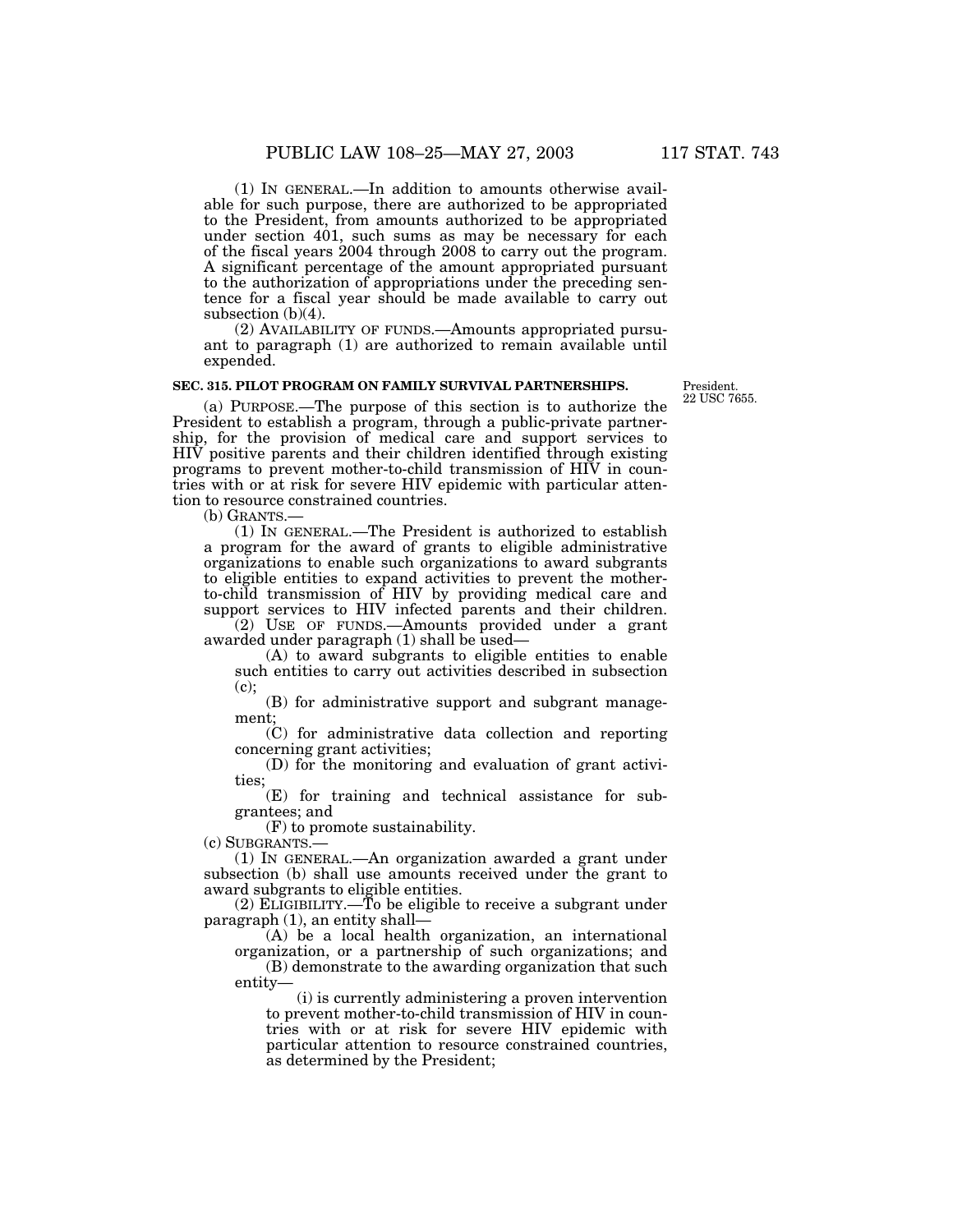(ii) has demonstrated support for the proposed program from relevant government entities; and

(iii) is able to provide HIV care, including antiretroviral treatment when medically indicated, to HIV positive women, men, and children with the support of the project funding.

(3) LOCAL HEALTH AND INTERNATIONAL ORGANIZATIONS.— For purposes of paragraph  $(2)(A)$ —

(A) the term ''local health organization'' means a public sector health system, nongovernmental organization, institution of higher education, community-based organization, or nonprofit health system that provides directly, or has a clear link with a provider for the indirect provision of, primary health care services; and

(B) the term ''international organization'' means—

(i) a nonprofit international entity;

(ii) an international charitable institution;

(iii) a private voluntary international entity; or (iv) a multilateral institution.

(4) PRIORITY REQUIREMENT.—In awarding subgrants under this subsection, the organization shall give priority to eligible applicants that are currently administering a program of proven intervention to HIV positive individuals to prevent motherto-child transmission in countries with or at risk for severe HIV epidemic with particular attention to resource constrained countries, and who are currently administering a program to HIV positive women, men, and children to provide life-long care in family-centered care programs using non-Federal funds.

(5) SELECTION OF SUBGRANT RECIPIENTS.—In awarding subgrants under this subsection, the organization should—

(A) consider applicants from a range of health care settings, program approaches, and geographic locations; and

(B) if appropriate, award not less than 1 grant to an applicant to fund a national system of health care delivery to HIV positive families.

(6) USE OF SUBGRANT FUNDS.—An eligible entity awarded a subgrant under this subsection shall use subgrant funds to expand activities to prevent mother-to-child transmission of HIV by providing medical treatment and care and support services to parents and their children, which may include—

(A) providing treatment and therapy, when medically indicated, to HIV-infected women, their children, and families;

(B) the hiring and training of local personnel, including physicians, nurses, other health care providers, counselors, social workers, outreach personnel, laboratory technicians, data managers, and administrative support personnel;

(C) paying laboratory costs, including costs related to necessary equipment and diagnostic testing and monitoring (including rapid testing), complete blood counts, standard chemistries, and liver function testing for infants, children, and parents, and costs related to the purchase of necessary laboratory equipment;

(D) purchasing pharmaceuticals for HIV-related conditions, including antiretroviral therapies;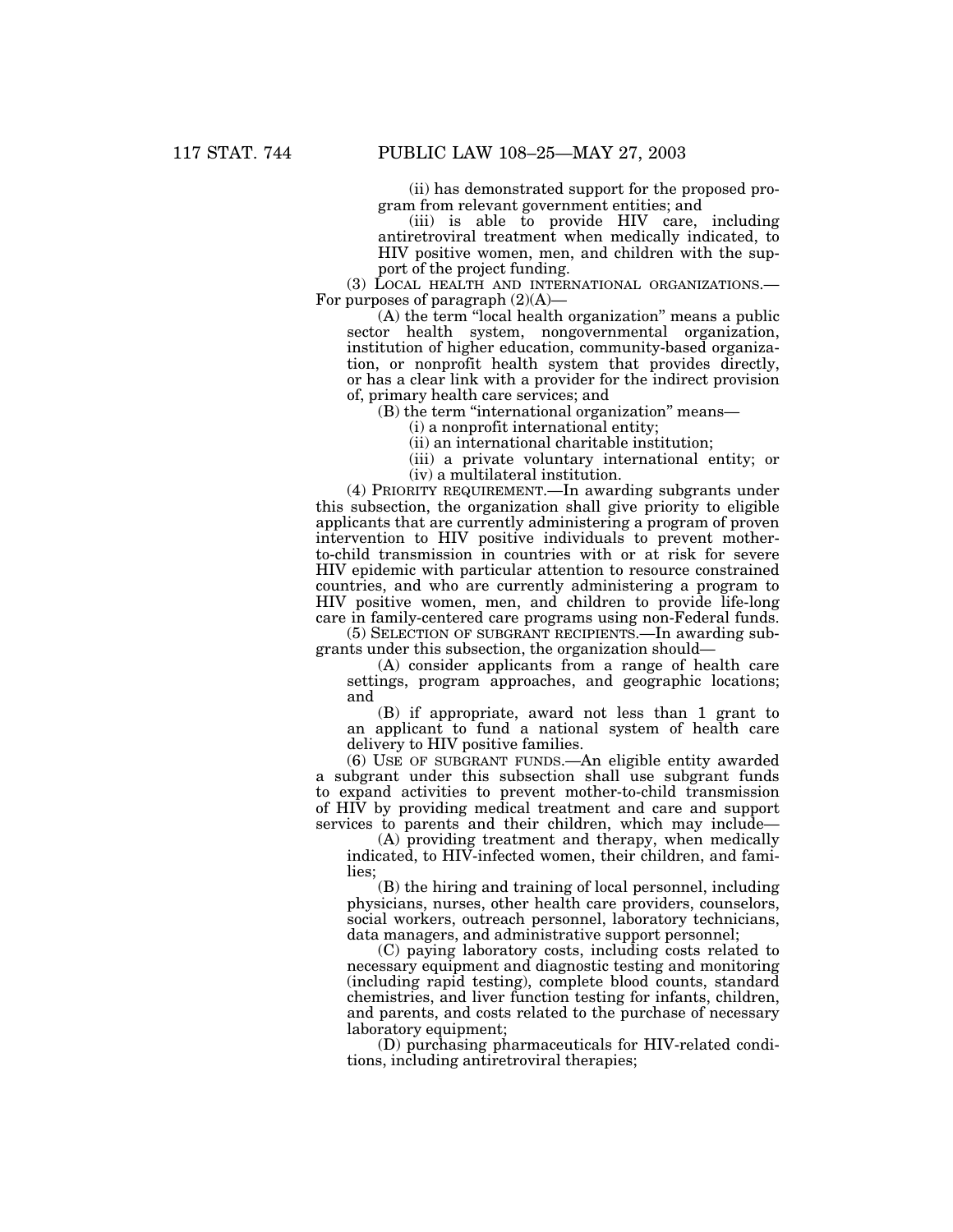(E) funding support services, including adherence and psychosocial support services;

(F) operational support activities; and

(G) conducting community outreach and capacity building activities, including activities to raise the awareness of individuals of the program carried out by the subgrantee, other communications activities in support of the program, local advisory board functions, and transportation necessary to ensure program participation.

(d) REPORTS.—The President shall require that each organization awarded a grant under subsection  $(b)(1)$  to submit an annual report that includes—

(1) the progress of programs funded under this section; (2) the benchmarks of success of programs funded under

this section; and

(3) recommendations of how best to proceed with the programs funded under this section upon the expiration of funding under subsection (e).

(e) FUNDING.—There are authorized to be appropriated to the President, from amounts authorized to be appropriated under section 401, such sums as may be necessary for each of the fiscal years 2004 through 2008 to carry out the program.

(f) LIMITATION ON ADMINISTRATIVE EXPENSES.—An organization shall ensure that not more than 7 percent of the amount of a grant received under this section by the organization is used for administrative expenses.

# **TITLE IV—AUTHORIZATION OF APPROPRIATIONS**

# **SEC. 401. AUTHORIZATION OF APPROPRIATIONS.**

22 USC 7671.

(a) IN GENERAL.—There are authorized to be appropriated to the President to carry out this Act and the amendments made by this Act \$3,000,000,000 for each of the fiscal years 2004 through 2008.

(b) AVAILABILITY.—Amounts appropriated pursuant to the authorization of appropriations in subsection (a) are authorized to remain available until expended.

(c) AVAILABILITY OF AUTHORIZATIONS.—Authorizations of appropriations under subsection (a) shall remain available until the appropriations are made.

#### **SEC. 402. SENSE OF CONGRESS.**

(a) INCREASE IN HIV/AIDS ANTIRETROVIRAL TREATMENT.—It is a sense of the Congress that an urgent priority of United States assistance programs to fight HIV/AIDS should be the rapid increase in distribution of antiretroviral treatment so that—

(1) by the end of fiscal year 2004, at least 500,000 individuals with HIV/AIDS are receiving antiretroviral treatment through United States assistance programs;

 $(2)$  by the end of fiscal year 2005, at least 1,000,000 such individuals are receiving such treatment; and

(3) by the end of fiscal year 2006, at least 2,000,000 such individuals are receiving such treatment.

(b) EFFECTIVE DISTRIBUTION OF HIV/AIDS FUNDS.—It is the sense of Congress that, of the amounts appropriated pursuant to

22 USC 7672.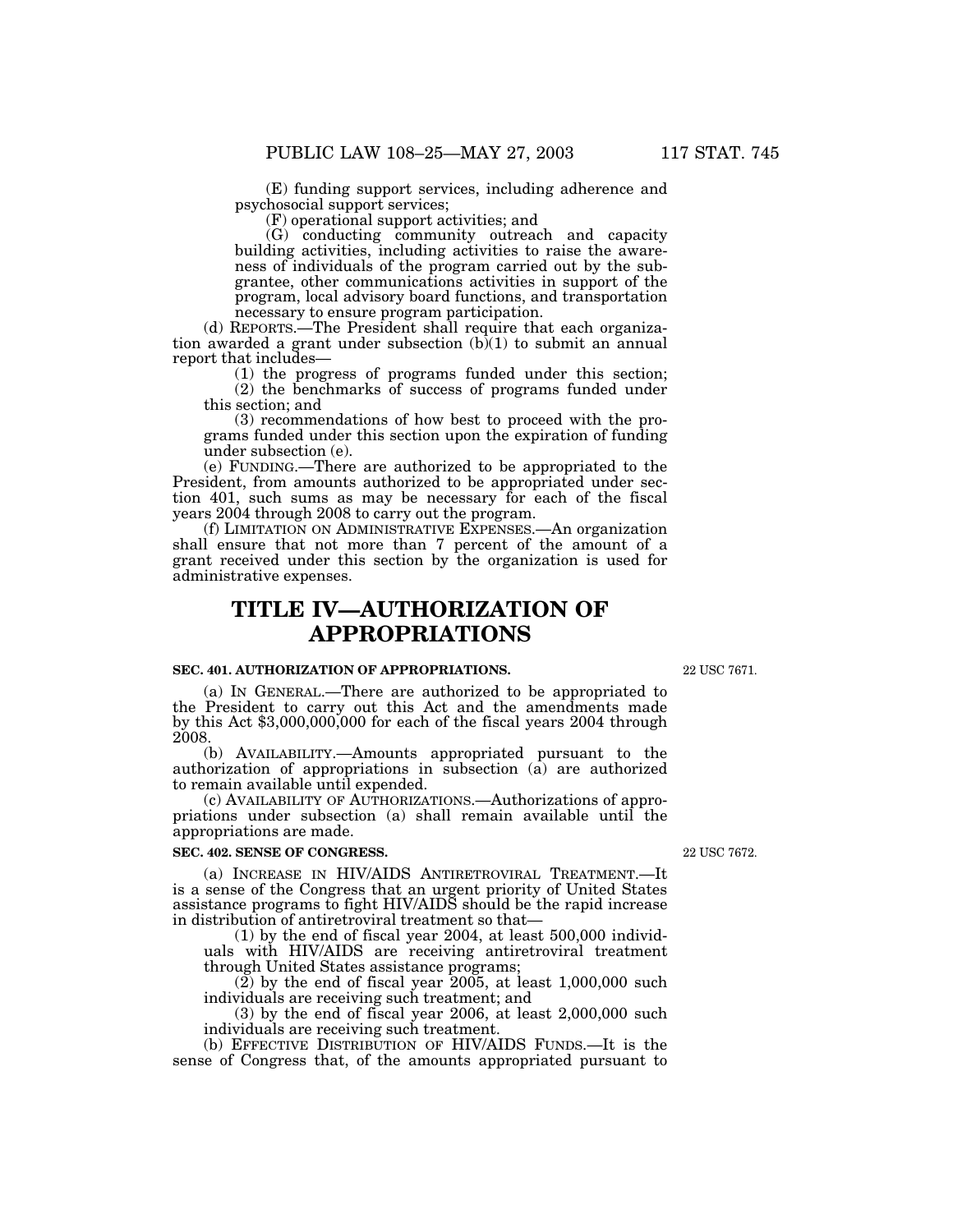the authorization of appropriations under section 401 for HIV/ AIDS assistance, an effective distribution of such amounts would be—

(1) 55 percent of such amounts for treatment of individuals with HIV/AIDS;

(2) 15 percent of such amounts for palliative care of individuals with HIV/AIDS;

(3) 20 percent of such amounts for HIV/AIDS prevention consistent with section 104A(d) of the Foreign Assistance Act of 1961 (as added by section 301 of this Act), of which such amount at least 33 percent should be expended for abstinenceuntil-marriage programs; and

(4) 10 percent of such amounts for orphans and vulnerable children.

22 USC 7673.

### **SEC. 403. ALLOCATION OF FUNDS.**

(a) THERAPEUTIC MEDICAL CARE.—For fiscal years 2006 through 2008, not less than 55 percent of the amounts appropriated pursuant to the authorization of appropriations under section 401 for HIV/AIDS assistance for each such fiscal year shall be expended for therapeutic medical care of individuals infected with HIV, of which such amount at least 75 percent should be expended for the purchase and distribution of antiretroviral pharmaceuticals and at least 25 percent should be expended for related care. For fiscal years 2006 through 2008, not less than 33 percent of the amounts appropriated pursuant to the authorization of appropriations under section 401 for HIV/AIDS prevention consistent with section 104A(d) of the Foreign Assistance Act of 1961 (as added by section 301 of this Act) for each such fiscal year shall be expended for abstinence-until-marriage programs.

(b) ORPHANS AND VULNERABLE CHILDREN.—For fiscal years 2006 through 2008, not less than 10 percent of the amounts appropriated pursuant to the authorization of appropriations under section 401 for HIV/AIDS assistance for each such fiscal year shall be expended for assistance for orphans and vulnerable children affected by HIV/AIDS, of which such amount at least 50 percent shall be provided through non-profit, nongovernmental organizations, including faith-based organizations, that implement programs on the community level.

22 USC 7674.

### **SEC. 404. ASSISTANCE FROM THE UNITED STATES PRIVATE SECTOR TO PREVENT AND REDUCE HIV/AIDS IN SUB-SAHARAN AFRICA.**

It is the sense of Congress that United States businesses should be encouraged to provide assistance to sub-Saharan African countries to prevent and reduce the incidence of HIV/AIDS in sub-Saharan Africa. In providing such assistance, United States businesses should be encouraged to consider the establishment of an HIV/AIDS Response Fund in order to provide for coordination among such businesses in the collection and distribution of the assistance to sub-Saharan African countries.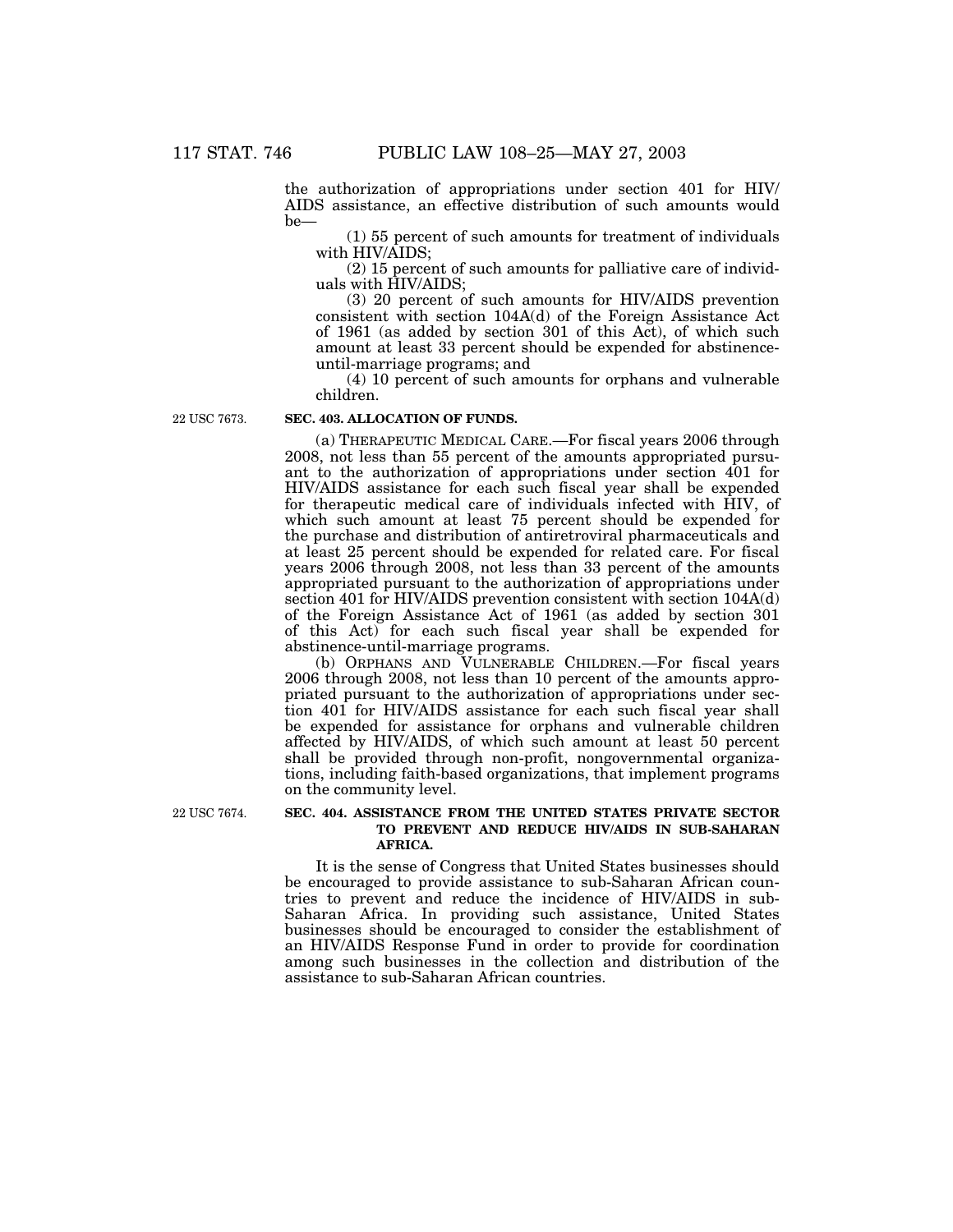# **TITLE V—INTERNATIONAL FINANCIAL INSTITUTIONS**

#### **SEC. 501. MODIFICATION OF THE ENHANCED HIPC INITIATIVE.**

Title XVI of the International Financial Institutions Act (22 U.S.C. 262p–262p–7) is amended by adding at the end the following new section:

# **''SEC. 1625. MODIFICATION OF THE ENHANCED HIPC INITIATIVE.**

22 USC 262p–8.

''(a) AUTHORITY.— ''(1) IN GENERAL.—The Secretary of the Treasury should immediately commence efforts within the Paris Club of Official Creditors, the International Bank for Reconstruction and Development, the International Monetary Fund, and other appropriate multilateral development institutions to modify the Enhanced HIPC Initiative so that the amount of debt stock reduction approved for a country eligible for debt relief under the Enhanced HIPC Initiative shall be sufficient to reduce, for each of the first 3 years after the date of enactment of this section or the Decision Point, whichever is later—

''(A) the net present value of the outstanding public and publicly guaranteed debt of the country—

"(i) as of the decision point if the country has already reached its decision point; or

''(ii) as of the date of enactment of this Act, if the country has not reached its decision point,

to not more than 150 percent of the annual value of exports of the country for the year preceding the Decision Point; and

''(B) the annual payments due on such public and publicly guaranteed debt to not more than—

 $\mathbf{u}^{\mathbf{u}}$ (i) 10 percent or, in the case of a country suffering a public health crisis (as defined in subsection (e)), not more than 5 percent, of the amount of the annual current revenues received by the country from internal resources; or

"(ii) a percentage of the gross national product of the country, or another benchmark, that will yield a result substantially equivalent to that which would be achieved through application of subparagraph (A).

''(2) LIMITATION.—In financing the objectives of the Enhanced HIPC Initiative, an international financial institution shall give priority to using its own resources.

"(b) RELATION TO POVERTY AND THE ENVIRONMENT.—Debt cancellation under the modifications to the Enhanced HIPC Initiative described in subsection (a) should not be conditioned on any agreement by an impoverished country to implement or comply with policies that deepen poverty or degrade the environment, including any policy that—

 $\ddot{H}(1)$  implements or extends user fees on primary education or primary health care, including prevention and treatment efforts for HIV/AIDS, tuberculosis, malaria, and infant, child, and maternal well-being;

''(2) provides for increased cost recovery from poor people to finance basic public services such as education, health care, clean water, or sanitation;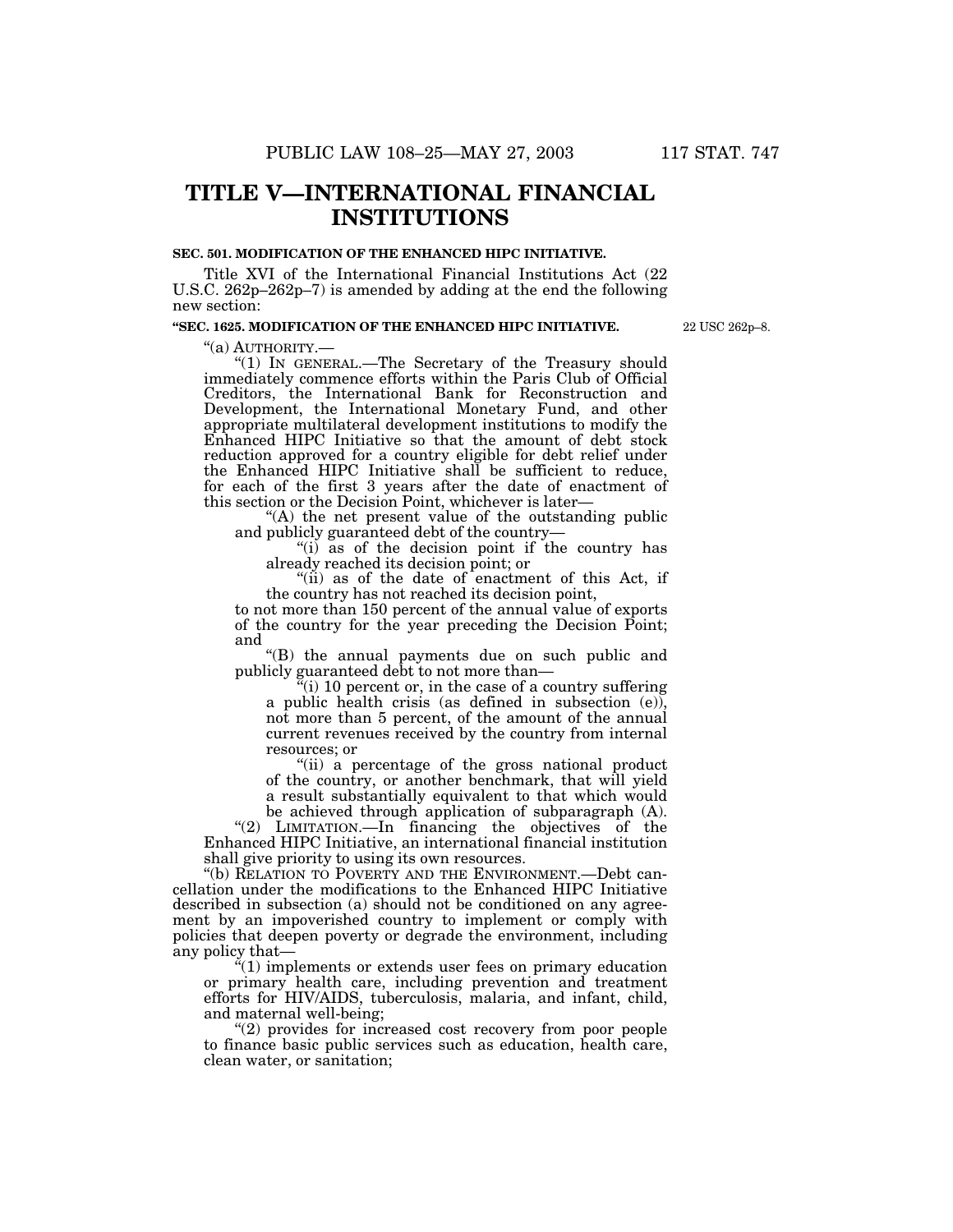''(3) reduces the country's minimum wage to a level of less than \$2 per day or undermines workers' ability to exercise effectively their internationally recognized worker rights, as defined under section 526(e) of the Foreign Operations, Export Financing and Related Programs Appropriations Act, 1995 (22 U.S.C. 262p–4p); or

''(4) promotes unsustainable extraction of resources or results in reduced budget support for environmental programs.

"(c) CONDITIONS.—A country shall not be eligible for cancellation of debt under modifications to the Enhanced HIPC Initiative described in subsection (a) if the government of the country—

"(1) has an excessive level of military expenditures;

"(2) has repeatedly provided support for acts of international terrorism, as determined by the Secretary of State under section  $6(j)(1)$  of the Export Administration Act of 1979  $(50 \text{ U.S.C. App. } 2405(j)(1))$  or section  $620A(a)$  of the Foreign Assistance Act of 1961 (22 U.S.C. 2371(a));

''(3) is failing to cooperate on international narcotics control matters; or

 $''(4)$  engages in a consistent pattern of gross violations of internationally recognized human rights (including its military or other security forces).

"(d) PROGRAMS TO COMBAT HIV/AIDS AND POVERTY.country that is otherwise eligible to receive cancellation of debt under the modifications to the Enhanced HIPC Initiative described in subsection (a) may receive such cancellation only if the country has agreed—

 $''(1)$  to ensure that the financial benefits of debt cancellation are applied to programs to combat HIV/AIDS and poverty, in particular through concrete measures to improve basic services in health, education, nutrition, and other development priorities, and to redress environmental degradation;

 $''(2)$  to ensure that the financial benefits of debt cancellation are in addition to the government's total spending on poverty reduction for the previous year or the average total of such expenditures for the previous 3 years, whichever is greater;

"(3) to implement transparent and participatory policymaking and budget procedures, good governance, and effective anticorruption measures; and

"(4) to broaden public participation and popular understanding of the principles and goals of poverty reduction.

''(e) DEFINITIONS.—In this section:

''(1) COUNTRY SUFFERING A PUBLIC HEALTH CRISIS.—The term 'country suffering a public health crisis' means a country in which the HIV/AIDS infection rate, as reported in the most recent epidemiological data for that country compiled by the Joint United Nations Program on HIV/AIDS, is at least 5 percent among women attending prenatal clinics or more than 20 percent among individuals in groups with high-risk behavior.

"(2) DECISION POINT.—The term 'Decision Point' means the date on which the executive boards of the International Bank for Reconstruction and Development and the International Monetary Fund review the debt sustainability analysis for a country and determine that the country is eligible for debt relief under the Enhanced HIPC Initiative.

''(3) ENHANCED HIPC INITIATIVE.—The term 'Enhanced HIPC Initiative' means the multilateral debt initiative for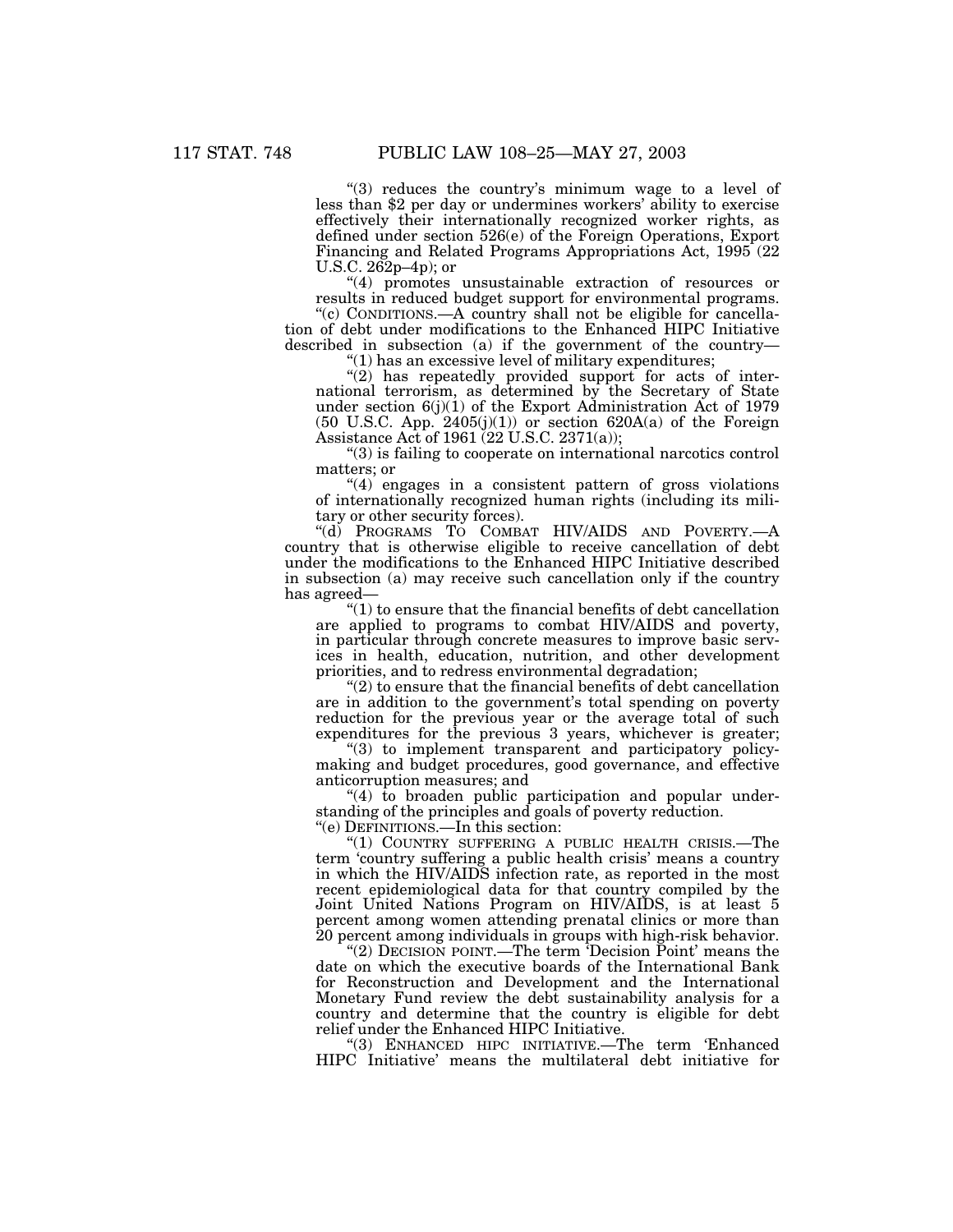heavily indebted poor countries presented in the Report of G–7 Finance Ministers on the Cologne Debt Initiative to the Cologne Economic Summit, Cologne, June 18–20, 1999.''.

#### **SEC. 502. REPORT ON EXPANSION OF DEBT RELIEF TO NON-HIPC** 22 USC 7681. **COUNTRIES.**

(a) IN GENERAL.—Not later than 90 days after the date of Deadline. enactment of this Act, the Secretary of the Treasury shall submit to Congress a report on—

(1) the options and costs associated with the expansion of debt relief provided by the Enhanced HIPC Initiative to include poor countries that were not eligible for inclusion in the Enhanced HIPC Initiative;

(2) options for burden-sharing among donor countries and multilateral institutions of costs associated with the expansion of debt relief; and

(3) options, in addition to debt relief, to ensure debt sustainability in poor countries, particularly in cases when the poor country has suffered an external economic shock or a natural disaster.

(b) SPECIFIC OPTIONS TO BE CONSIDERED.—Among the options for the expansion of debt relief provided by the Enhanced HIPC Initiative, consideration should be given to making eligible for that relief poor countries for which outstanding public and publicly guaranteed debt requires annual payments in excess of 10 percent or, in the case of a country suffering a public health crisis (as defined in section 1625(e) of the Financial Institutions Act, as added by section 501 of this Act), not more than 5 percent, of the amount of the annual current revenues received by the country from internal resources.

(c) ENHANCED HIPC INITIATIVE DEFINED.—In this section, the term ''Enhanced HIPC Initiative'' means the multilateral debt initiative for heavily indebted poor countries presented in the Report of G–7 Finance Ministers on the Cologne Debt Initiative to the Cologne Economic Summit, Cologne, June 18–20, 1999.

#### **SEC. 503. AUTHORIZATION OF APPROPRIATIONS.**

(a) IN GENERAL.—There are authorized to be appropriated to the President such sums as may be necessary for the fiscal year 2004 and each fiscal year thereafter to carry out section 1625 of the International Financial Institutions Act, as added by section 501 of this Act.

22 USC 7682.